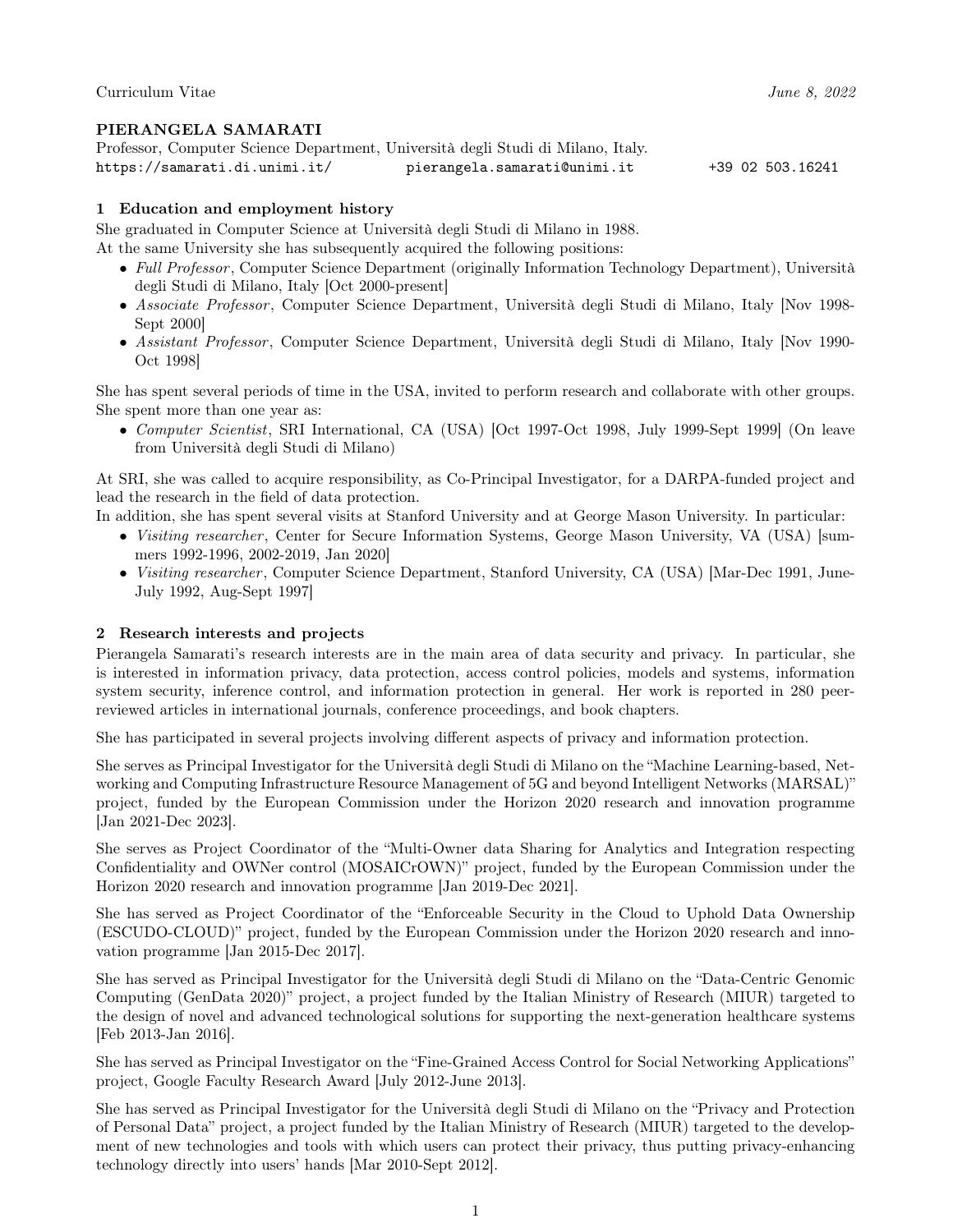She has served as Principal Investigator for the Università degli Studi di Milano on the "Privacy and Identity Management in Europe for Life (Primelife)" project, a large-scale Integrated Project funded by the European Commission under the VII Framework program targeted to the development of privacy-aware solutions supporting privacy throughout users' lives [Mar 2008-June 2011].

She has served as Principal Investigator for the Università degli Studi di Milano on the "Cryptographic Databases" project, a project funded by the Italian Ministry of Research (MIUR), targeted to the development of solutions for data security to protect sensitive data stored and managed by entities different from the data owner [Feb 2007-Feb 2009].

She has served as Principal Investigator for the Università degli Studi di Milano on the "Privacy and Identity Management for Europe (PRIME)" project, an Integrated Project funded by the European Commission under the VI Framework program targeted to the development of privacy-aware solutions for enforcing security [Mar 2004-Feb 2008]. In 2008, the PRIME project has received the HP-IAPP (HP-International Association of Privacy Professionals) Privacy Innovation Technology Award.

She has served as Principal Investigator for the Università degli Studi di Milano on the "Roadmap for Advanced Research in Privacy and Identity Management (RAPID)," a Roadmap funded by the European Union targeted to the identification of R&D challenges in privacy technology and identity management [July 2002-June 2003].

She has served as Principal Investigator for the Università degli Studi di Milano for "Flexible Access to Statistics, Tables, and Electronic Summaries (FASTER)" project, a project funded by the European Union targeted to the secure publication of data on the Web [Jan 2000-Mar 2002].

While at SRI International, she participated, as co-PI, in the "Secure Access Wrapper (SAW)" project, a project funded by DARPA targeted to the development of security wrappers for the secure interoperation and information sharing of distributed, possibly heterogeneous, information sources and applications. At SRI, she also participated as a key researcher in the TIHI (Trusted Interoperation of Healthcare Information), an NSF funded project targeted to the development of a system for privacy-aware and secure sharing of information in the healthcare domain.

# 3 Awards and honors

- ACM Fellow for contributions to data security and privacy [2021]
- IFIP Fellow for pioneering and outstanding contributions to research and information sharing in information security, data protection and privacy [2021]
- ESORICS Outstanding Research Award [2018]
- IEEE Computer Society Technical Achievement Award for pioneering and outstanding contributions to data security and privacy [2016]
- IEEE Fellow for contributions to information security, data protection, and privacy [2012]
- IFIP WG 11.3 Outstanding Research Award for her contributions in the area of data and applications security [2012]
- ACM Distinguished Scientist for her contributions in the fields of information security, data protection, and privacy [2009]
- Kristian Beckman Award from IFIP TC11 for her substantial inquisitive academic activities leading to broad, long-term, and forward reaching contributions to the full field of information security [2008]
- IFIP Silver Core Award for the services to IFIP TC11 [2004]
- Editorial Excellence and Eminence Award for outstanding contributions as an Associate Editor of the IEEE Transactions on Cloud Computing [2019]
- DBSec 2014 best paper award for the paper "Optimizing Integrity Checks for Join Queries in the Cloud," by S. De Capitani di Vimercati, S. Foresti, S. Jajodia, S. Paraboschi, P. Samarati [2014]
- DBSec 2013 best paper runner-up award for the paper "Extending Loose Associations to Multiple Fragments," by S. De Capitani di Vimercati, S. Foresti, S. Jajodia, G. Livraga, S. Paraboschi, P. Samarati [2013]
- ACM Principles of Database Systems Best Newcomer Paper Award for the paper "Minimal Data Upgrading" to Prevent Inference and Association Attacks," by S. Dawson, S. De Capitani di Vimercati, P. Lincoln, P. Samarati [1999]
- Scholarship from The Rotary Foundation for a period of study/research abroad [Mar-Dec 1991]

# 4 Educational activities

During her career at the Università degli Studi di Milano, she has been teaching courses in databases, algorithms and data structures, security and privacy, and advanced techniques for data protection, at undergraduate, master,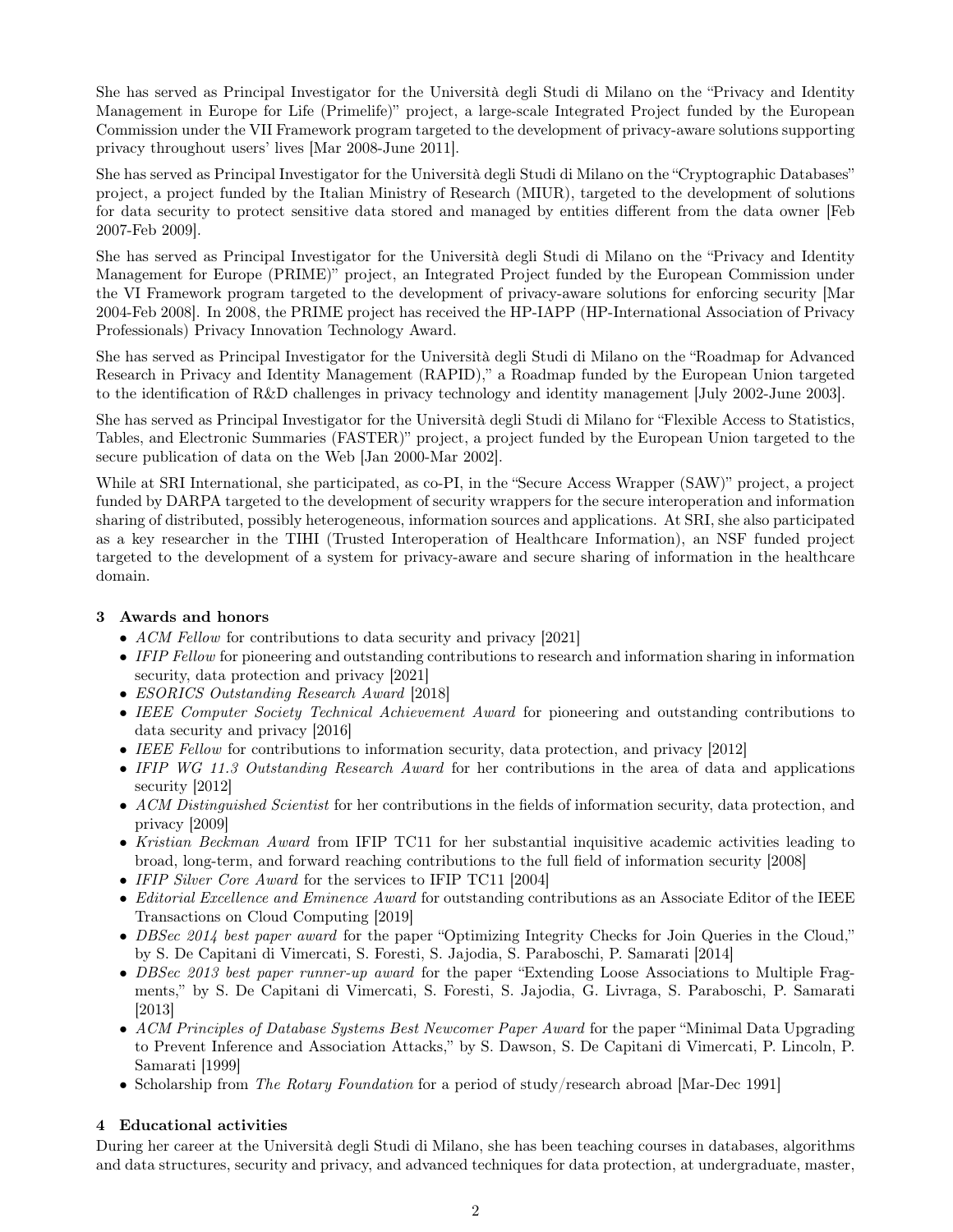and PhD levels. She has been invited to lecture in international summer schools, where she taught courses on data protection, privacy, and access control. In 2006, 2007, and 2008 she taught, as invited lecturer, the course "Computer Security I" for the MSc in Information Security at the University College London (UCL), UK.

## 5 Professional activities

## 5.1 Service at Università degli Studi di Milano

- Chair of the Educational Board, Information Technology Department [Oct 2001-Oct 2008]
- Chair of the Students-Faculty Joint Committee, Computer Science Department [Feb 2013-Feb 2019]

## 5.2 Participation in evaluation panels

- Panel member and vice-chair Expert Group (GEV) VQR 2011-2014 (ANVUR-MIUR research evaluation)
- Panel member Expert Group (GEV) VQR 2004-2010 (ANVUR-MIUR research evaluation); chair of the sub-GEV for sector INF/01-Computer Science
- Panel member, ERC Starting Grant [2013, 2015, 2017, 2019]; shadow reviewer: ERC Starting Grant [2016, 2018]
- Panel member, NPRP, Qatar National Research Fund, Qatar [2009-2014, 2017, 2018]
- Panel member , Juan De La Cierva, Ramón Y Cayal, Spain [2009, 2010, 2016]
- *Panel member*, Consolider-Ingenio Program, Spain [2007, 2008]
- Reviewer, Talentia Senior Programme, Spain [2019]

## 5.3 Member of scientific and technical boards

- IEEE Technical Activities Board Awards and Recognition Committee [2020-2022]
- Vice-chair for research, Gruppo di Informatica (GRIN) [2015-2019]
- *Chair*, Research Committee, Gruppo di Informatica (GRIN) [2015-2019]
- *Chair*, IEEE Systems Council TC on Security and Privacy in Complex Information Systems [2010-present]
- *Chair*, Policy Model Subcommittee of OASIS XACML Technical Committee [2001]
- Board of Directors International Communications and Information Security Association [2000-present]
- IFIP Technical Committee 11 on EDP Security, *Italian representative*, [1993-present]

## 5.4 Member of award committees

- Caspar Bowden PET Award Committee [2021]
- IEEE Computer Society Awards Committee [2017-2019]
- *Chair*, IEEE W. Wallace McDowell Award Committee [2017-2018]
- Kristian Beckman Award Committee [2017]
- IEEE CNS Best Paper Award Committee [2014-2016]
- *Chair*, ACM SIGSAC Awards Committee [2005-2009]

# 5.5 Participation in editorial boards of international journals and books

- Co-Editor-in-Chief, Encyclopedia of Cryptography, Security and Privacy, Springer
- *Editor-in-Chief*, Journal of Computer Security [Feb 2010-Dec 2019]
- Associate Editor-in-Chief, IEEE Transactions on Dependable and Secure Computing [Nov 2019-present]
- Area Editor, IEEE Internet of Things Journal [May 2020-present]
- Senior Editor, ACM Transactions on the Web (TWEB) [Jan 2018-present]
- Associate Editor, VLDB Journal [Sept 2017-present]
- Associate Editor, IEEE Transactions on Cloud Computing [Jan 2013-Dec 2020]
- Associate Editor, IEEE Internet of Things Journal Sept 2013-May 2019
- Associate Editor, ACM Transactions on the Web [Nov 2005-Dec 2017]
- Associate Editor, ACM Transactions on Database Systems [Oct 2005-Oct 2011]
- Associate Editor, ACM Computing Surveys [July 2004-present]
- *Editorial Board Member*, International Journal of Information Security [Apr 2013-Dec 2016]
- Editorial Board Member, Computers & Security, Elsevier [Oct 2008-Dec 2013]
- Editorial Board Member, Journal of Computer Security [Jan 2001-Jan 2010]
- Series co-Editor (with Jianying Zhou), "Security, Privacy, and Trust" Series CRC Press, Taylor & Francis Group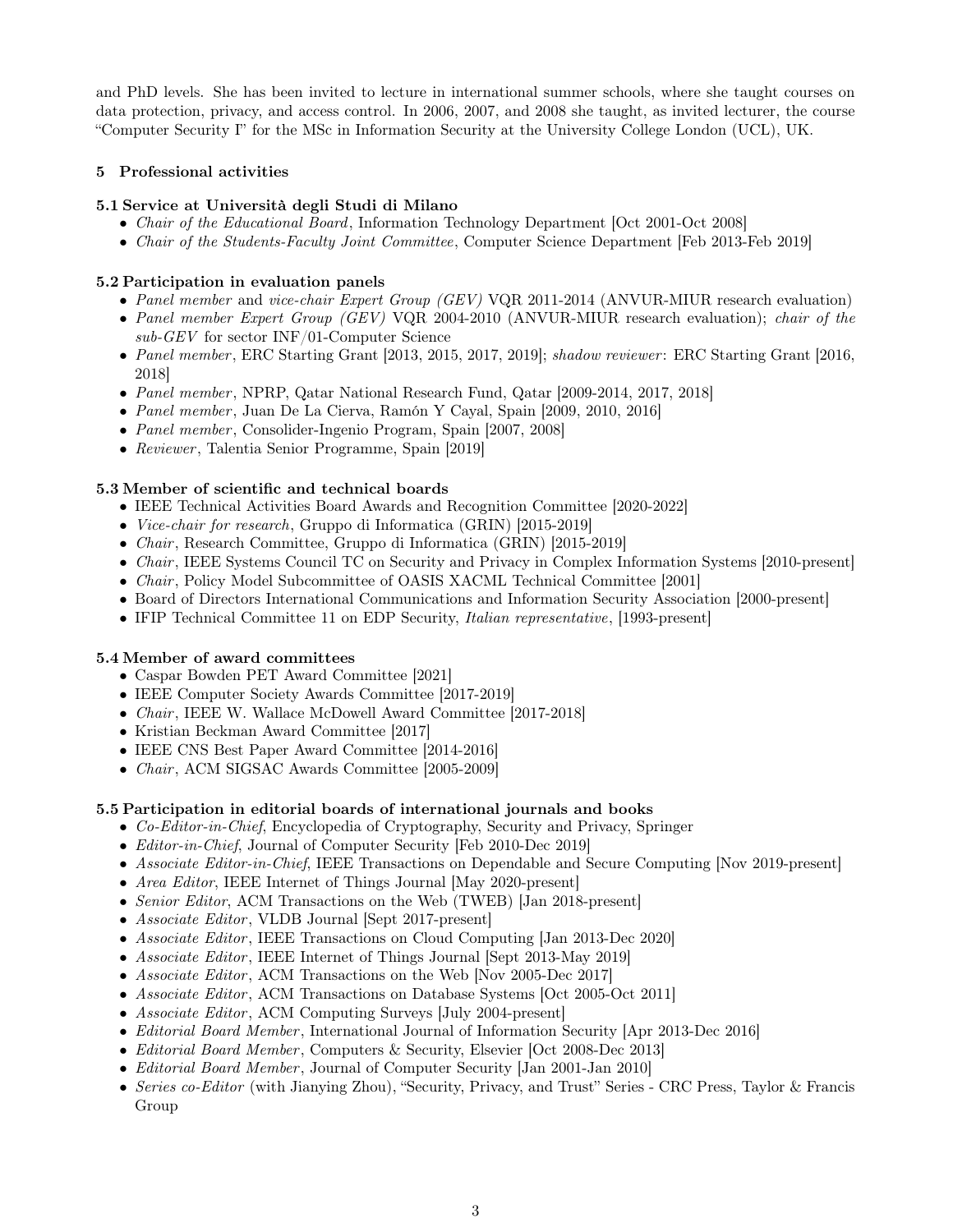### 5.6 Conference and workshop organization

She serves in the steering committees of several international conferences and organized many of them as general or program chair. She has served as program committee member for more than 200 international conferences and workshops, including flagship conferences of ACM and IEEE.

She has been actively involved in the organization of some of the most important international conferences in the security community. In 2002, she established the ACM Workshop on Privacy in the Electronic Society, serving as Program Chair for its first two editions. The workshop, of which she now chairs the Steering Committee, gathered the interest of many researchers and, at its 21th edition in 2022, represents one of the largest and most successful thematic workshops held in the association with the ACM Computer and Communications Security Conference (ACM CCS), the flagship ACM SIGSAC (Special Interest Group in Security, Audit and Control) conference.

### Chairing roles in steering committees:

- IEEE Computer Pioneer and Computer Entrepreneur Sub-Committee, Chair [2020]
- ERCIM Security and Trust Management Working Group, *Chair* [Sept 2012-present]
- ESORICS, European Symposium on Research in Computer Security, Chair [Sept 2007-Sept 2017]
- ACM WPES, ACM Workshop on Privacy in the Electronic Society, Proponent and Chair [Nov 2002-present]
- ACM SIGSAC (Special Int. Group on Security, Audit, and Control), vice-Chair [2005-2009]
- ESORICS, European Symposium on Research in Computer Security, vice-Chair [Sept 2003-Aug 2007]
- IFIP DBSec, IFIP Working Group 11.3 on Database and Application Security, *Chair* [September 2000-July 2007]
- IFIP DBSec, IFIP Working Group 11.3 on Database and Application Security, *vice-Chair* [July 1998-August 2000]

### Member of steering committees:

- ARES, International Conference on Availability, Reliability and Security [Dec 2019-present]
- IEEE CNS, IEEE Conference on Communications and Network Security [2016-present]
- ITASEC, Italian Conference on CyberSecurity [2016-present]
- ICISS, International Conference on Information Systems Security [2005-present]
- IEEE International Conference on Blockchain [2018-2020]
- ICICS, International Conference on Information and Communications Security [2000-2015]
- ACM Symposium on InformAtion, Computer and Communications Security [2006-2013]
- ACM Conference on Computer and Communications Security [2000-2009]
- ESORICS, European Symposium On Research In Computer Security [Mar 1998-Aug 2003; Oct 2017 present]

### General Chair:

- 21st IEEE International Conference on Trust, Security, and Privacy in Computing and Communications (IEEE TrustCom 2022), China, 2022 (co-chair)
- 24th International Conference on Information and Communications Security (ICICS 2022), University of Kent, Canterbury, UK, September 5-8, 2021 (co-chair with Shujun Li)
- 19th International Conference on Security and Cryptography (SECRYPT 2022), Portugal, July 11-13, 2022.
- 18th International Conference on Security and Cryptography (SECRYPT 2021), July 6-8, 2021.
- 15th International Conference on Cryptology and Network Security (CANS 2016), Milan, Italy, November 14-16, 2016.
- 28th IFIP WG 11.3 Conference on Data and Application Security and Privacy (DBSec 2014), Vienna, Austria, July 14-16, 2014 (co-chair with Edgar Weippl).
- 24th Annual IFIP WG 11.3 Working Conference on Data and Applications Security and Privacy (DBSec 2010), Rome, Italy, June 21-23, 2010.
- 10th European Symposium On Research In Computer Security (ESORICS 2005), Milan, Italy, September 12-14, 2005.
- 1st Workshop on Security and Trust Management (STM 2005), Milan, Italy, September 15, 2005.

### Workshop Chair:

- 1st IEEE Conference on Communications and Network Security (CNS 2013), Washington, DC, USA, October 14-16, 2013.
- 12th ACM Conference on Computer and Communications Security (CCS 2005), Alexandria, VA, USA, November 7-11, 2005.

### Tutorial Chair:

• 15th ACM Conference on Computer and Communications Security (CCS 2008), Alexandria, VA, USA, October 27-31, 2008.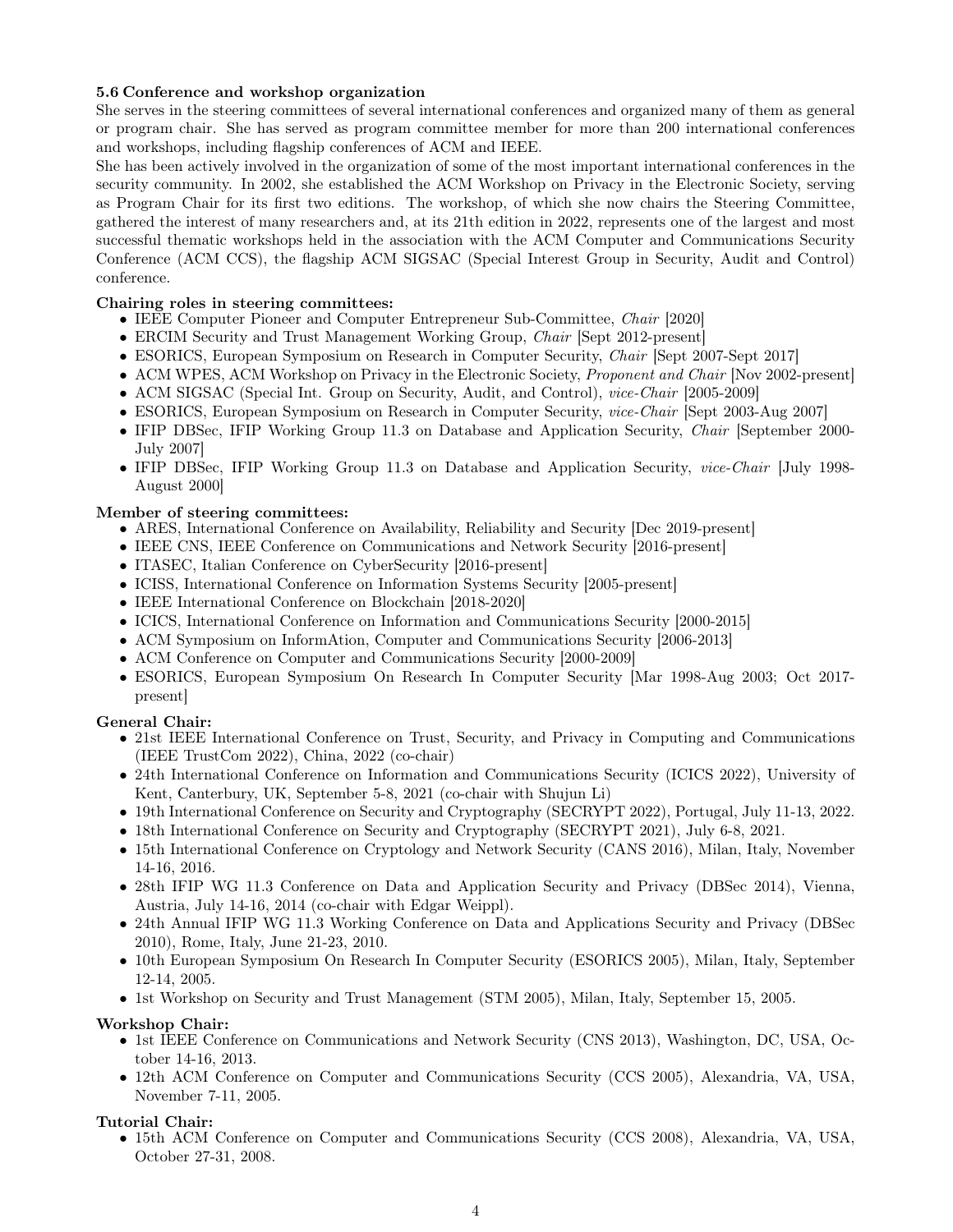## Panel Chair:

• 25th Annual Computer Security Applications Conference (ACSAC 2009), Honolulu, Hawaii, December 7-11, 2009.

# Program Chair:

- 17th International Conference on Security and Cryptography (SECRYPT 2020), Lieusant, Paris, France, July 8-10, 2020.
- 6th IEEE Workshop on Security and Privacy in the Cloud (SPC 2020), Avignon, France July 1, 2020 (co-chair with Massimiliano Albanese).
- 16th International Conference on Security and Cryptography (SECRYPT 2019), Prague, Czech Republic, July 26-28, 2019.
- 5th IEEE Workshop on Security and Privacy in the Cloud (SPC 2019), Washington, VA, USA, June 12, 2019 (co-chair with Massimiliano Albanese).
- 20th International Conference on Information and Communications Security (ICICS 2018), Lille, France, October 29-31 (co-chair with David Naccache, Shouhuai Xu, Sihan Qing).
- 15th International Conference on Security and Cryptography (SECRYPT 2018), Porto, Portugal, July 26-28, 2018.
- 13th International Conference on Information Security Practice and Experience (ISPEC 2017), Melbourne, Australia, November 29 - December 1, 2017 (co-chair with Joseph Liu).
- 14th International Conference on Security and Cryptography (SECRYPT 2017), Madrid, Spain, July 26-28, 2017.
- 13th International Conference on Security and Cryptography (SECRYPT 2016), Lisbon, Portugal, July 26-28, 2016.
- 3rd IEEE Conference on Communications and Network Security (CNS 2015), Florence, Italy, September 28-30, 2015.
- 10th International Conference on Security and Cryptography (SECRYPT 2015), Colmar, Alsace, France, July 20-22, 2015 (PC chair).
- 29th Annual IFIP WG 11.3 Working Conference on Data and Applications Security and Privacy (DBSec 2015) Fairfax, VA, USA, July 13-15, 2015.
- 9th International Conference on Security and Cryptography (SECRYPT 2014), Vienna, Austria, August 28-30, 2014 (PC chair).
- 8th International Conference on Security and Cryptography (SECRYPT 2013), Reykjavik, Iceland, July 29-31, 2013 (PC chair).
- 8th International Workshop on Security and Trust Management (STM 2012), Pisa, Italy, September 13-14, 2012 (co-chair with Audun Josang).
- 7th International Conference on Security and Cryptography (SECRYPT 2012), Rome, Italy, July 24-27, 2012.
- 10th International Conference on Applied Cryptography and Network Security (ACNS 2012), Singapore, June 26-29, 2012 (co-chair with Feng Bao).
- 5th International Conference on Network and System Security (NSS 2011), Milan, Italy, September 6-8, 2011.
- 6th International Conference on Security and Cryptography (SECRYPT 2011), Seville, Spain, July 18-21, 2011 (co-chair with Javier Lopez).
- 4th International Conference on Network and System Security (NSS 2010), Melbourne, Australia, September 1-3, 2010 (co-chair with Yang Xiang, Jiankun Hu).
- 5th International Conference on Security and Cryptography (SECRYPT 2010), Athens, Greece, July 26-28, 2010 (co-chair with Sokratis Katsikas).
- 3rd International Workshop on Information Security Theory and Practices (WISTP 2010), Passau, Germany, April 12-16, 2010 (co-chair with M. Tunstall).
- 12th Information Security Conference (ISC 2009), Pisa, Italy, September 7-9, 2009 (co-chair with Moti Yung).
- 24th Annual Computer Security Applications Conference (ACSAC 2008), Anaheim, California, USA, December 8-12, 2008.
- 1st International Workshop on Privacy in Location-Based Applications (PiLBA 2008), Malaga, Spain, October 9, 2008 (co-chair with Claudio Bettini, Sushil Jajodia, X. Sean Wang).
- 23rd IFIP International Information Security Conference (SEC 2008), Milan, Italy, September 8-10, 2008 (co-chair with Sushil Jajodia).
- 23rd Annual Computer Security Applications Conference (ACSAC 2007), Miami, FL, USA, December 10-14, 2007.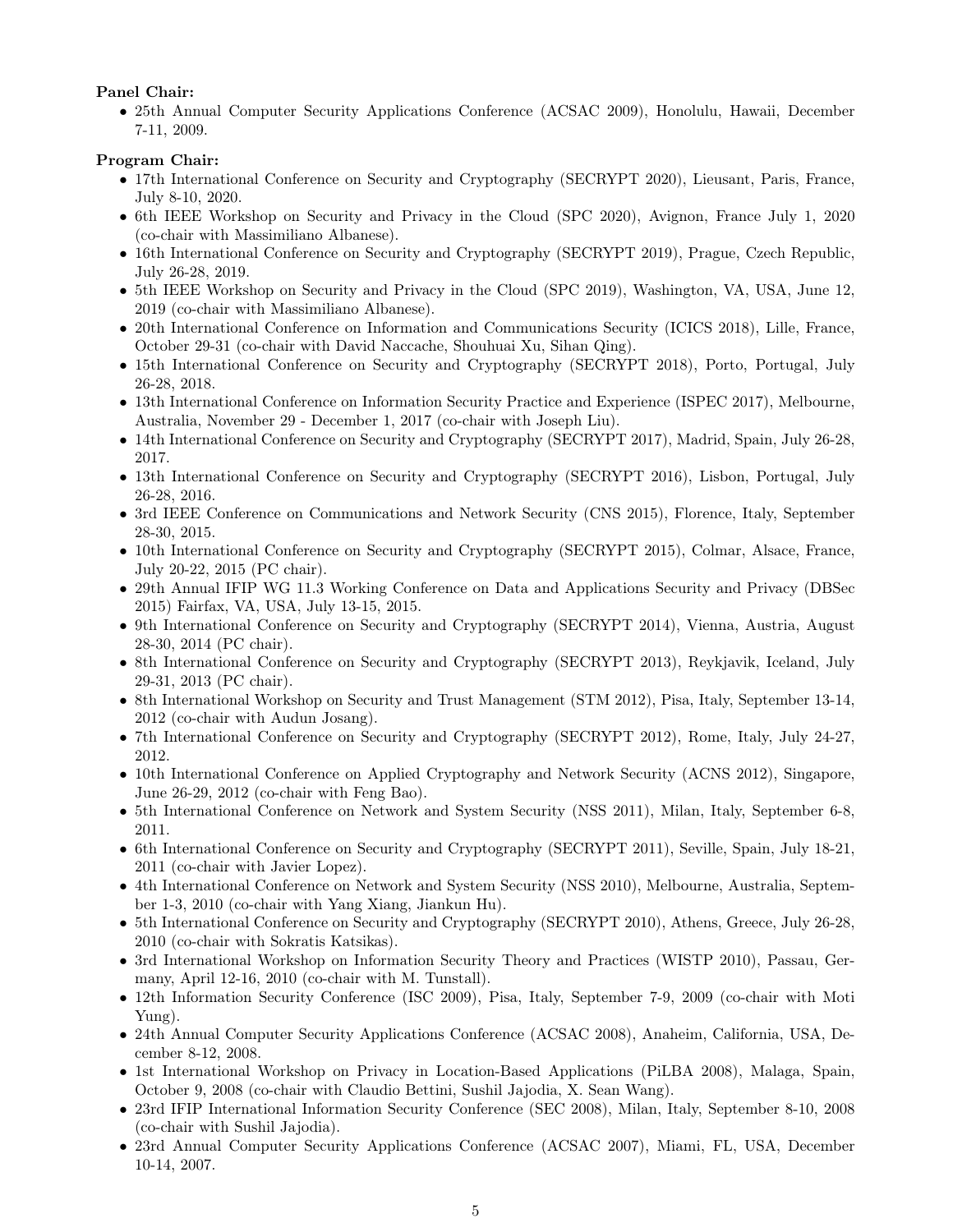- 4th European PKI Workshop: Theory and Practice (EuroPKI 2007), Palma de Mallorca, Spain, June 28-30, 2007 (co-chair with Javier Lopez).
- 2nd ACM Symposium on InformAtion, Computer and Communications Security (ASIACCS 2007), Singapore, March 20-22, 2007 (co-chair with Robert Deng).
- 2nd International Workshop on Security and Trust Management (STM 2006), Hamburg, Germany, September 20, 2006 (co-chair with Sandro Etalle).
- 22nd Annual Computer Security Applications Conference (ACSAC 2006), Miami, FL, USA, December 11-15, 2006 (co-chair with Christoph Schuba and Charles Payne).
- 21st Annual Computer Security Applications Conference (ACSAC 2005), Tucson, AZ, USA, December 5-9, 2005 (co-chair with Christoph Schuba and Charles Payne).
- 20th Annual Computer Security Applications Conference (ACSAC 2004), Tucson, AZ, USA, December 6-10, 2004 (co-chair with Dan Thomsen and Christoph Schuba).
- 9th European Symposium On Research In Computer Security (ESORICS 2004), Nice, France, September 13-15, 2004 (co-chair with Peter Ryan).
- 18th IFIP WG11.3 Working Conference on Data and Application Security (DBSec 2004), Sitges, Spain, July 25-28, 2004 (co-chair with Csilla Farkas).
- 2nd ACM Workshop on Privacy in the Electronic Society (WPES 2003), Washington, DC, USA, October 31, 2003 (co-chair with Paul Syverson).
- 8th European Symposium On Research In Computer Security (ESORICS 2003), Gjovik, Norway, October 13-15, 2003 (co-chair with Einar Snekkenes).
- 18th IFIP TC-11 International Conference on Information Security (SEC 2003), Athens, Greece, May 26-28, 2003 (co-chair with Socratis Katsikas).
- 1st ACM Workshop on Privacy in the Electronic Society (WPES 2002), Washington, DC, USA, November 21, 2002.
- 8th ACM Conference of Computer and Communications Security (CCS 2001), Philadephia, PA, USA, November 5-8, 2001.
- 10th IFIP WG11.3 Working Conference on Database Security (DBSec 1996), Como, Italy, July 1996 (cochair with Ravi Sandhu).

#### Program Committee Track/Area Chair:

- 40th IEEE International Conference on Distributed Computing Systems (ICDCS 2020), Singapore, July 8-10, 2020 (Security, Privacy, and Trust in Distributed Systems track)
- 8th IEEE Conference on Communications and Network Security (CNS 2020), Avignon, France, June 29 July 1, 2020 (Area chair ).
- 7th IEEE Conference on Communications and Network Security (CNS 2019), Washington, D.C., USA, June 10-12, 2019 (*Area chair*).
- 5th IEEE Conference on Communications and Network Security (CNS 2017), Las Vegas, NV, USA, October 9-11, 2017 (*Area chair*).
- 2nd IEEE Conference on Communications and Network Security (CNS 2014), San Francisco, CA, USA, October 29-31, 2014 (Area chair ).
- 1st IEEE Conference on Communications and Network Security (CNS 2013), Washington DC, USA, October 14-16, 2013 (Area chair ).
- 29th IEEE International Conference on Data Engineering (ICDE 2013), Brisbane, Australia, April 8-12, 2013 (Privacy and security track).
- 1st IEEE-AESS Conference in Europe about Space and Satellite Communications (ESTEL 2012), Rome, Italy, October 2-5, 2012 (Security and privacy special track).

#### Program Committee member:

- 18th International Conference on Information Systems Security (ICISS 2022), Tirupati, India, December 16-20, 2022.
- 16th International Conference on Network and System Security (NSS 2022), Denarau Island, Fiji, December 9-12, 2022.
- 27th Australasian Conference on Information Security and Privacy (ACISP 2022), Wollongong, Australia, November 28-30, 2022.
- 17th International Conference on Information Security Practice and Experience (ISPEC 2022), Taipei, Taiwan, November 23-25, 2022.
- 21st ACM Workshop on Privacy in the Electronic Society (WPES 2022), Los Angeles, USA, November 7, 2022.
- 13th ACM Cloud Computing Security Workshop (CCSW 2022), Los Angeles, USA, November 7, 2022.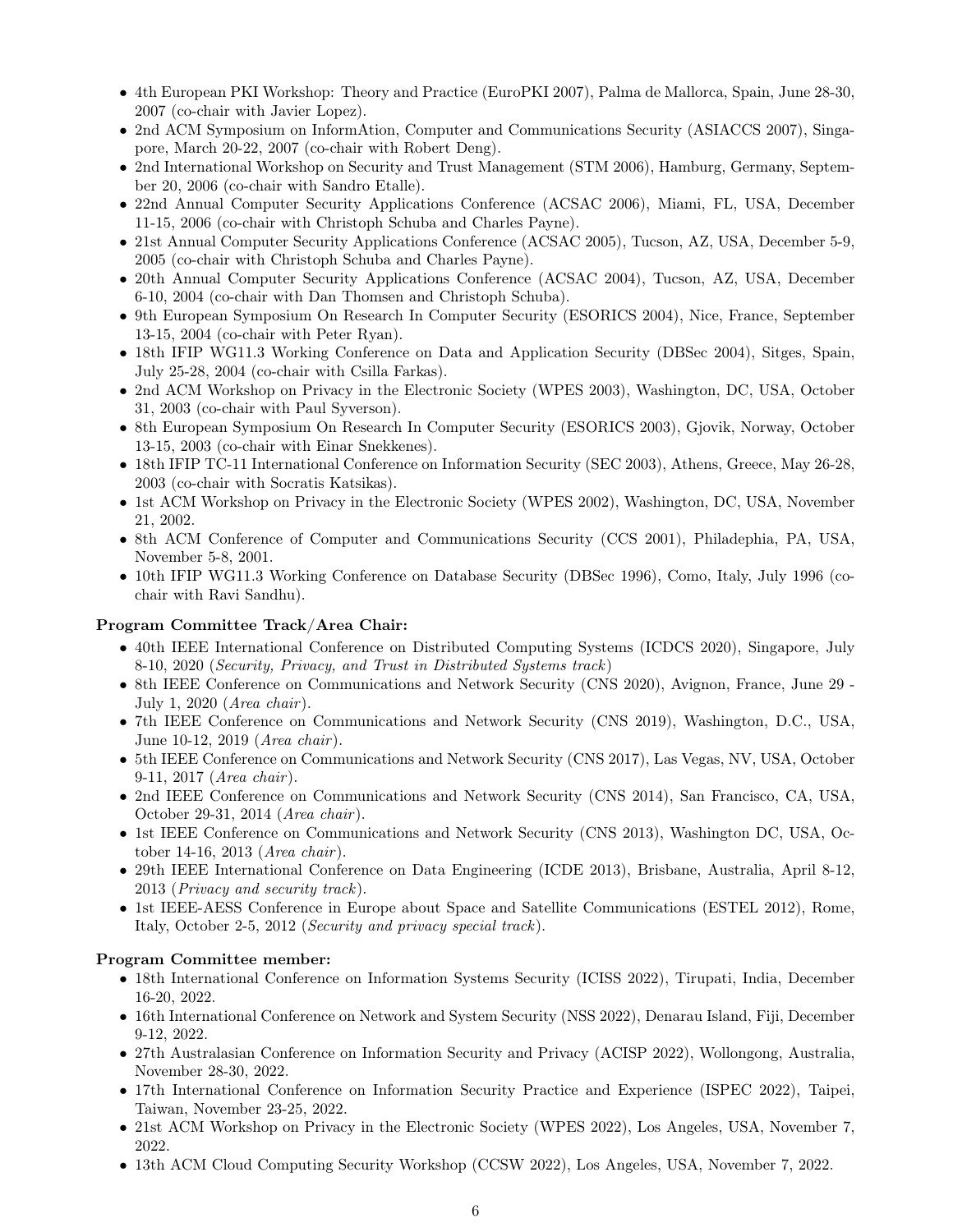- 27th European Symposium on Research in Computer Security (ESORICS 2022), Copenhagen, Denmark, September 26-30, 2022.
- 6th International Workshop on SECurity and Privacy Requirements Engineering (SECPRE 2022), Copenhagen, Denmark, September 26-30, 2022.
- 17th DPM International Workshop on Data Privacy Management (DPM 2022), Copenhagen, Denmark, September 29, 2022.
- 48th International Conference on Very Large Data Bases (VLDB 2022), Sydney, Australia, September 5-9, 2022.
- 17th International Conference on Availability, Reliability and Security (ARES 2022), Vienna, Austria, August 23-26, 2022.
- 19th Annual International Conference on Privacy, Security, and Trust (PST 2022), Fredericton, Canada, August 22-24, 2022.
- 19th International Conference on Trust, Privacy and Security in Digital Business (TrustBus 2022), Vienna, Austria, August 22-24, 2022.
- 36th Annual IFIP WG 11.3 Conference on Data and Applications Security and Privacy (DBSec 2022), Chicago, USA, July 18-20, 2022.
- 42th IEEE International Conference on Distributed Computing Systems (ICDCS 2022), Bologna, Italy, July 10-13, 2022.
- 4th Workshop on Cloud Security and Privacy (Cloud S&P 2022), Rome, Italy, June 20-23, 2022.
- 1st International Conference on Security and Privacy in Smart Environments (SMARTS&P 2022), Edinburgh, Scotland June 15, 2022.
- 37th International Conference on ICT Systems Security and Privacy Protection (SEC 2022), Copenhagen, Denmark, June, 13-17, 2022.
- 38th IEEE International Conference on Data Engineering (ICDE 2022), Kuala Lumpur, Malaysia, May 9-12, 2022.
- 17th International Conference on Information Systems Security (ICISS 2021), IIT Patna, India, December 17-19, 2021.
- 2021 IEEE Global Communications Conference (GLOBECOM 2021): Communication & Information Systems Security, Madrid, Spain, December 7-11, 2021.
- 20th Workshop on Privacy in the Electronic Society (WPES 2021), Seoul, South Korea, November 15, 2021.
- 12th ACM Cloud Computing Security Workshop (CCSW 2021), Seoul, Korea, November 14, 2021.
- 2021 ACM Symposium on Cloud Computing (SoCC 2021), Seattle, Washington, November 1-3, 2021 (virtual).
- 18th IEEE International Conference on Advanced and Trusted Computing (ATC 2021), Atlanta, GA, USA, October 18-21, 2021.
- 26th European Symposium On Research In Computer Security (ESORICS 2021), Darmstadt, Germany, October 4-8, 2021.
- 17th International Workshop on Security and Trust Management (STM 2021), October 4-8, 2021.
- 16th International Workshop on Data Privacy Management (DPM 2021), October 4-8, 2021.
- 5th International Workshop on Security and Privacy Requirements Engineering (SECPRE 2021), October 4-8, 2021.
- 18th International Conference on Trust, Privacy and Security in Digital Business (TrustBus 2021), virtual conference, September 27-30, 2021.
- 2nd International Symposium on Emerging Information Security and Applications (EISA 2021), Copenhagen Denmark, August 25-26, 2021.
- 16th International Conference on Availability, Reliability and Security (ARES 2021), Vienna, Austria, August 17-20, 2021.
- 2nd Workshop on Recent Advances in Cyber Situational Awareness on Military Operations (CSA 2021), Vienna, Austria, August 17-20, 2021.
- 5th International Cross Domain Conference for Machine Learning & Knowledge Extraction (CD-MAKE 2021), Vienna, Austria, August 17-20, 2021.
- 35th Annual IFIP WG 11.3 Conference on Data and Applications Security and Privacy (DBSec 2021), Calgary, Canada, July 19-20, 2021.
- 41st IEEE International Conference on Distributed Computing Systems (ICDCS 2021), Washington DC, USA, July 7-10, 2021.
- 26th Australasian Conference on Information Security and Privacy (ACISP 2021), Perth, Australia, July 7-9, 2021.
- 36th International Conference on ICT Systems Security and Privacy Protection (IFIP SEC 2021), Oslo,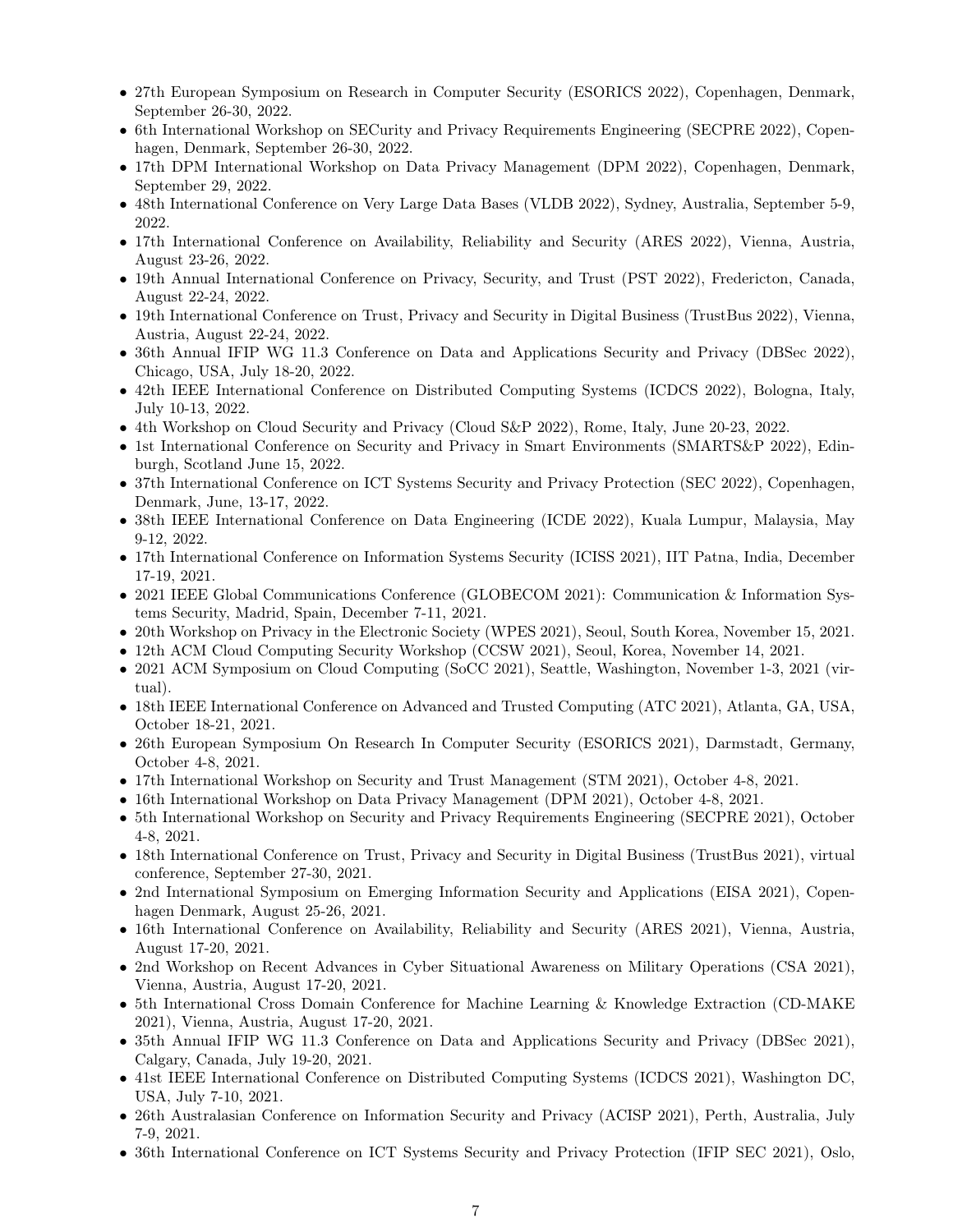Norway, June 22-24, 2021.

- 3rd Workshop on Cloud Security and Privacy (CLOUD S&P 2021), Kamakura, Japan, June 21-24, 2021.
- ACM Internationa SIGMOD Conference on Management of Data (SIGMOD 2021), Xi'an, Shaanxi, China, June 20-25, 2021.
- 34th IEEE Computer Security Foundations Symposium (CSF 2021), Dubrovnik, Croatia, June 21-25, 2021.
- Autonomous Intelligent Cyberdefence Agents conference (AICA 2021), Paris, France, March 15-16, 2021.
- 16th International Conference on Information Security Practice and Experience (ISPEC 2020), Nanjing, China, November 20-22, 2020.
- 19th IEEE International Conference on Trust, Security and Privacy in Computing and Communications (IEEE TrustCom 2020), Guangzhou, China, November 10-13, 2020.
- 2020 ACM Cloud Computing Security Workshop (CCSW 2020), Orlando, FL, USA, November 9, 2020.
- 16th EAI International Conference on Security and Privacy in Communication Networks (SecureComm 2020), Washington D.C., USA, October 21-23, 2020.
- Privacy in Statistical Databases (PSD 2020), Arezzo, Italy, September 23-25, 2020.
- 16th International Workshop on Security and Trust Management (STM 2020), Guildford, Surrey, U.K., September 17-18, 2020.
- 15th International Workshop on Data Privacy Management (DPM 2020), Guildford, Surrey, U.K., September 17-18, 2020.
- 4th International Workshop on SECurity and Privacy Requirements Engineering (SECPRE 2020), Guildford, Surrey, U.K., September 17-18, 2020.
- 25th European Symposium on Research in Computer Security (ESORICS 2020), Guildford, Surrey, U.K., September 14-18, 2020.
- 17th International Conference on Trust, Privacy and Security in Digital Business (TrustBus 2020), Bratislava, Slovakia, September 14-17, 2020.
- 17th International Conference on Modeling Decisions for Artificial Intelligence (MDAI 2020), Barcelona, Spain, September 2-4, 2020.
- 1st Workshop on Recent Advances in Cyber Situational Awareness on Military Operations (CSA 2020), Dublin, Ireland, August 25-28, 2020.
- 15th International Conference on Availability, Reliability and Security (ARES 2020), Dublin, Ireland, August 24-28, 2020.
- 22nd International Conference on Information and Communications Security (ICICS 2020), Copenhagen, Denmark, August 24-27, 2020.
- 4th International Cross Domain Conference for Machine Learning & Knowledge Extraction (CD-MAKE 2020), Dublin, Ireland, August 24-28, 2020.
- 14th IFIP WG 11.11 International Conference on Trust Management (IFIPTM 2020), Tel Aviv, Israel, June 29 - July 1, 2020.
- 33rd IEEE Computer Security Foundations Symposium (CSF 2020), Boston, MA, USA, June 22-26, 2020.
- 2nd Workshop on Cloud Security and Privacy (Cloud S&P 2020), Rome, Italy, June 22-25, 2020.
- 34th Annual IFIP WG 11.3 Conference on Data and Applications Security (DBSec 2020), Regensburg, Germany, June 25-27, 2020.
- 18th International Conference on Applied Cryptography and Network Security (ACNS 2020), Rome, Italy, June 22-25, 2020.
- 35th International Conference on ICT Systems Security and Privacy Protection (IFIP SEC 2020), Maribor, Slovenia, May 26-28, 2020.
- 36th IEEE International Conference on Data Engineering (ICDE 2020), Dallas, Texas, April 20-24, 2020.
- 21st International Conference on Information and Communications Security (ICICS 2019), Beijing, China, December 15-17, 2019.
- 13th Workshop in Information Security Theory and Practice (WISTP 2019), Paris, France, December 11-12, 2019.
- 2019 IEEE Global Communications Conference: Communication & Information System Security (GLOBE-COM 2019), Big Island, Hawaii, December 9-13, 2019.
- 8th eDemocracy International Conference: Safeguarding Democracy and Human Rights in the Digital Age (eDemocracy 2019), Athens, Greece, December 12-13, 2019.
- 15th International Conference on Information Systems Security (ICISS 2019), Hyderabad, India, December 16-20, 2019.
- 15th International Conference on Information Security Practice and Experience (ISPEC 2019), Kuala Lumpur, Malaysia, November 26-28, 2019.
- 2019 IEEE International Conference on Dependable and Secure Computing (DSC 2019), Hangzhou, China,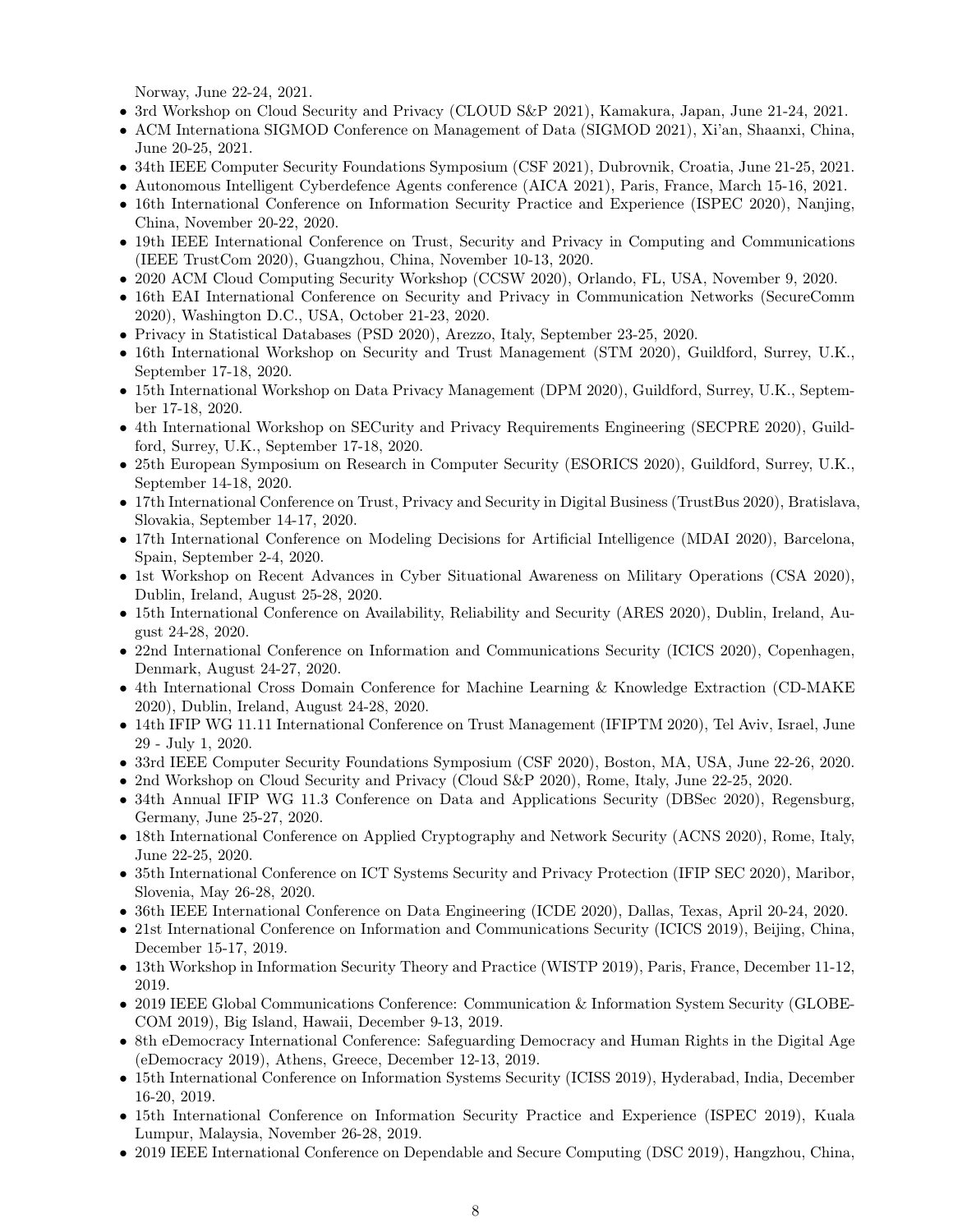November 18-20, 2019.

- 18th International Workshop on Privacy in the Electronic Society (WPES 2019), London U.K., November 11, 2019,
- 2019 ACM Cloud Computing Security Workshop (ACM CCSW 2019), London, U.K., November 11, 2019.
- 28th ACM International Conference on Information and Knowledge Management (CIKM 2019), Beijing, China, November 3-7, 2019.
- 15th EAI International Conference on Security and Privacy in Communication Networks (SecureComm 2019), Orlando, FL, USA, October 23-25, 2019.
- 14th International Workshop on Data Privacy Management (DPM 2019), Luxembourg, September 26-27, 2019.
- 18th International Conference on Cryptology and Network Security (CANS 2019), Fuzhou, China, October 25-27, 2019.
- 24th European Symposium on Research in Computer Security (ESORICS 2019), Luxembourg, September 23-27, 2019.
- 16th International Conference on Trust, Privacy and Security in Digital Business (TRUSTBUS 2019), Linz, Austria, August 26-29, 2019.
- 18th IEEE International Conference on Trust, Security and Privacy in Computing and Communications (TRUSTCOM 2019), Rotorua, New Zealand, August 5-8, 2018.
- 33rd Annual IFIP WG 11.3 Conference on Data and Applications Security and Privacy (DBSec 2019), Charleston, SC, USA, July 14-17, 2019.
- 2019 IEEE International Congress on Big Data, Milan, Italy, July 8-13, 2019.
- 39th IEEE International Conference on Distributed Computing Systems (ICDCS 2019), Dallas, Texas, USA, July 7-10, 2019.
- 24th Australasian Conference on Information Security and Privacy (ACISP 2019), Christchurch, New Zealand, July 3-5, 2019.
- 34th International Conference on ICT Systems Security and Privacy Protection (IFIP SEC 2019), Lisbon, Portugal, June 25-27, 2019.
- 2019 European Workshop on Security and Privacy in Edge Computing (EuroSPEC 2019), Stockholm, Sweden, June 16, 2019.
- 1st Workshop on Cloud Security and Privacy (CLOUD S&P 2019), Bogota, Colombia, June 6, 2019.
- 2nd EAI International Conference on Security and Privacy in New Computing Environments (SPNCE) 2019), Tianjin, China, April 13-14, 2019.
- 3rd Italian Conference on CyberSecurity (ITASEC 2019), Pisa, Italy, February 12-15, 2019.
- 2018 IEEE Global Communications Conference: Communication & Information System Security, Abu Dhabi, UAE, December 9-13, 2018.
- 12th WISTP International Conference on Information Security Theory and Practice (WISTP 2018), Brussels, Belgium, December 11-12, 2018.
- 2018 IEEE International Conference on Big Data (IEEE BigData 2018), Seattle, WA, USA, December 10-13, 2018.
- 17th International Conference on Cryptology And Network Security (CANS 2018), Naples, Italy, September 30-October 3, 2018.
- Privacy in Statistical Databases (PSD 2018), Valencia, Spain. September 26-28, 2018.
- 14th International Conference on Information Security Practice and Experience (ISPEC 2018), Tokyo, Japan, September 25-27, 2018.
- 33th International Conference on Information Security and Privacy Protection (IFIP SEC 2018), Poznan, Poland, September 18-20, 2018.
- 13th International Workshop on Data Privacy Management (DPM 2018), Barcelona, Spain, September 6-7, 2018.
- 14th International Workshop on Security and Trust Management (STM 2018), Barcelona, Spain, September 6-7, 2018.
- 15th International Conference on Trust, Privacy and Security in Digital Business i (TrustBus 2018), Regensburg, Germany, September 5-6, 2018.
- 23rd European Symposium on Research in Computer Security (ESORICS 2018), Barcelona, Spain, September 3-7, 2018.
- 16th Annual Conference on Privacy, Security and Trust (PST 2018), Belfast, Northern Ireland, UK, August 28-30, 2018.
- 14th EAI International Conference on Security and Privacy in Communication Networks (SecureComm 2018), Singapore, Singapore, August 8-10, 2018.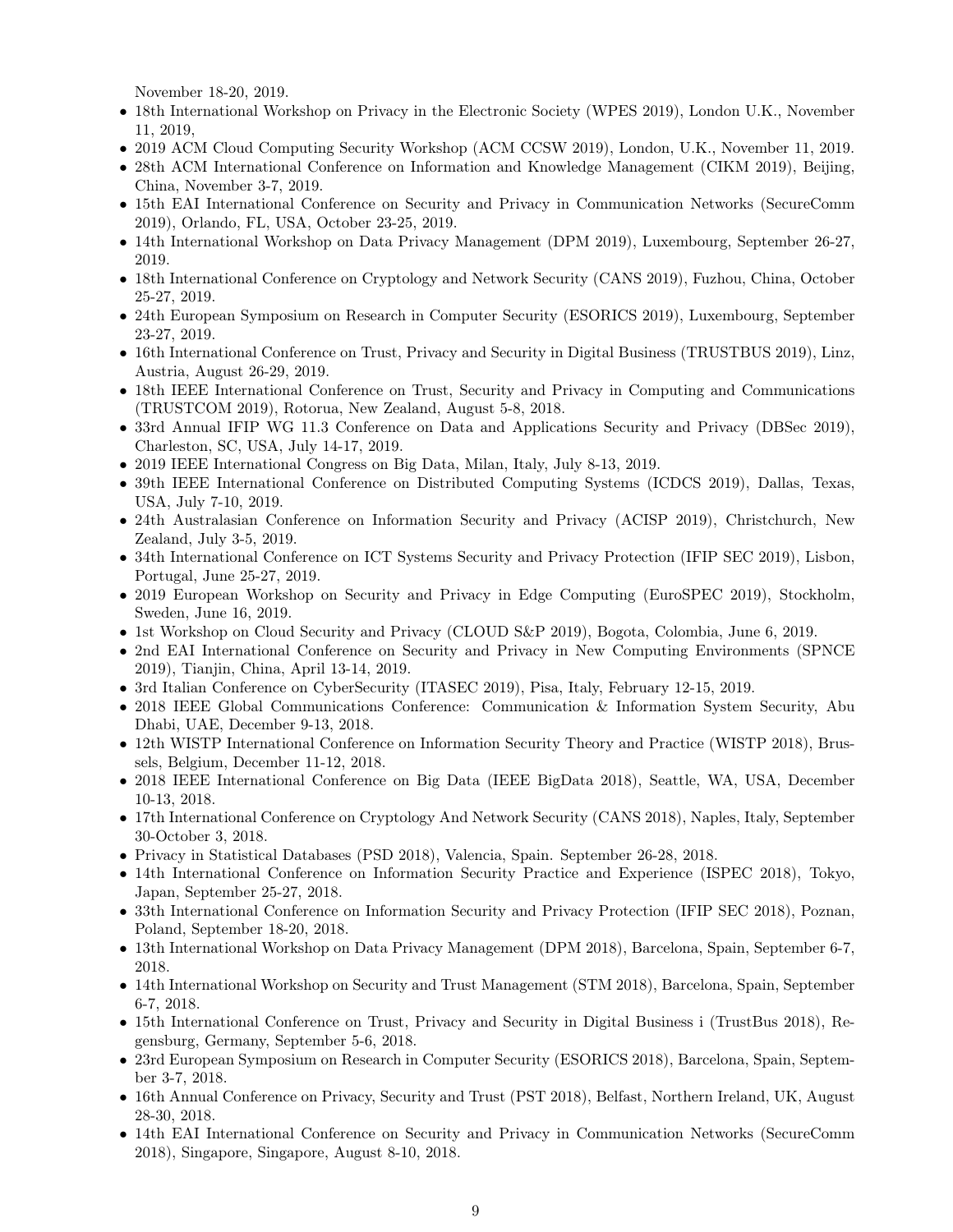- 32nd Annual IFIP WG 11.3 Working Conference on Data and Applications Security and Privacy (DBSec 2018), Bergamo, Italy, July 16-18, 2018.
- 23rd Australasian Conference on Information Security and Privacy (ACISP 2018), Wollongong, Australia, July 11-13, 2018.
- 12th IFIP WG 11.11 International Conference on Trust Management (IFIPTM 2018), Toronto Canada, July 8-12, 2018.
- Workshop on Foundations of Computer Security (FCS 2018), Oxford, UK, July 8, 2018.
- 7th IEEE International Congress on Big Data (BigData Congress 2018), San Francisco, CA, USA, July 2-7, 2018.
- 13th ACM Asia Conference on Computer and Communications Security (ASIACCS 2018), Incheon, South Korea, June 4-8, 2018.
- 4th IEEE Workshop on Security and Privacy in the Cloud (SPC 2018), Beijing, China, June 1, 2018.
- 2nd International Workshop on Big Data Analytics, Security and Privacy (BiDAS 2018), Essaouira, Morocco, May 8, 2018.
- 34th International Conference on Data Engineering (ICDE 2018), Paris, France, April 16-20, 2018.
- 2nd Italian Conference on CyberSecurity (ITASEC 2018), Milan, Italy, February 6-9, 2018.
- 4th IEEE World Forum on Internet of Things (WF-IoT 2018), Singapore, February 5-8, 2018.
- 13th Int'l Conf. on Information Systems Security (ICISS 2017), Bombay, India, December 16-20, 2017.
- 7th International Conference on e-Democracy (eDemocracy 2017), Athens, Greece, December 14-15, 2017.
- 2017 IEEE International Conference on Big Data (BigData 2017), Boston, MA, USA, December 11-14, 2017.
- 19th International Conference on Information and Communication Security (ICICS2017), Beijing, China, December 6-8, 2017.
- 2017 IEEE Global Communications Conference: Communication & Information System Security (GLOBE-COM 2017), Singapore, December 4-8, 2017.
- 16th International Conference on Cryptology and Network Security (CANS 2017), Hong Kong, November 30-December 2, 2017.
- 16th Workshop on Privacy in the Electronic Society (WPES 2017), Dallas, TX, USA, October 30, 2017.
- 13th EAI International Conference on Security and Privacy in Communication Networks (SecureComm 2017), October 22-24, 2017, Niagara Falls, Canada.
- 11th WISTP International Conference on Information Security Theory and Practice (WISTP 2017), Crete, Greece, September 28-29, 2017.
- 1st International Workshop on Security and Privacy Requirements Engineering (SECPRE 2017), Oslo, Norway, September 14-15, 2017.
- 1st European Workshop on Security and Privacy in Fog and Edge Computing (SPIFEC 2017), Oslo, Norway, September 14-15, 2017.
- 12th International Workshop on Data Privacy Management (DPM 2017), Oslo, Norway, September 14-15, 2017.
- 3rd Workshop on the Security of Industrial Control Systems and of Cyber-Physical Systems (CyberICPS 2017), Oslo, Norway, September 14-15, 2017.
- 22nd European Symposium on Research in Computer Security (ESORICS 2017), Oslo, Norway, September 11-13, 2017.
- 20th Information Security Conference (ISC 2017), Ho Chi Minh city, Viet Nam, September 6-8, 2017.
- 43rd International Conference on Very Large Data Bases (VLDB 2017), Munich, Germany, August 28- September 1, 2017.
- 14th International Conference on Trust, Privacy & Security in Digital Business (TrustBus 2017), Lyon, France, August 28-31, 2017.
- 31st Annual IFIP WG 11.3 Conference on Data and Applications Security and Privacy (DBSec 2017), Philadelphia, PA, USA, July 17-19, 2017.
- 11th IFIP WG 11.11 International Conference on Trust Management (IFIPTM 2017), Gothenburg, Sweden, June 12-16, 2017.
- 32nd IFIP TC 11 International Conference on on ICT Systems Security and Privacy Protection (SEC 2017), Rome, Italy, May 29-31, 2017.
- 20th International Conference on Extending Database Technology (EDBT 2017), Venice, Italy, March 21-24, 2017.
- 1st Italian Conference on CyberSecurity (ITA-SEC 2017), Venice, Italy, January 18-20, 2017.
- 12th International Conference on Information Systems Security (ICISS 2016), Jaipur, India, December 16-20, 2016.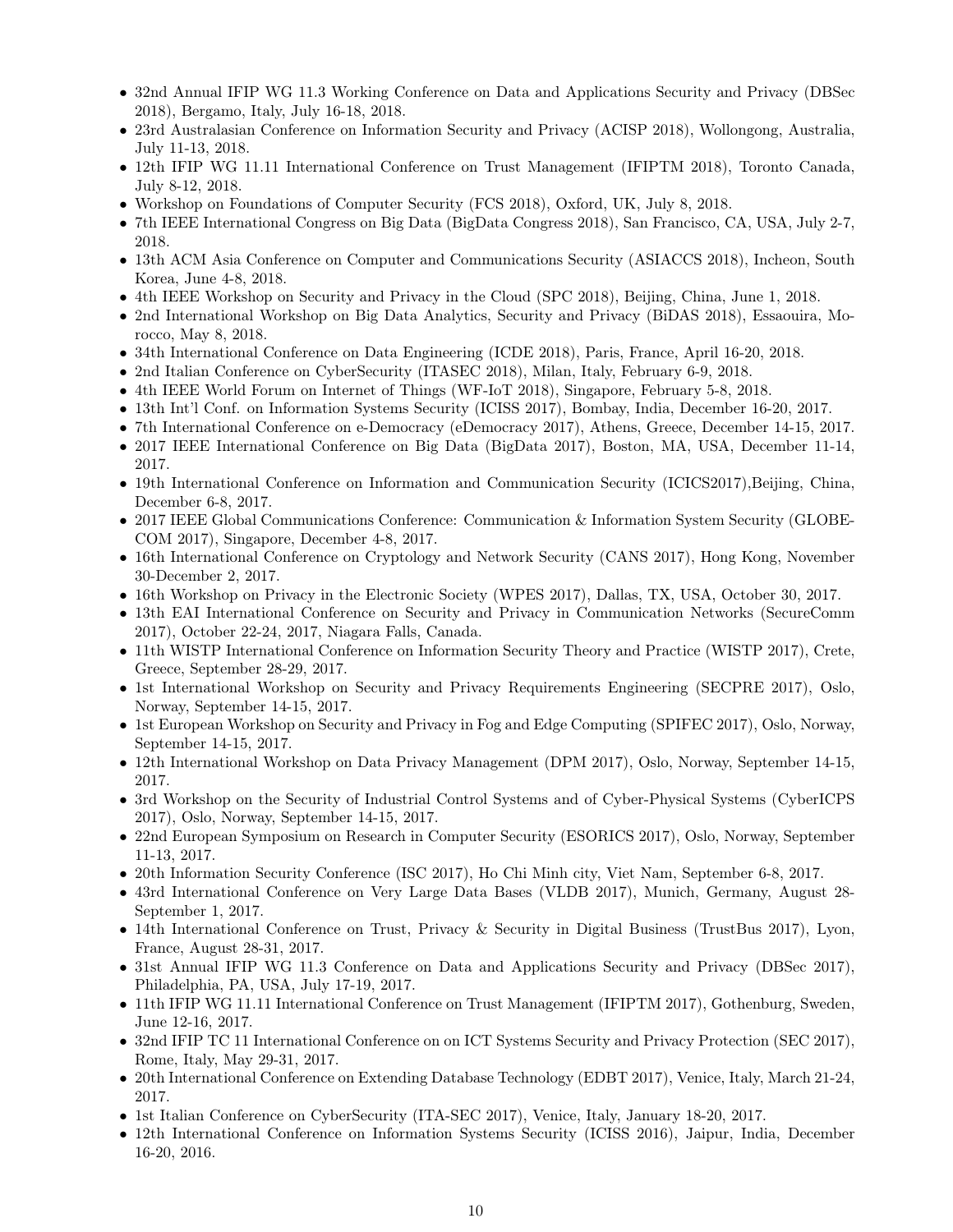- Workshop on Models at Runtime & Networked Control for Cyber Physical Systems (MARTCPS 2016), Reston, VA, USA, December 12-14, 2016.
- 18th International Conference on Information and Communications Security (ICICS 2016), Singapore, November 29-December 2, 2016.
- 2016 IEEE International Conference on Big Data (BigData 2016), Washington, DC, USA, December 5-8, 2016.
- 2016 IEEE Global Communications Conference: Communication & Information System Security (GLOBE-COM 2016), Washington, DC, USA, December 4-8, 2016.
- 12th International Conference on Information Security Practice and Experience (ISPEC 2016), Zhangjiajie, China, November 16-18, 2016.
- 15th Workshop on Privacy in the Electronic Society (WPES 2016), Vienna, Austria, October 24, 2016.
- 2nd Workshop on Security and Privacy in the Cloud (SPC 2016), Philadelphia, PA, USA, October 19, 2016.
- 4th IEEE Conference on Communications and Network Security (CNS 2016), Philadelphia, PA, USA, October 17-19, 2016.
- 12th International Conference on Security and Privacy in Communication Networks (SecureComm 2016), Guangzhou, China, October 10-12, 2016.
- 21st European Symposium on Research in Computer Security (ESORICS 2016), Crete, Greece, September 26-30, 2016.
- 10th IFIP WG 11.2 International Conference on Information Security Theory and Practice (WISTP 2016), Heraklion, Crete, Greece, September 26-27, 2016.
- 7th Privacy in Statistical Databases (PSD 2016), Dubrovnik, Croatia, September 14-16, 2016.
- 13th International Conference on Trust, Privacy and Security in Digital Business (TrustBus 2016), Porto, Portugal, September 5-8, 2016.
- 42nd International Conference on Very Large Data Bases (VLDB 2016), New Delhi, India, September 5-9, 2016.
- 19th Information Security Conference (ISC 2016), Honolulu, HI, USA, September 5-7, 2016.
- 11th International Conference on Availability, Reliability and Security (ARES 2016), Salzburg, Austria, August 31 - September 2, 2016.
- 9th International Conference on Trust & Trustworthy Computing (TRUST 2016), Vienna, Austria, August 29-30, 2016.
- 15th IEEE International Conference on Trust, Security and Privacy in Computing and Communications (TrustCom 2016), Tianjin, China, August 23-26, 2016.
- 30th Annual IFIP WG 11.3 Conference on Data and Applications Security and Privacy (DBSec 2016), Trento, Italy, July 18-21, 2016.
- 10th IFIP WG 11.11 International Conference on Trust Management (IFIPTM 2016), Darmstadt, Germany, July 18-22, 2016.
- 13th IEEE International Conference on Advanced and Trusted Computing (ATC 2016), Toulouse, France, July 18-21, 2016.
- 3rd International Workshop on Graphical Models for Security (GraMSec 2016), Lisbon, Portugal, June 27, 2016.
- 9th International Conference on Security for Information Technology and Communications (SECITS 2016), Bucharest, Romania, June 9-10, 2016.
- 11th ACM Symposium on Information, Computer and Communications Security (ASIACCS 2016), Xi'an, China, May 31-June 3, 2016.
- 4th International Workshop on Security in Cloud Computing (SCC 2016), Xi'an, China, May 30, 2016.
- 31th IFIP TC-11 SEC 2016 International Information Security and Privacy Conference (SEC 2016), Ghent, Belgium, May 30-June 1, 2016.
- Smart City Security and Privacy Workshop (SCSP-W 2016), Vienna, Austria, April 11-14, 2016.
- 5th Conference on Principles of Security and Trust (POST 2016), Eindhoven, The Netherlands, April 2-8, 2016.
- 4th Workshop on Hot Issues in Security Principles and Trust (HotSpot 2016), Eindhoven, The Netherlands, April 2016.
- 19th International Conference on Extending Database Technology (EDBT 2016), Bordeaux, France, March 15-18, 2016.
- 9th International Workshop on Privacy and Anonymity in Information Society (PAIS 2016), Bordeaux, France, March 15, 2016.
- 6th International Conference on E-Democracy (eDemocracy 2015), Athens, Greece, December 10-11, 2015.
- 17th International Conference on Information and Communication Security (ICICS 2015), Beijing, China,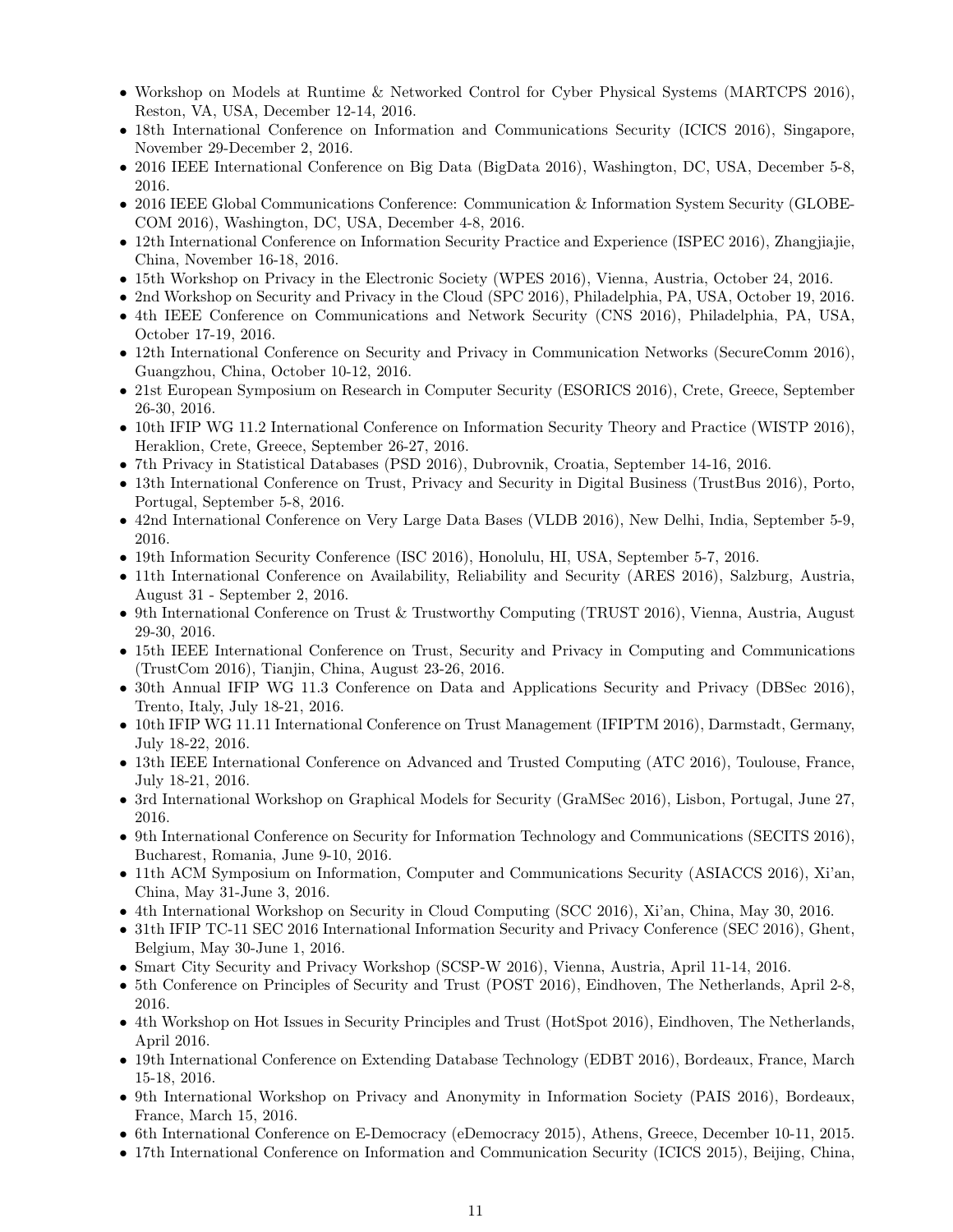December 9-12, 2015.

- 24th ACM International Conference on Information and Knowledge Management (CIKM 2015), Melbourne, Australia, October 19-23, 2015.
- 1st Workshop on the Security of Cyber Physical Systems (WOS-CPS 2015), Vienna, Austria, September 24-25, 2015.
- 4th International Workshop on Quantitative Aspects of Security Assurance (QASA 2015), Austria, September 24-25, 2015.
- 10th International Workshop on Data Privacy Management (DPM 2015), Vienna, Austria, September 24-25, 2015.
- 20th European Symposium on Research in Computer Security (ESORICS 2015), Vienna, Austria, September 21-25, 2015.
- 8th International Information Security Conference (ISC 2015), Trondheim, Norway, September 9-11, 2015.
- International Workshop on Multimedia Forensics and Security (MFSec 2015), Toulouse, France, August 24-28, 2015.
- 9th WISTP International Conference on Information Security Theory and Practice (WISTP 2015), Heraklion, Greece, August 24-25, 2015.
- 14th IEEE International Conference on Trust, Security and Privacy in Computing and Communications (TrustCom 2015), Helsinki, Finland, August, 20-22, 2015.
- 3rd International Conference on Human Aspects of Information Security, Privacy and Trust (HAS 2015), Los Angeles, CA, USA, August 2-7, 2015.
- 13th Annual Conference on Privacy, Security, and Trust (PST 2015), Izmir, Turkey, July 21-23, 2015.
- 2nd International Workshop on Graphical Models for Security (GraMSec 2015), Verona, Italy, July 13, 2015.
- 8th International Conference on Security for Information Technology and Communications (SECITS 2015), Bucharest, Romania, June 11-12, 2015.
- 20th ACM Symposium on Access Control Models and Technologies (SACMAT 2015), Vienna, Austria, June 1-3, 2015.
- 9th IFIP WG 11.11 International Conference on Trust Management (IFIPTM 2015), Hamburg, Germany, May 29, 2015.
- 30th IFIP TC-11 International Information Security and Privacy Conference (SEC 2015), Hamburg, Germany, May 26-28, 2015.
- 9th Web 2.0 Security and Privacy Workshop (W2SP 2015), San Jose, CA, USA, May 18-20,2015.
- 11st International Conference on Information Security Practice and Experience (ISPEC 2015), Beijing, China, May 5-8, 2015.
- 2015 TILTing Perspectives Conference 'Under observation: Synergies, benefits and trade-offs of eHealth and surveillance', Tilburg, The Netherlands, April 22-23, 2015.
- 3rd Workshop on Hot Issues in Security Principles and Trust (HotSpot 2015), London, UK, April 18, 2015.
- 10th ACM Symposium on Information, Computer and Communications Security (ASIACCS 2015), Singapore, April 14-17, 2015.
- 3rd International Workshop on Security in Cloud Computing (SCC 2014), Singapore, April 14, 2015.
- 1st Cyber-Physical System Security Workshop (CPSS 2015), Singapore, April 14, 2015.
- 4th Conference on Principles of Security and Trust (POST 2015), London, UK, April 11-19, 2015.
- 8th International Workshop on Privacy and Anonymity in the Information Society (PAIS 2015), Brussels, Belgium, March 27, 2015.
- 18th International Conference on Extending Database Technology (EDBT 2015), Brussels, Belgium, March 23-27, 2015.
- 19th International Conference on Financial Cryptography and Data Security (FC 2015), Isla Verde, Puerto Rico, January 26-30, 2015.
- Computers, Privacy and Data Protection (CPDP 2015), Brussels, Belgium, January 21-23, 2015.
- 16th International Conference on Information and Communications Security (ICICS 2014), Hong Kong, December 16-17, 2014.
- W3C Workshop on Privacy and User-Centric Controls, Berlin, Germany, November 20-21, 2014.
- 21st ACM Conference on Computer and Communications Security (CCS 2014), Scottsdale, Arizona, USA, November 3-7, 2014.
- 23rd ACM International Conference on Information and Knowledge Management (CIKM 2014), Shanghai, China, November 3-7, 2014.
- 13th Workshop on Privacy in the Electronic Society (WPES 2014), Scottsdale, Arizona, USA, November 3, 2014.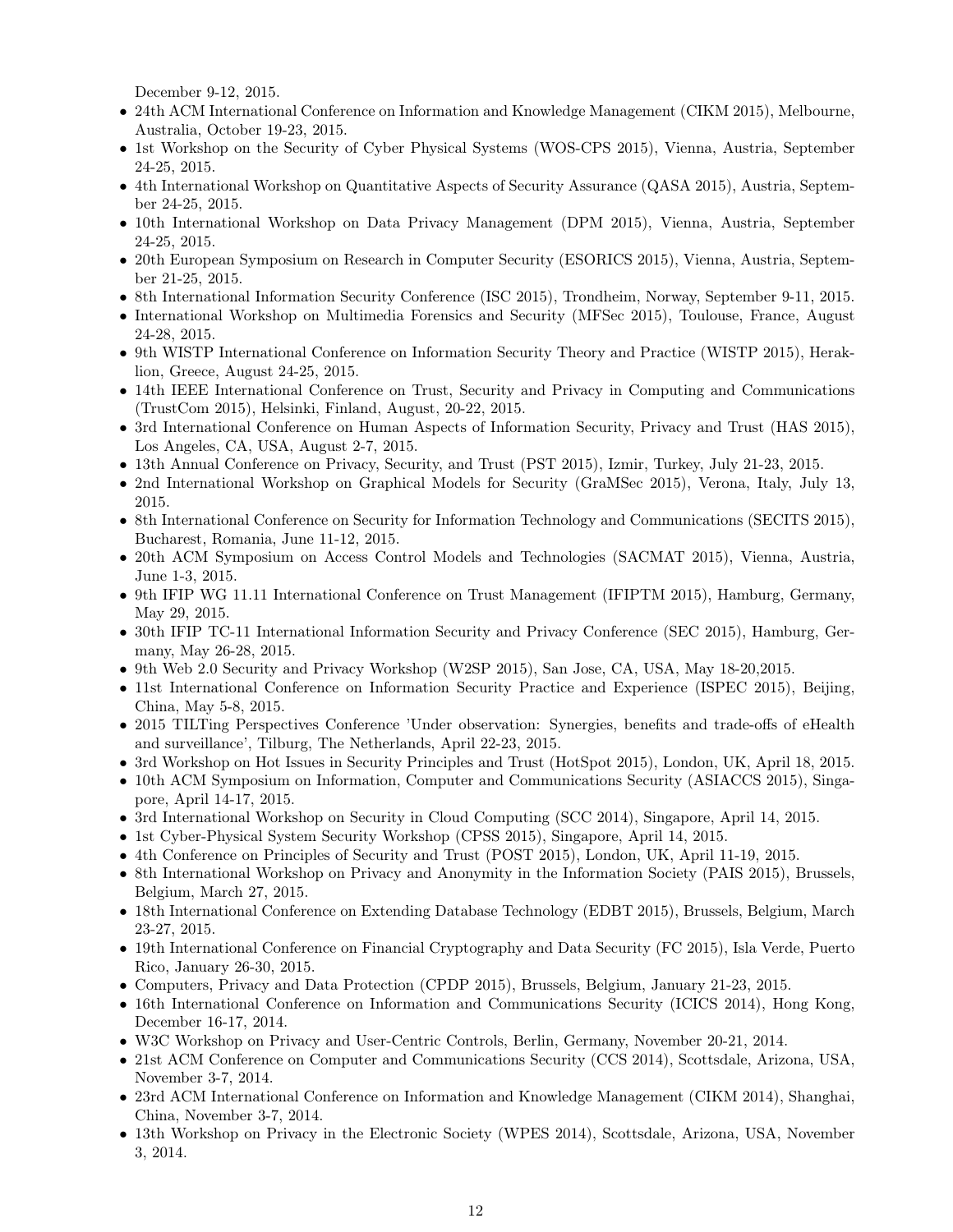- 13th International Conference on Cryptology and Network Security (CANS 2014), Heraklion, Crete, October 22-24, 2014.
- 17th Information Security Conference (ISC 2014), Hong Kong, China, October 12-14, 2014.
- 15th Joint IFIP TC6 and TC11 Conference on Communications and Multimedia Security (CMS 2014), Aveiro, Portugal, September 25-26, 2014.
- 10th International Conference on Security and Privacy in Communication Networks (SecureComm 2014), Beijing, China, September 24-26, 2014.
- 6th Privacy in Statistical Databases (PSD 2014), Eivissa, Balearic Islands, September 17-19, 2014.
- 9th DPM International Workshop on Data Privacy Management (DPM 2014), Wroclaw, Poland, September 10-11, 2014.
- 10th International Workshop on Security and Trust Management (STM 2014), Wroclaw, Poland, September 10-11, 2014.
- 3rd International Workshop on Quantitative Aspects in Security Assurance (QASA 2014), Wroclaw, Poland, September 10-11, 2014.
- 19th European Symposium on Research in Computer Security (ESORICS 2014), Wroclaw, Poland, September 7-11, 2014.
- 11th International Conference on Trust, Privacy & Security in Digital Business (TrustBus 2014), Munich, Germany, September 1-5, 2014.
- 9th International Conference on Risks and Security of Internet and Systems (CRiSIS 2014), Trento, Italy, August 27-29, 2014.
- 12th International Conference on Privacy, Security and Trust (PST 2014), Toronto, Canada, July 23-24, 2014.
- 28th IFIP WG 11.3 Conference on Data and Application Security and Privacy (DBSec 2014), Vienna, Austria, July 14-16, 2014.
- 8th IFIP WG 11.11 International Conference on Trust Management (IFIPTM 2014), Singapore, July 7-10, 2014.
- 19th Australasian Conference on Information Security and Privacy (ACISP 2014), Wollongong, Australia, July 7-9, 2014.
- 8th International Conference on Software Security and Reliability (SERE 2014), San Francisco, CA, USA, June 30-July 2, 2014.
- 8th Workshop in Information Security Theory and Practice (WISTP 2014), Heraklion, Greece, June 23-25, 2014.
- 29th IFIP TC-11 International Information Security and Privacy Conference (SEC 2014), Marrakech, Morocco, June 2-4, 2014.
- 8th Workshop on Web 2.0 Security & Privacy (W2SP 2014), San Jose, CA, USA, May 18, 2014.
- 2nd International Workshop of Security and Privacy in Big Data (BigSecurity 2014), Toronto, Canada, April 27-May 2, 2014.
- 7th International Workshop on Privacy and Anonymity in Information Society (PAIS 2014), Athens, Greece, March 28 2014.
- 8th International Conference on Financial Cryptography and Data Security (FC 2014), Bardados, March 3-7, 2014.
- 15th International Conference on Information and Communications Security (ICICS 2013), Beijing, China, November 20-22, 2013.
- 12th Workshop on Privacy in the Electronic Society (WPES 2013), Berlin, Germany, November 4, 2013.
- 5th ACM Cloud Computing Security Workshop (CCSW 2013), Berlin, Germany, November 9, 2013.
- 2013 IEEE International Conference on Big Data (IEEE Big Data 2013), Silicon Valley, CA, USA, October 6-9, 2013.
- 9th International Conference on Security and Privacy in Communication Networks (SecureComm 2013), Sydney, Australia, September 25-27, 2013.
- 14th Joint IFIP TC6 and TC11 Conference on Communications and Multimedia Security (CMS 2013), Magdeburg, Germany, September 25-26, 2013.
- 2nd International Workshop in Quantitative Aspects in Security Assurance (QASA 2013), Egham, UK, September 12-13, 2013.
- 9th International Workshop on Security and Trust Management (STM 2013), Egham, UK, September 12-13, 2013.
- 10th European PKI Workshop: Research and Applications (EuroPKI 2013), Egham, UK, September 12-13, 2013.
- 18th European Symposium on Research in Computer Security (ESORICS 2013), Egham, UK, September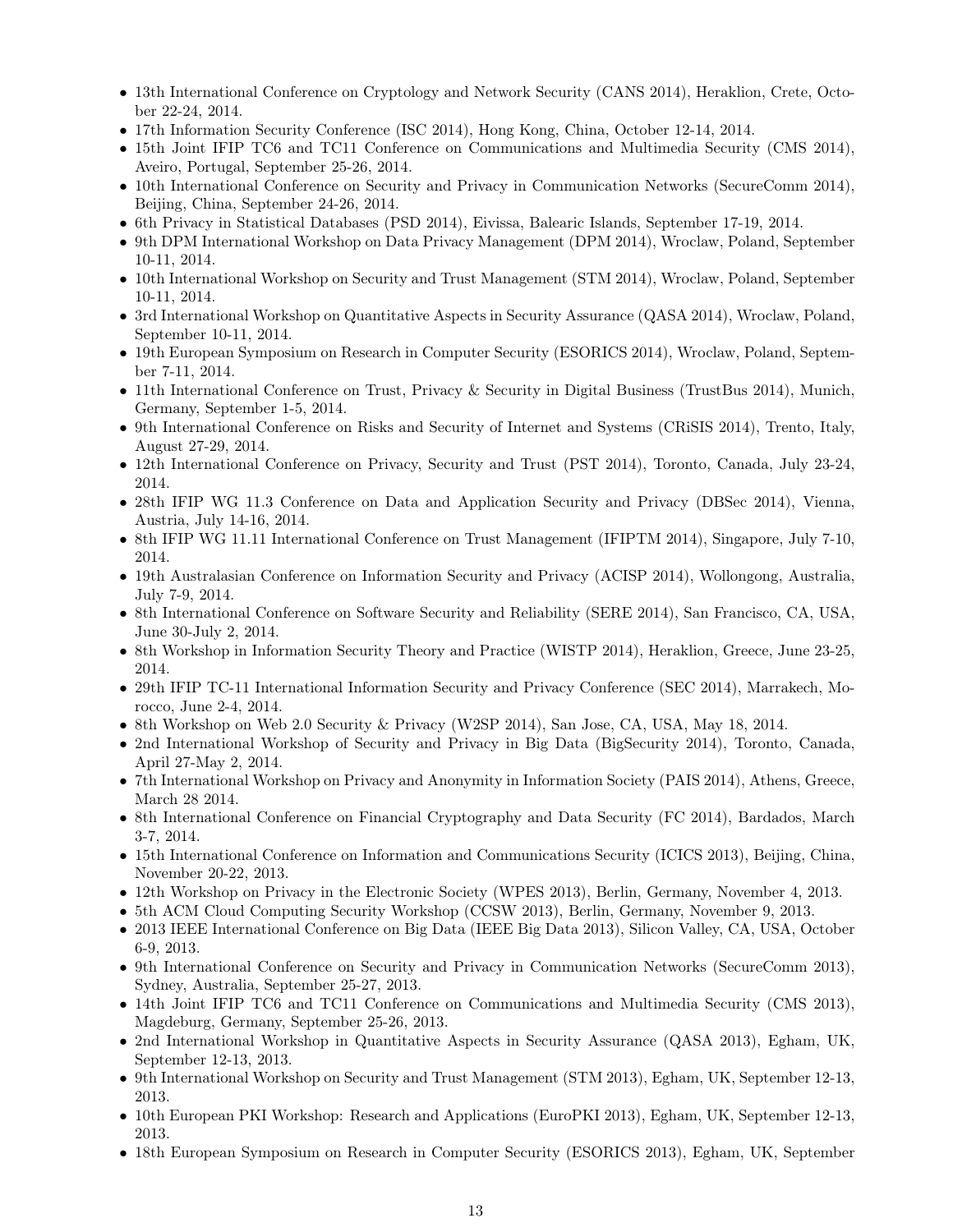9-13, 2013.

- 10th International Conference on Trust, Privacy and Security in Digital Business (TrustBus 2013), Prague, Czech Republic, August 26-30, 2013.
- 11th International conference on Privacy, Security and Trust (PST 2013), Tarragona, Spain, July 17-19, 2013.
- 27th Annual IFIP WG 11.3 Working Conference on Data and Applications Security and Privacy (DBSec 2013), Rutgers University, Newark, NJ, USA, July 15-17, 2013.
- 13th Privacy Enhancing Technologies Symposium (PETS 2013), Bloomington, Indiana, USA, July 10-12, 2013.
- 28th IFIP TC11 International Information Security Conference (IFIP SEC 2013), Auckland, New Zealand, July 8-10, 2013.
- 33rd International Conference on Distributed Computing Systems (ICDCS 2013), Philadelphia, PA, USA, July 8-11, 2013.
- 11th International Conference on Applied Cryptography and Network Security (ACNS 2013), Banff, Alberta, Canada, June 25-18, 2013.
- 26th IEEE International Symposium on Computer-Based Medical System (CBMS 2013), University of Porto, Portugal, June 20-22, 2013.
- 7th Int'l Conf. on Softw. Security and Reliability (SERE 2013), Gaithersburg, MA, USA, June 18-20, 2013.
- 18th ACM Symposium on Access Control Models and Technologies (SACMAT 2013), Amsterdam, The Netherlands, June 12-14, 2013.
- 7th International Conference on Trust Management (IFIPTM 2013), Malaga, Spain, June 3-7, 2013.
- 7th Workshop in Information Security Theory and Practice (WISTP 2013), Heraklion, Crete, May 28-30, 2013.
- 8th ACM Symposium on Information, Computer and Communications Security (ASIACCS 2013), Hangzhou, China, May 8-10, 2013.
- 20th Annual Network & Distributed System Security Symposium (NDSS 2013), San Diego, California, USA, February 24-27, 2013.
- 1st Workshop on Privacy in Social Data (PinSoDa 2012), Brussels, Belgium, December 10, 2012.
- 28th Annual Computer Security Applications Conference (ACSAC 2012), Orlando, Florida, USA, December 3-7, 2012.
- 4th IEEE International Conference on Cloud Computing Technology Science (CloudCom 2012), Taipei, Taiwan, December 3-6, 2012.
- W3C Workshop: Do Not Track and Beyond, UC Berkeley, CA, USA, November 26-27, 2012.
- 1st International Conference on Security, Privacy and Applied Cryptography Engineering (SPACE 2012), Chennai, India, November 2-3, 2012.
- 14th International Conference on Information and Communications Security (ICICS 2012), Hong Kong, China, October 29-31, 2012.
- 6th International Conference on Mathematical Methods, Models and Architectures for Computer Network Security (MMM-ACNS 2012), St. Petersburg, Russia, October 17-20, 2012.
- 15th Information Security Conference (ISC 2012) Passau, Germany, September 19-21, 2012.
- 1st International Workshop in Quantitative Aspects in Security Assurance (QASA 2012), Pisa, Italy September 14, 2012.
- 9th European PKI Workshop: Research and Applications (EuroPKI 2012), Pisa, Italy September 13-14, 2012.
- 8th International Conference on Security and Privacy in Communication Networks (SecureComm 2012), Padua, Italy, September 3-6, 2012.
- 9th International Conference on Trust, Privacy and Security in Digital Business (TrustBus 2012), Vienna, Austria, September 3-7, 2012.
- 13th Joint IFIP TC6 and TC11 Conference on Communications and Multimedia Security (CMS 2012), Canterbury, UK, September 2-5, 2012.
- 26th Annual WG11.3 Conference on Data and Applications Security and Privacy (DBSec 2012), Paris, France, July 11-13, 2012.
- 12th Privacy Enhancing Technologies Symposium (PETS 2012), Vigo, Spain, July 11-13, 2012.
- 8th International Conference on Mobile Web Information Systems (MobiWIS 2012), Niagara Falls, Ontario, Canada, August 27-29, 2012.
- 25th IEEE Symposium on Computer Security Foundations (CSF 2012), Cambridge, USA, June 25-27, 2012.
- 17th ACM Symposium on Access Control Models and Technologies (SACMAT 2012), June 20-22, 2012.
- 9th Workshop in Information Security Theory and Practice (WISTP 2012), Egham, UK, June 19-22, 2012.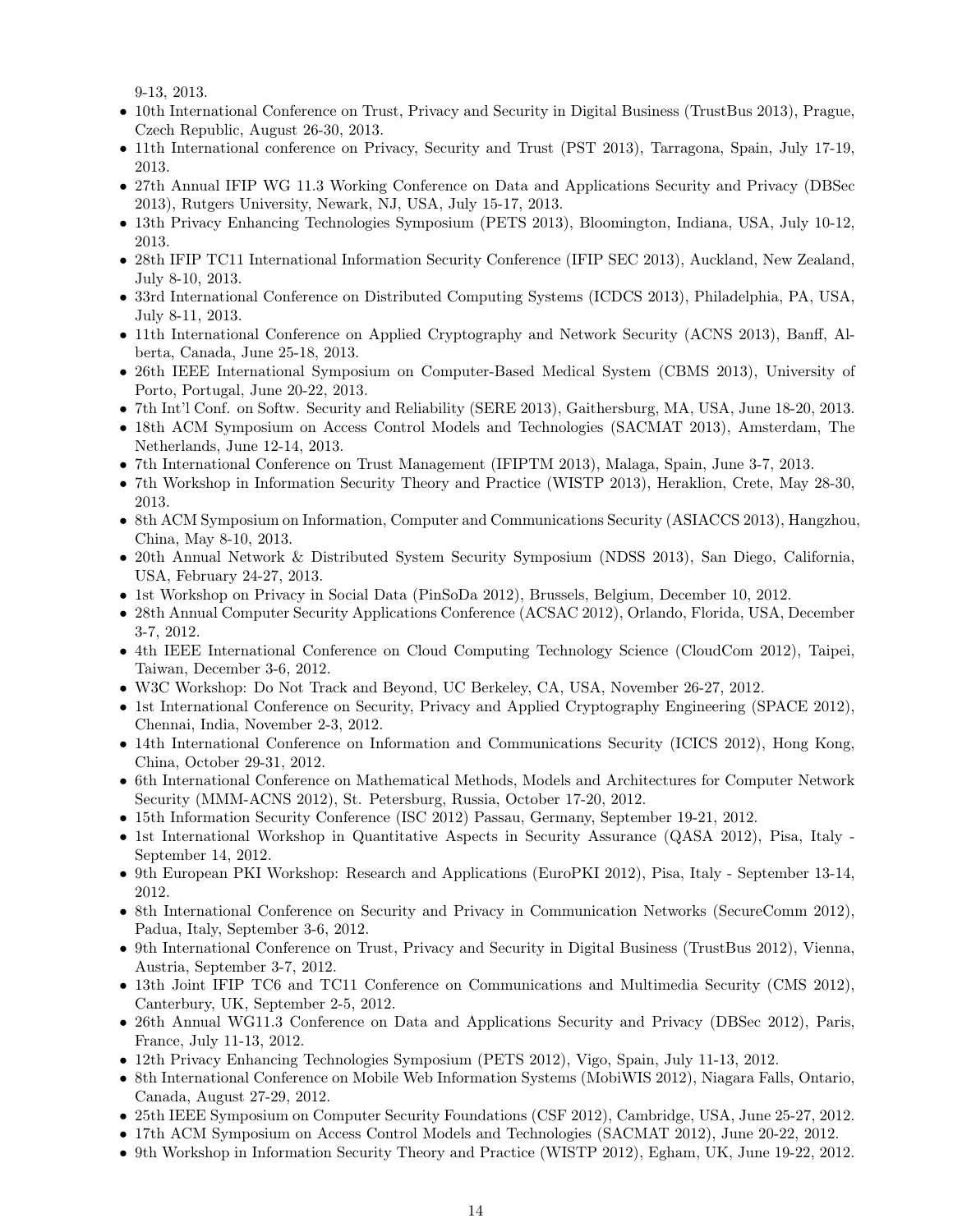- 32nd International Conference on Distributed Computing Systems (ICDCS 2012), Macau, China, June 12-15, 2012.
- 27th IFIP International Information Security and Privacy Conference (SEC 2012), Heraklion, Crete, Greece, June 4-6, 2012.
- 6th IFIP WG 11.11 International Conference on Trust Management (IFIPTM 2012), Surat, India, May 21-25, 2012.
- 5th European Workshop on Systems Security (EuroSec 2012), Bern, Switzerland, April 10, 2012.
- 5th International Workshop on Privacy and Anonymity in Information Society (PAIS 2012), Berlin, Germany, March 30, 2012.
- 4th International Symposium on Engineering Secure Software and Systems (ESSOS 2012), Eindhoven, The Netherlands, February 16-17, 2012.
- 7th International Conference on Information Systems Security (ICISS 2011), Kolkata, India, December 15-18, 2011.
- 27th Annual Computer Security Applications Conference (ACSAC 2011), Orlando, Florida, USA, December 5-9 2011.
- 13th International Conference on Information and Communication Security (ICICS 2011), Beijing, China, November 23-26, 2011.
- 5th Int'l Web Rule Symposium (RuleML2011@BFR), Fort Lauderdale, FL, USA, November 3-5, 2011.
- 14th Information Security Conference (ISC 2011), Xian, China, October 26-29, 2011.
- 12th Joint IFIP TC6 and TC11 Conference on Communications and Multimedia Security (CMS 2011), Ghent, Belgium, October 19-21, 2011.
- 8th International Conference on Mobile Web Information Systems (MobiWIS 2011), Niagara Falls, Ontario, Canada, September 19-21, 2011.
- 8th European Workshop on PKI, Services and Applications (EUROPKI 2011), Leuven, Belgium, September 15-16, 2011.
- 16th European Symposium On Research In Computer Security (ESORICS 2011), Leuven, Belgium, September 12-14, 2011.
- 7th International Conference on Security and Privacy in Communication Networks (SecureComm 2011), London, UK, September 7-9, 2011.
- IFIP Summer School on Privacy and Identity Management for Emerging Internet Applications throughout a Person's Lifetime, Trento, Italy, September 5-9, 2011.
- Workshop on Workflow Security Audit and Certification (WfSAC 2011), Clermont-Ferrand, France, August 29, 2011.
- 11th Privacy Enhancing Technologies Symposium (PETS 2011), Waterloo, ON, Canada, July 27-29, 2011.
- 5th International RuleML Symposium on Rules (RuleML2011@IJCAI) Barcelona, Spain, July 19-21, 2011.
- 9th Annual Conference on Privacy, Security and Trust (PST 2011), Montreal, QC, Canada, July 19-21, 2011.
- 25th Annual IFIP WG 11.3 Conference on Data and Applications Security and Privacy (DBSec 2011), Richmond, Virginia USA, July 11-13, 2011.
- 8th IEEE/FTRA International Conference on Secure and Trust Computing, Data Management, and Applications (STA 2011), Crete, Greece, June 28-30, 2011.
- 7th International Workshop on Security and Trust Management (STM 2011), Copenhagen, Denmark, June 27-28, 2011.
- 10th Workshop on Foundations of Computer Security (FCS 2011), Toronto, ON, Canada, June 20-25, 2011.
- 2nd International Workshop on Security and Privacy in Cloud Computing (SPCC 2011), Minneapolis, Minnesota, USA, June 20-24, 2011.
- 16th ACM Symposium on Access Control Models and Technologies (SACMAT 2011), Innsbruck, Austria, June 15-17, 2011.
- 4th International Workshop on Information Security Theory and Practices (WISTP 2011), Heraklion, Greece, June 8-11, 2011.
- 26th IFIP International Information Security Conference (SEC 2011), Lucerne, Switzerland, June 7-9, 2011.
- 12th IEEE International Symposium on Policies for Distributed Systems and Networks (POLICY 2011), Pisa, Italy, June 6-8, 2011.
- 4th International Workshop on Privacy and Anonymity in Information Society (PAIS 2011), Uppsala, Sweden, March 25, 2011.
- 6th ACM Symposium on Information, Computer and Communications Security (ASIACCS 2011), Hong Kong, China, March 22-24, 2011.
- 12th International Conference on Information and Communications Security (ICICS 2010), Barcelona,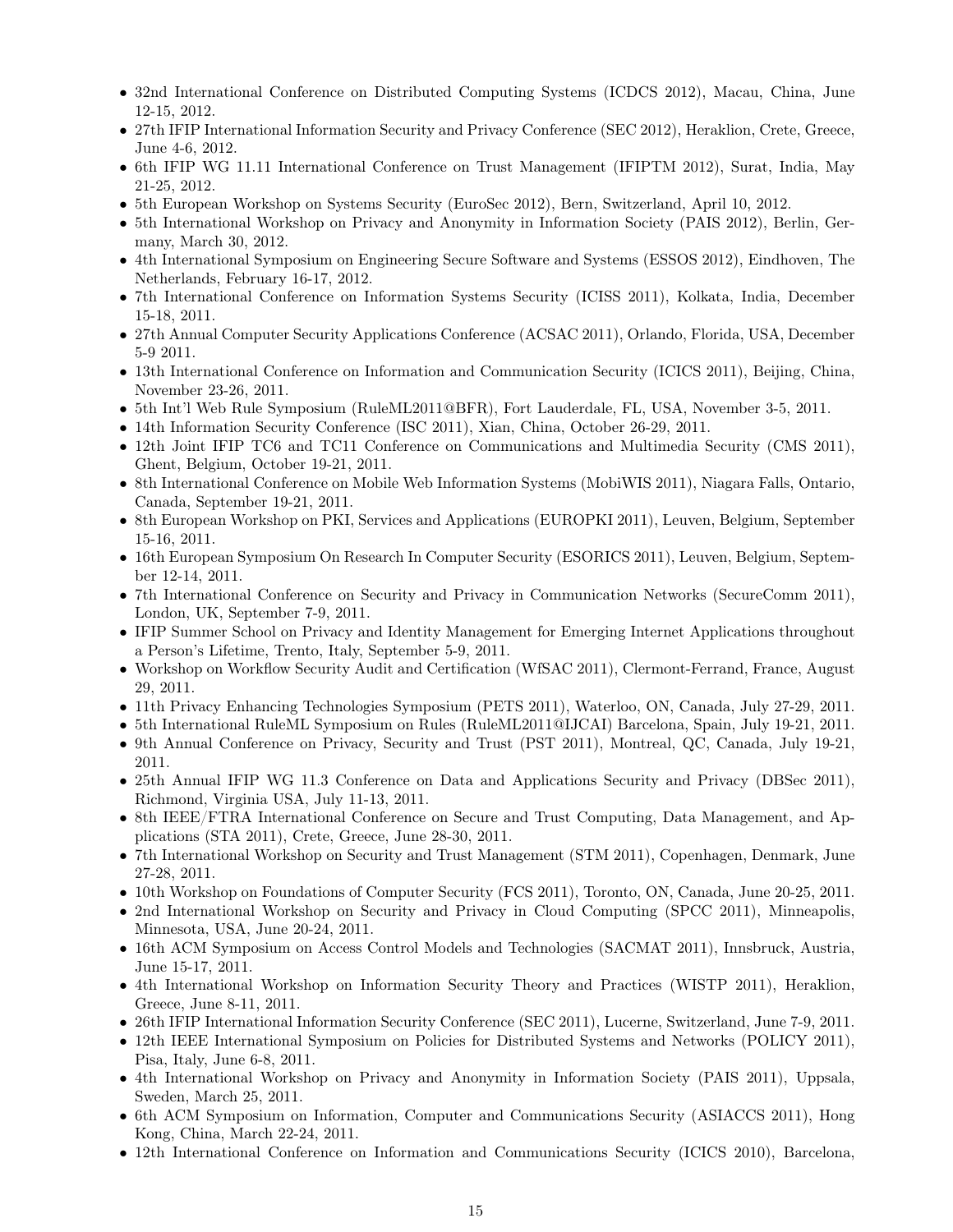Spain, December 15-17, 2010.

- 26th Annual Computer Security Applications Conf. (ACSAC 2010), Austin, Texas, December 6-10, 2010.
- 19th International Conference on Information and Knowledge Management (CIKM 2010), Toronto, Canada, October 26-30, 2010.
- 13th Information Security Conference (ISC 2010), Boca Raton, Florida, USA, October 25-28, 2010.
- 5th International Symposium on Information Security (IS 2010), Crete, Greece, October 25-26, 2010.
- 5th International Conference on Risks and Security of Internet and Systems (CRiSIS 2010), Montreal, Canada, October 11-13, 2010.
- 2010 ACM Cloud Computing Security Workshop (ACM CCSW 2010), Chicago, IL, October 8, 2010.
- 9th Workshop on Privacy in the Electronic Society (WPES 2010), Chicago, IL, USA, October 4, 2010.
- 7th European Workshop on Public Key Services, Applications and Infrastructures (EuroPKI 2010), Athens, Greece, September 23-24, 2010.
- 6th International Workshop on Security and Trust Management (STM 2010), Athens, Greece, September 23-24, 2010.
- 15th European Symposium On Research In Computer Security (ESORICS 2010), Athens, Greece, September 20-22, 2010.
- 25th IFIP Int'l Information Security Conference (SEC 2010), Brisbane, Australia, September 20-23, 2010.
- 4th Privacy in Statistical Databases (PSD 2010), Corfu, Greece, September 22-24, 2010.
- 7th International Conference on Trust, Privacy and Security in Digital Business (TrustBus 2010), Bilbao, Spain, 30 August-3 September 2010.
- Collaborative Methods for Security and Privacy (CollSec 2010), Washington, VA, USA, August 10, 2010.
- PrimeLife/IFIP Summer School 2010, Helsingborg, Sweden, August 2-6, 2010.
- 11th IEEE International Symposium on Policies for Distributed Systems and Networks (POLICY 2010), Fairfax, VA, USA, July 21-23, 2010.
- Workshop on Foundations of Security and Privacy (FCS-PrivMod 2010), Edinburgh, UK, July 14-15, 2010.
- 1st International Workshop on Security and Privacy in Cloud Computing (SPCC 2010), Genoa, Italy, June 21-25, 2010.
- 30th Int'l Conference on Distributed Computing Systems (ICDCS 2010), Genoa, Italy, June 21-25, 2010.
- ACM Internationa SIGMOD Conference on Management of Data, Indianapolis, Indiana, June 6-11, 2010.
- 11th Joint IFIP TC6 and TC11 Conference on Communications and Multimedia Security (CMS 2010), Hagenberg, Austria, May 31-June 2, 2010.
- 5th ACM Symposium on Information, Computer and Communications Security (ASIACCS 2010), Beijing China, April 13-16, 2010.
- 13th International Conference on Extending Database Technology (EDBT 2010), Lausanne, Switzerland, March 22-26, 2010.
- 3rd International Workshop on Privacy and Anonymity in the Information Society (PAIS 2010), Lausanne, Switzerland, March 22, 2010.
- 26th International Conference on Data Engineering (ICDE 2010), Long Beach, California, March 1-6, 2010.
- Workshop on Security and Privacy in Cloud Computing (SPCC 2010), Brussels, Belgium, January 29, 2010.
- 25th Annual Computer Security Applications Conf. (ACSAC 2009), Honolulu, Hawaii, December 2009.
- 1st ACM Workshop on Information Security Governance (WISG 2009), Chicago, Illinois, USA, November 13, 2009.
- 1st ACM Cloud Computing Security Workshop (CCSW 2009), Chicago, Illinois, USA, November 13, 2009.
- 16th ACM Conference on Computer and Communications Security (CCS 2009), Chicago, Illinois, USA, November 9-13, 2009.
- 4th International Symposium on Information Security (IS 2009), Algarve, Portugal, November 1-6, 2009.
- 4th International Conference on Risks and Security of Internet and Systems (CRiSIS 2009), Toulouse, France, October 19-22, 2009.
- 5th International Workshop on Security and Trust Management, (STM 2009), Saint Malo, France, September 24-25, 2009.
- 14th European Symposium On Research In Computer Security (ESORICS 2009), Saint Malo, France, September 21-25, 2009.
- 5th International Conference on Security and Privacy in Communication Networks (SecureComm 2009), Athens, Greece, September 14-18, 2009.
- 6th European Workshop on Public Key Services (EUROPKI 2009), Pisa, Italy, September 9-11, 2009.
- PrimeLife Summer School, Nice, France, September 7-11, 2009.
- 10th IEEE International Symposium on Policies for Distributed Systems and Networks (POLICY 2009), London, UK, July 20-22, 2009.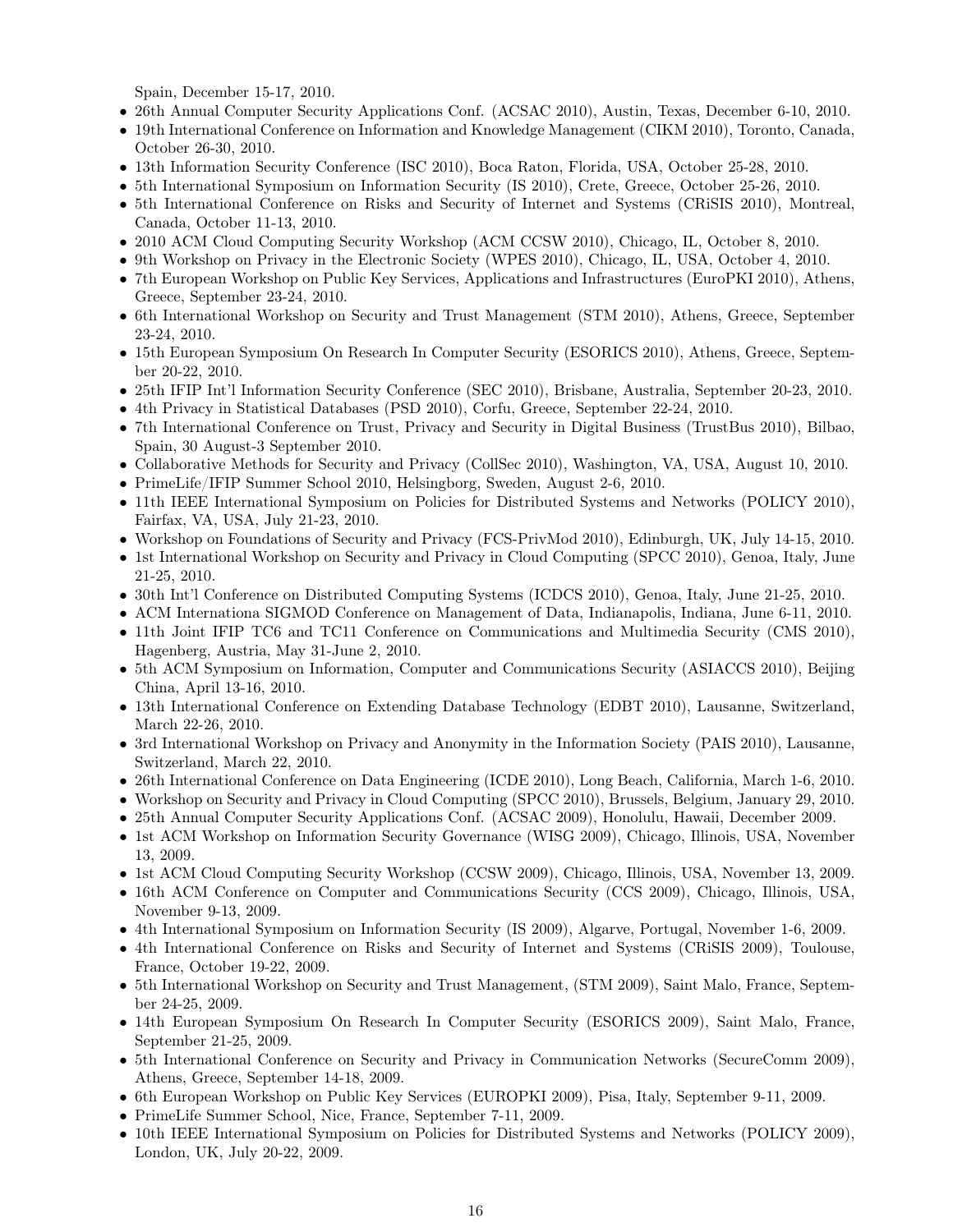- 23rd Annual IFIP WG 11.3 Working Conference on Data and Applications Security (DBSec 2009), Montreal, Canada, July 12-15, 2009.
- 22nd IEEE Computer Security Foundations Symposium (CSF 2009), New York, USA, July 8-10, 2009.
- 29th International Conference on Distributed Computing Systems (ICDCS 2009), Montreal, Quebec, Canada, June 22-26, 2009.
- 24th IFIP International Information Security Conference (SEC 2009), Pafos, Cyprus, May 18-20, 2009.
- IEEE Symposium on Computational Intelligence in Cyber Security (CICS 2009), Nashville, TN, USA, March 30 - April 2, 2009.
- 2nd Workshop on Privacy in Information Society (PAIS 2009), Saint Petersburg, Russia, March 22, 2009.
- 4th ACM Symposium on InformAtion, Computer and Communications Security (ASIACCS 2009), Sydney, Australia, March 17-19, 2009.
- 4th International Conference on Information Systems Security (ICISS 2008), University of Hyderabad, India, December 16-20, 2008.
- 3rd International Symposium on Information Security (IS 2008), Monterrey, Mexico, November 10-11, 2008.
- 15th ACM Conference on Computer and Communications Security (CCS 2008), Alexandria, VA, USA, October 27-31, 2008.
- 7th ACM Workshop on Privacy in the Electronic Society (WPES 2008), Alexandria, VA, USA, October 27, 2008.
- 13th European Symposium On Research In Computer Security (ESORICS 2008), Malaga, Spain, October 6-8, 2008.
- 4th International Conference on Security and Privacy in Communication Networks (SecureComm 2008), Instambul, Turkey, September 22-25, 2008.
- 11th Information Security Conference (IS 2008), Taipei, Taiwan, September 15-18, 2008.
- 5th International Conference on Trust, Privacy & Security in Digital Business (TrustBus 2008), Turin, Italy, September 1-5, 2008.
- 8th Brazilian Symposium on Information and Computer System Security (SBSeg 2008), Gramado, Brazil, September 1-5, 2008.
- 22nd Annual IFIP WG 11.3 Working Conference on Data and Applications Security (DBSec 2008), London, UK, July 13-16, 2008.
- 4th International Conference on Global E-Security (ICGeS 2008), Docklands, UK, June 23-25, 2008.
- 28th Int'l Conference on Distributed Computing Systems (ICDCS 2008) Beijing, China, June 17-20, 2008.
- Joint iTrust and PST Conference on Privacy, Trust Management and Security (IFIPTM 2008), Norway, June 16-20, 2008.
- 4th International Workshop on Security and Trust Management, Trondheim, Norway, June 16-17, 2008.
- IEEE International Conference on Sensor Networks, Ubiquitous, and Trustworthy Computing (SUTC 2008), Taichung, Taiwan, June 11-13, 2008
- 9th IEEE Workshop on Policies for Distributed Systems and Networks (POLICY 2008), Palisades, NY, USA, June 2-4, 2008.
- 2nd Workshop in Information Security Theory and Practices 2008: Smart Devices, Convergence and Next Generation Networks (WISTP 2008), Sevilla, Spain, May 13-16, 2008.
- 1st International Workshop on Privacy and Anonymity in the Information Society (PAIS 2008), Nantes, France, March 29, 2008.
- 23rd ACM Symposium on Applied Computing (SAC 2008), Fortaleza, Ceara, Brazil, March 16-20, 2008.
- Workshop on Privacy Enforcement and Accountability With Semantics (PEAS 2007), Busan, Korea, November 12, 2007.
- 14th ACM Conference on Computer and Communications Security (CCS 2007), Alexandria, VA, USA, October 29 - November 2, 2007.
- 1st ACM Workshop on Information and Communications Security Standards and Regulations (StaR SEC 2007), Alexandria, VA, USA, October 29, 2007.
- 6th ACM Workshop on Privacy in the Electronic Society, Alexandria (WPES 2007), VA, USA, October 29, 2007.
- 3rd European Conference on Computer Network Defense (EC2ND 2007), Heraklion, Crete, Greece, October 4-5, 2007.
- 10th Information Security Conference (ISC 2007), Valparaiso, Chile, October 9-12, 2007.
- 33rd International Conf. on Very Large Databases (VLDB 2007), Vienna, Austria, September 25-28, 2007.
- 12th European Symposium On Research In Computer Security (ESORICS 2007), Dresden, Germany, September 24-26, 2007.
- 13th New Security Paradigms Workshop (NSPW 2007), New Hampshire, USA, September 18-21, 2007.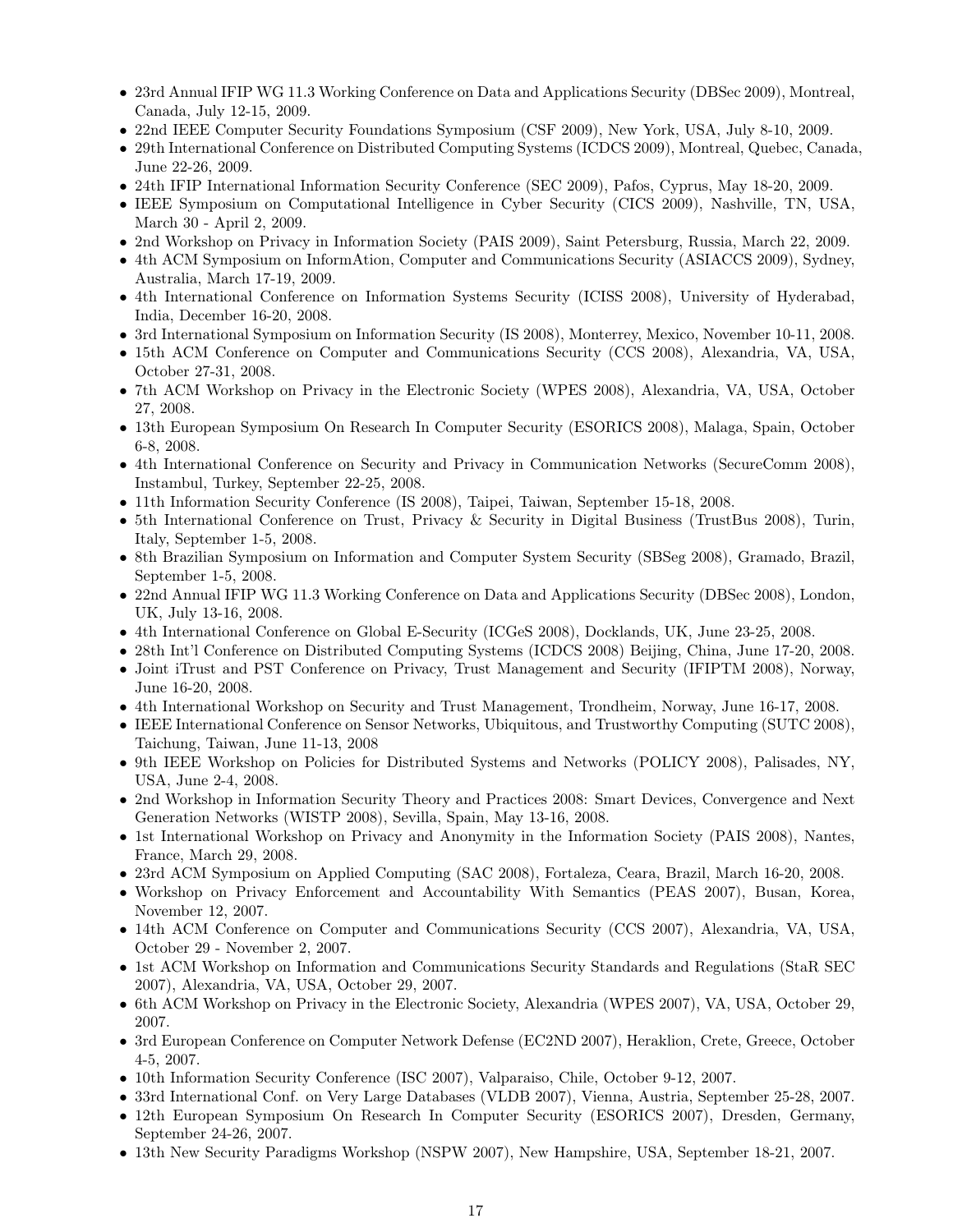- 3rd International Conference on Security and Privacy in Communication Networks (SecureComm 2007), Nice, France, September 17-21, 2007.
- Joint iTrust and PST Conferences on Privacy, Trust Management and Security (IFIPTM 2007), Moncton, New Brunswick, Canada, July 30 - August 2, 2007.
- 21st Annual IFIP WG 11.3 Working Conference on Data and Applications Security (DBSec 2007), Redondo Beach, CA, USA, July 8-11, 2007.
- 20th IEEE Computer Security Foundations Symposium (CSF 2007), Venice, Italy, July 6-8, 2007.
- 22nd IFIP TC-11 International Information Security Conference (SEC 2007), Sandton, South Africa, May 14-16, 2007.
- 1st Workshop in Information Security Theory and Practices 2007: Smart Cards, Mobile and Ubiquitous Computing Systems (WISTP 2007), Heraklion, Crete, Greece, May 9-11, 2007
- 23rd IEEE International Conference on Data Engineering (ICDE 2007), Istanbul, Turkey, April 16-20, 2007.
- 2th International Conference on Database Systems for Advanced Applications (DASFAA 2007), Bangkok, Thailand, April 9-12, 2007.
- 22nd ACM Symposium on Applied Computing (SAC 2007), Seoul, Korea, March 11-15, 2007.
- 2nd International Conference on Information Systems Security (ICISS 2006), December 17-21, 2006.
- 8th International Conference on Information and Communications Security (ICICS 2006), Raleigh, NC, USA, December 4-7, 2006.
- 2nd International Semantic Web Policy Workshop (SWPW 2006), Athens, GA, USA, November 5-9, 2006.
- 4th ACM Workshop on Formal Methods in Security Engineering (FMSE 2006), Alexandria, VA, USA, November 3, 2006.
- 13th ACM Conference on Computer and Communications Security (CCS 2006), Alexandria, VA, USA, October 30-November 3, 2006.
- 5th ACM Workshop on Privacy in the Electronic Society (WPES 2006), Alexandria, VA, USA, October 30, 2006.
- 1st European Workshop on Technological & Security Issues in Digital Rights Management (EuDiRIghts 2006), Hamburg, Germany, September 9, 2006.
- 3rd International Conference on Trust and Privacy in Digital Business (TrustBus 2006), Krakov, Poland, September 4-8, 2006.
- 9th Information Security Conference (IS 2006), Pythagoras, Greece, August 30 September 2, 2006.
- 4th International Workshop on Formal Aspects in Security & Trust (FAST 2006), Hamilton, Ontario, August 26-27, 2006.
- 20th Annual IFIP WG 11.3 Working Conference on Data and Applications Security (DBSec 2006), Sophia Antipolis, France, July 31-August 2, 2006.
- IEEE Symposium on Network Security and Information Assurance, Istanbul, Turkey, June 11-15, 2006.
- 4th International Conference on Applied Cryptography and Network Security Conference (ACNS 2006), Singapore, June 6-9, 2006.
- 7th IEEE International Workshop on Policies for Distributed Systems and Networks (POLICY 2006), London, Ontario, Canada, June 5-7, 2006.
- Models of Trust for the Web (MTW 2006), Edinburgh, Scotland, May 22-26, 2006.
- 4th Working Conference on Privacy and Anonymity in Networked and Distributed Systems (I-NetSec 2006), Karlstad, Sweden, May 22-24, 2006.
- 21st IFIP International Information Security Conference (SEC 2006), Karlstad, Sweden, May 22-24, 2006.
- 4th Trust Management Conference (iTrust 2006), Pisa, Italy, May 16-19, 2006.
- 21st ACM Symposium on Applied Computing (SAC 2006), Dijon, France, April 23-27, 2006.
- 2nd International Conference on Global e-Security (ICGES 2006), London, UK, April 20-22, 2006.
- 20th IEEE Advanced Inf. Networking and Applications (AINA 2006), Vienna, Austria, April 18-20, 2006.
- 2nd Int'l Workshop on Privacy Data Management (PDM 2006), Atlanta, Georgia, USA, April 8, 2006.
- 1st International Workshop on Security and Trust in Decentralized/Distributed Data Structures (STD3S 2006), Atlanta, GA, USA, April 3-7, 2006.
- 1st ACM Symposium on Information Communication and Computer Security (ASIACCS 2006), Taipei, Taiwan, March 21-24, 2006.
- 5th IEEE International Symposium on Signal Processing and Information Technology (ISSPIT 2005), Athens, Greece, December 18-21, 2005.
- 1st International Conference on Information Security (ICIS 2005) Kolkata, India, December 19-21, 2005.
- Workshop on Privacy and Security Aspects of Data Mining, Houston, Texas, USA, November 27, 2005.
- 2nd ACM Workshop on Storage Security and Survivability (StorageSS 2005), Fairfax, Virginia, USA, November 11, 2005.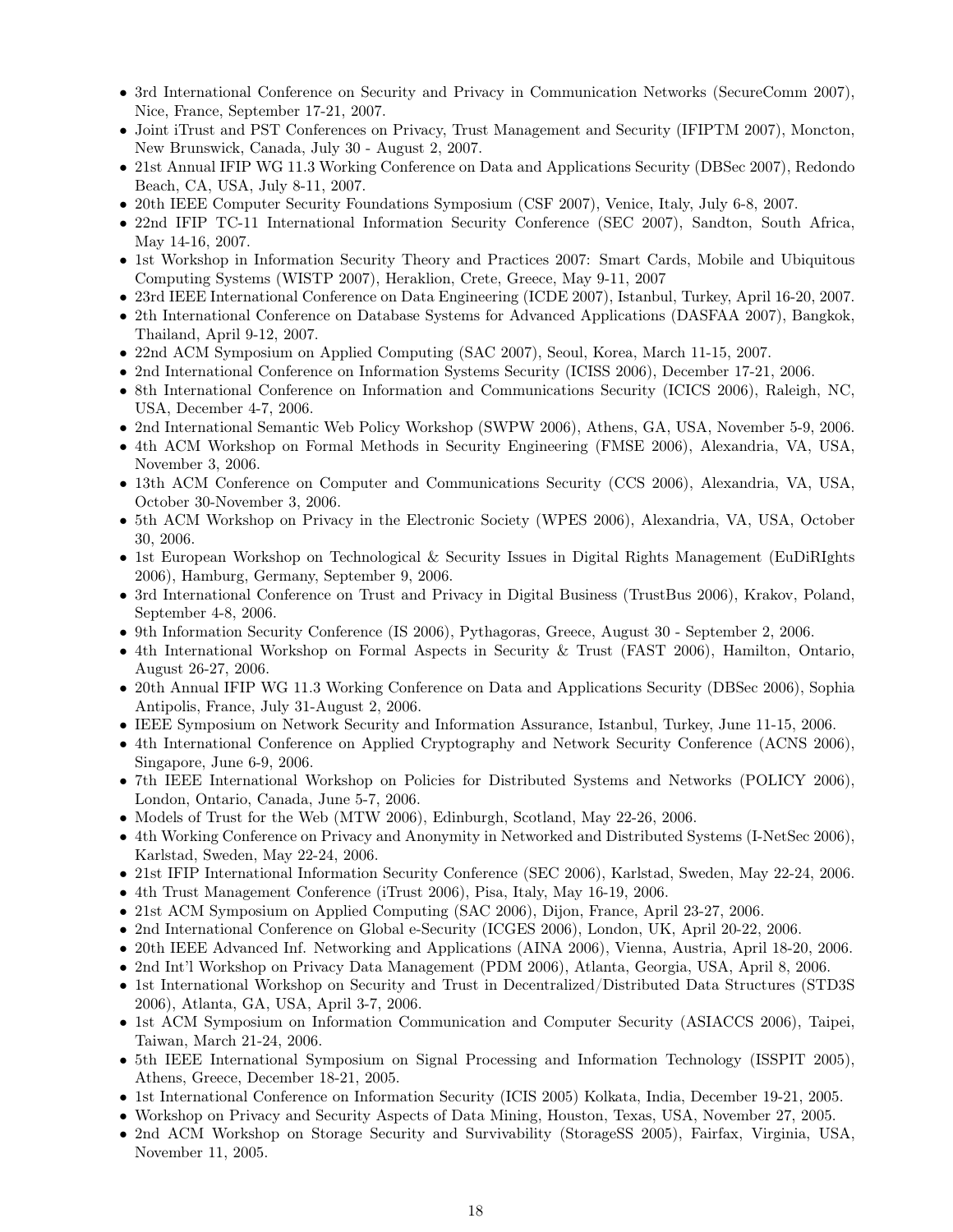- 4th ACM Workshop on Privacy in the Electronic Society (WPES 2005), Alexandria, VA, USA, November 7, 2005.
- 8th Information Security Conference (ISC 2005), Singapore, September 20-23, 2005.
- 2nd International Conference on Trust, Privacy, and Security in Digital Business (TrustBus 2005), Copenhagen, Denmark, August 22-26, 2005.
- 19th Annual IFIP WG 11.3 Working Conference on Data and Applications Security (DBSec 2005), Storrs, CT, USA, August 7-10, 2005.
- 1st Int'l Workshop on Security and Trust Management (STM 2005), Milan, Italy, September 15, 2005.
- 4th International Workshop on Agents and Peer-to-Peer Computing (AP2PC 2005), Utrecht, Netherlands, July 25-29, 2005
- 10th Australasian Conf. on Inf. Security and Privacy (ACISP 2005), Brisbane, Australia, July 4-6, 2005.
- 3rd Applied Cryptography and Network Security Conf. (ACNS 2005), New York City, June 7-10, 2005.
- 6th IEEE International Workshop on Policies for Distributed Systems and Networks (POLICY 2005), Stockholm, Sweden, June 6-8, 2005.
- 2nd International Workshop on Security in Distributed Computing Systems (SDCS 2005), Columbus, OH, USA, June 6-9, 2005.
- IEEE Symposium on Security and Privacy (IEEE S&P 2005), Oakland, CA, USA, May 8-11, 2005.
- 20th IFIP Int'l Information Security Conference (SEC 2005), Makuhari, Japan, May 30 June 1, 2005.
- 1st International Workshop on Privacy Data Management (PDM 2005), Tokyo, Japan, April 9, 2005.
- Web Technologies and Applications Special Track of the 20th ACM Symposium on Applied Computing (SAC 2005), Santa Fe, New Mexico, March 13-17, 2005.
- 2nd Conference on Secure Communication and the Internet, Cairo, Egypt, December 27-29, 2004.
- 1st International Conference on Distributed Computing and Internet Technology (ICDCIT 2004), Bhubaneswar, India, December 22-24, 2004.
- Workshop on Privacy and Security Aspects of Data Mining, Brighton, UK, November 1, 2004.
- 3rd ACM Workshop on Privacy in the Electronic Society (WPES 2004), Washington, DC, USA October 28, 2004
- 8th IFIP TC-6&11 Conference on Communication and Multimedia Security (CMS 2004), Lake Windermere, UK, September 15-18, 2004.
- 1st International Conference on Trust and Privacy in Digital Business (TrustBus 2004), Zaragoza, Spain, August 30 - September 3, 2004.
- 2nd International Workshop on Certification and Security in Inter-Organizational E-Services (CSES 2004), Toulouse, France, August 26-27, 2004.
- 19th IFIP Int'l Information Security Conference (SEC 2004), Toulouse, France, August 23-26, 2004.
- 2nd Int. Workshop on Formal Aspects in Security & Trust (FAST 2004), Toulouse, France, Aug. 22, 2004.
- 3rd International Workshop on Agents and Peer-to-Peer Computing, (AP2PC 2004), New York, NY, USA, July 19-23, 2004.
- 1st Eur. PKI Workshop: Research and Applications (EuroPKI 2004), Samos, Greece, June 25-26, 2004.
- 1st Workshop on Databases In Virtual Organizations (DIVO 2004), Paris, June 17, 2004.
- 5th IEEE International Workshop on Policies for Distributed Systems and Networks (POLICY 2004), New York, June 7-9, 2004.
- IEEE Symposium on Security and Privacy, Oakland (IEEE S&P 2004), CA, USA, May 9-12, 2004.
- 19th Annual Computer Security Applications Conference (ACSAC 2003), Las Vegas, NV, December 8-12, 2003.
- 10th ACM Conf of Computer and Communications Security (CCS 2003), Washington, DC, USA, October 27-31, 2003.
- 1st Int. Conf. on Applied Cryptography and Network Security (ACNS 2003), Kunming, China, Oct. 16-19, 2003.
- 1st Int. Workshop on Formal Aspects in Security & Trust (FAST 2003), Pisa, Italy, September 8-9, 2003.
- 17th IFIP WG 11.3 Annual Working Conference on Data and Applications Security (DBSec 2003), Estes Park, Colorado, USA, August 4-6, 2003.
- 2nd Int. Workshop on Agents and Peer-to-Peer Computing (AP2PC 2003), Melbourne, Australia, July 14-15, 2003.
- 2003 Workshop on Foundations of Computer Security (CSFW 2003), Ottawa, Canada, June 26-27, 2003.
- 4th IEEE Int. Workshop on Policies for Distributed Systems and Networks (POLICY 2003), Como, Italy, June 4-6, 2003.
- 2nd Int. IFIP Working Conf. on Network and Distr. System Security, Athens, Greece, May 26-28, 2003.
- 1st IEEE International Security In Storage Workshop, Greenbelt, Maryland, USA, December 11, 2002.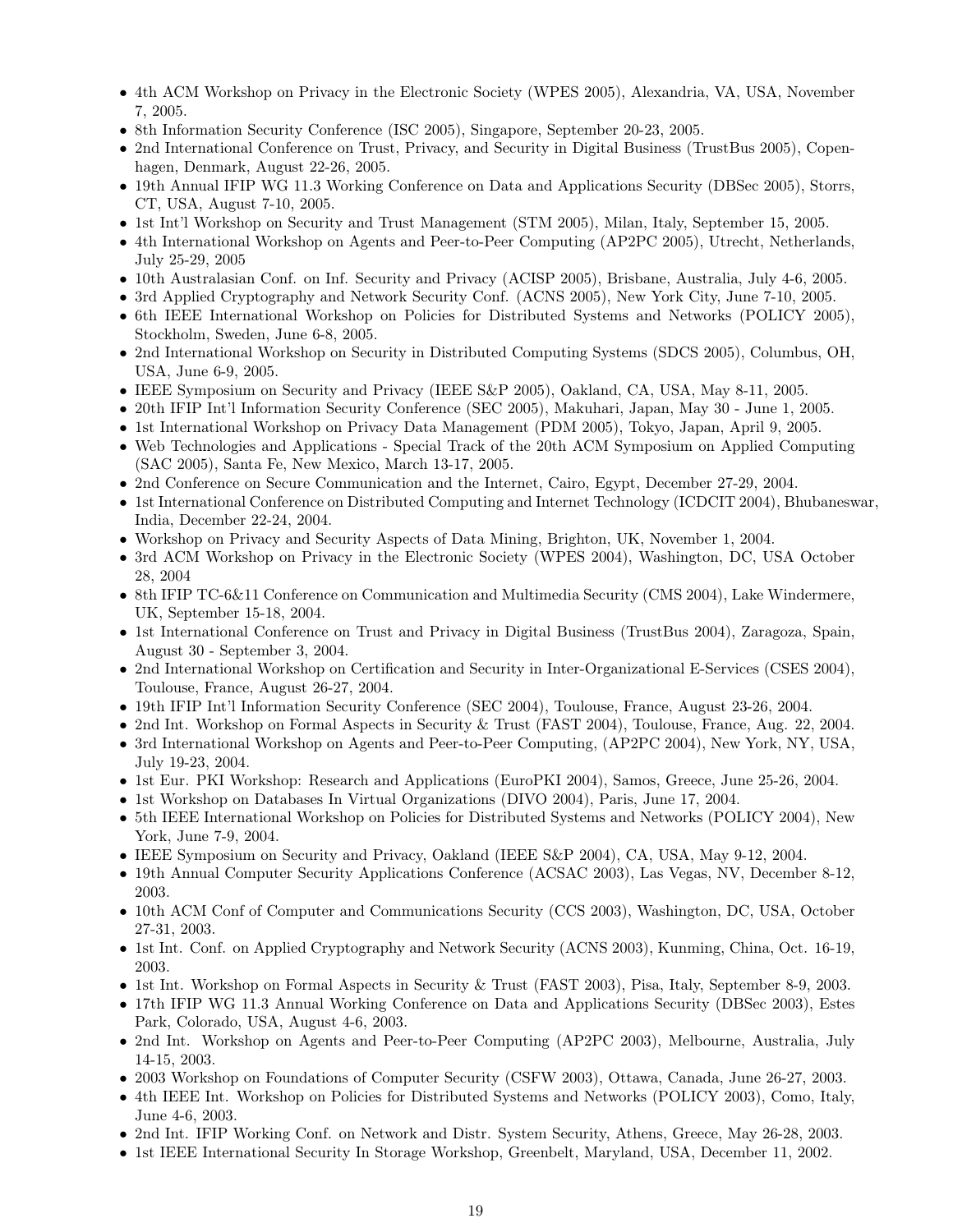- 18th Annual Computer Security Applications Conference (ACSAC 2002), Las Vegas, NV, USA, Dec. 9-13, 2002.
- 20th Int. Conference on Conceptual Modeling (ER 2001), Yokohama, Japan, November 26-30, 2001.
- 9th ACM Conf of Computer and Communications Security (CCS 2002), Washington, DC, USA, November 17-21, 2002.
- 7th European Symp. On Research In Computer Security (ESORICS 2002), Zurich, CH, Oct. 14-16, 2002.
- IFIP TC-11 International Conference on Information Security (SEC 2002), Cairo, Egypt, May 6-8, 2002.
- 17th Annual Computer Security Applications Conference (ACSAC 2001), New Orleans, LA, USA, Dec. 10-14, 2001.
- 1st Int. IFIP WG11.4 Conf. on Network Security (I-NetSec 2001), Leuven, Belgium, Nov. 26-27, 2001.
- 3rd Int. Conf. on Information and Communication Security (ICICS 2001), Xian, China, Nov. 13-16, 2001.
- Sistemi Evoluti di Basi Dati (SEBD 2001), Venezia, Italy, June 27-29, 2001.
- 16th IFIP TC11 International Conference on Information Security (SEC 2001), Paris, France, June 11-13, 2001,
- 1st Workshop on Security and Privacy in E-Commerce, Athens, Greece, November 4, 2000.
- 7th ACM Conference of Computer and Communications Security (CCS 2000), Athens, Greece, November 1-4, 2000.
- 6th European Symp. On Research In Computer Security (ESORICS 2000), Tolouse, FR, Oct. 4-6, 2000.
- 16th IFIP TC11 Conference on Information Security, Beijing (SEC 2000), China, August 21-25, 2000.
- IEEE Symposium on Security and Privacy (IEEE S&P 2000), Oakland, CA, USA, May 14-17, 2000.
- VII Conference on Extending Database Technology (EDBT 2000), Konstanz, Germany, March 27-31, 2000.
- Workshop on Electronic Commerce and Security (DEXA 1999), Florence, Italy, Aug. 30 Sept. 3, 1999.
- IEEE Computer Security Foundations Workshop (CSF 1999), Mordano, Italy, June 28-30, 1999.
- ACM Conference on Computer and Communications Security (CCS 1998), San Francisco, CA, USA, Nov 2-5, 1998.
- IFIP WG 11.5 Working Conf. on Integrity and Control in Information Systems, VA, USA, Nov 1998.
- 5th European Symposium on Research in Computer Security, (ESORICS 1988) Belgium, September 16-18, 1998.
- IFIP-TC11 Conference on Information Security (SEC 1998), Vienna, Austria, September 1998.
- DEXA Workshop on Security and Integrity of Data Intensive Applications, Vienna, Austria, August 1998.
- IEEE Symposium on Security and Privacy (IEEE S&P 1998), Oakland, CA, USA, May 3-6, 1998.
- ACM SIGSAC Workshop on New Security Paradigms (NSPW 1997), Great Langdale, Cumbria, UK, Sept. 23-26, 1997.
- IEEE Symposium on Security and Privacy (IEEE S&P 1997), Oakland, CA, USA, May 4-7, 1997.
- 4th European Symp. On Research In Computer Security (ESORICS 1996), Roma, Italy, September 25-27, 1996.
- ACM SIGSAC Workshop on New Security Paradigms (NSPW 1996), Lake Arrowhead, CA, USA, September 16-19, 1996.
- ACM SIGSAC Workshop on New Security Paradigms (NSPW 1995), La Jolla, CA, USA, August 22-25, 1995.
- 2nd ACM Conference on Computer and Communications Security (CCS 1994), Fairfax, VA, USA, November 2-4, 1994.
- ACM Conf. on Object-Oriented Programming Systems, Languages, and Appl. (OOPSLA 1994)), Portland, USA, Oct. 1994.
- International Symposium on Object-Oriented Methodologies and Systems (ISOOMS 1994), Palermo, Italy, September 1994.

### Advisory Committee member

- 4th Summer School on Network and Information Security (NIS 2011), Crete, Greece, June 27-July 1, 2011.
- 3rd Summer School on Network and Information Security (NIS 2010), Crete, Greece, Sep. 13-17, 2010.

### 5.7 Participation in panels of conferences and workshops

- "Privacy-preserving technologies? A key enabler of big data for AI," in the European Big Data Value Forum (EBDVF), Virtual event, November 3-5, 2020.
- "Recent Trends and Challenges in Communications, Computing, Cybersecurity and Informatics," in 2020 International Conference on Communications, Computing, Cybersecurity, and Informatics (CCCI 2020), Virtual conference, November 3-5, 2020.
- "Shaping the Digital Future: Current Research Challenges and Beyond," in Digitalize in Stockholm, Stockholm, Sweden, November 25-27, 2019.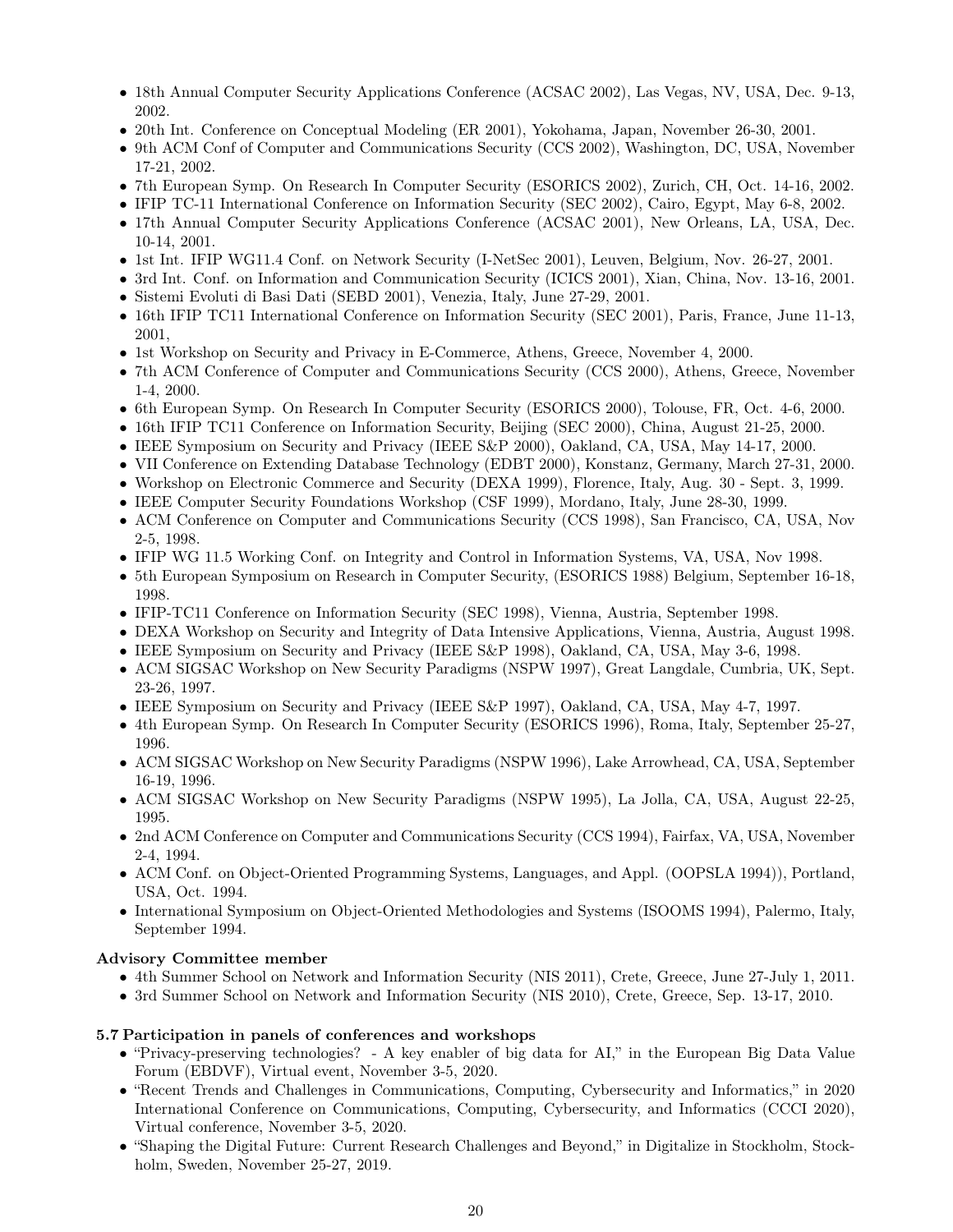- "ICT Technology for Smart Cities and Homes," in International Joint Conference on e-Business and Telecommunications (ICETE 2013), Reykjavik, Iceland, July 29-31, 2013.
- "Recent Advances in the Security of Telecommunication and Network Systems," in International Joint Conference on e-Business and Telecommunications (ICETE 2012), Rome, Italy, July 24-27, 2012.
- "Data and Applications Security: Status and Prospects," in 25th Annual IFIP WG11.3 Conference on Data and Applications Security and Privacy (DBSec 2011) Richmond, Virginia USA, July 11-13, 2011.
- "Future Challenges in Telecommunications and Computer Networking," in 7th International Conference on e-Business and Telecommunications (ICETE 2010), Athens, Greece, July 26-28, 2010.
- "e-Business: Socio-Technical Challenges and Strategies," in International Joint Conference on e-Business and Telecommunications (ICETE 2009), Milan, Italy, July 7-10, 2009.
- "The Role of Data and Application Security in Homeland Security," in 18th IFIP WG11.3 Working Conference on Database and Application Security, Sitges, Spain, July 25-28, 2004.
- "Privacy and Civil Liberties," in 16th IFIP WG11.3 Working Conference on Database and Application Security, Cambridge, UK, July 29-31, 2002.
- "XML and Security," in 15th IFIP WG11.3 Working Conference on Database and Application Security, Niagara on the Lake, Ontario, Canada, July 15-18, 2001.
- "Privacy Issues in WWW and Data Mining," in 12th IFIP WG11.3 Working Conference on Database Security, Tessaloniki, Greece, July 15-17, 1998.
- "Data Warehousing, Data Mining, and Security," in 11th IFIP WG11.3 Working Conference on Database Security, Lake Tahoe, CA, USA, August 10-13, 1997.
- "Role-Based Access Control and Next Generation Security Models," in 9th IFIP WG11.3 Working Conference on Database Security, Rensselaerville, NY, USA, August 13-16, 1995.

### 5.8 Invited talks

#### Keynotes

- "Data Security and Privacy in Emerging Scenarios," 12th International Conference on Cloud Computing and Services Science (CLOSER 2022), April 27-29, 2022.
- "Data Security and Privacy in Emerging Scenarios," 8th International Conference on Information Systems Security and Privacy (ICISSP 2022), February 9-11, 2022 (virtual conference).
- "Data Security and Privacy in Emerging Scenarios," 26th Australasian Conference on Information Security and Privacy (ACISP 2021), December 1, 2021 (virtual conference).
- "Data Security and Privacy in Emerging Scenarios," International Conference on Cyberspace Data and Intelligence 2021 (CyberDI 2021), November 27, 2021 (virtual conference).
- "Data Security and Privacy in Emerging Scenarios," 24th Information Security Conference (ISC 2021), Denpasar, Indonesia, November 11, 2021.
- "Data Security and Privacy in Emerging Scenarios," 4th ISEA Virtual International Conference on Security and Privacy (ISEA-ISAP 2021), Dhanbad, Jharkhand, October 27-30, 2021.
- "Privacy nella Società Digitale," Festival Informatici Senza Frontiere, Rovereto, Italy, October 21-23, 2021.
- "Data Security and Privacy in Emerging Scenarios," 2021 IEEE International Conference on Computing, Power, and Communication Technologies (GUCON 2021), September 24-26, 2021.
- "Data Security and Privacy in Emerging Scenarios," 14th International Conference on Knowledge Science, Engineering and Management (KSEM 2021), August 14-16, 2021.
- "Data Security and Privacy in Emerging Scenarios," 3rd Summit on Gender Equality in Computing (GEC 2021), July 2, 2021.
- "Data Security and Privacy in Emerging Scenarios," SySMA seminar, IMT Lucca, March 25, 2021 (seminar).
- "Privacy and Anonymity in Data Release," FLARE Distinguished Lecture Series, February 25, 2021 (webinar).
- "Data Security and Privacy in Emerging Scenarios," in 2020 International Conference on Communications, Computing, Cybersecurity, and Informatics (CCCI 2020), Virtual conference, November 3-5, 2020.
- "Data Security and Privacy in Emerging Scenarios," in Digitalize in Stockholm, Stockholm, Sweden, November 27, 2019.
- "Data Security and Privacy in Emerging Scenarios," in 7th International Conference on Future Internet of Things and Cloud (FiCloud 2019), Istanbul, Turkey, August 26, 2019.
- "Data Security and Privacy in Emerging Scenarios," in 16th International Conference on Advanced and Trusted Computing (ATC 2019), Leicester, U.K., August 19-23, 2019.
- "Data Security and Privacy in the Cloud," in 6th IEEE International Conference on Cyber Security and Cloud Computing (IEEE CSCloud 2019), Paris, France, June 22, 2019.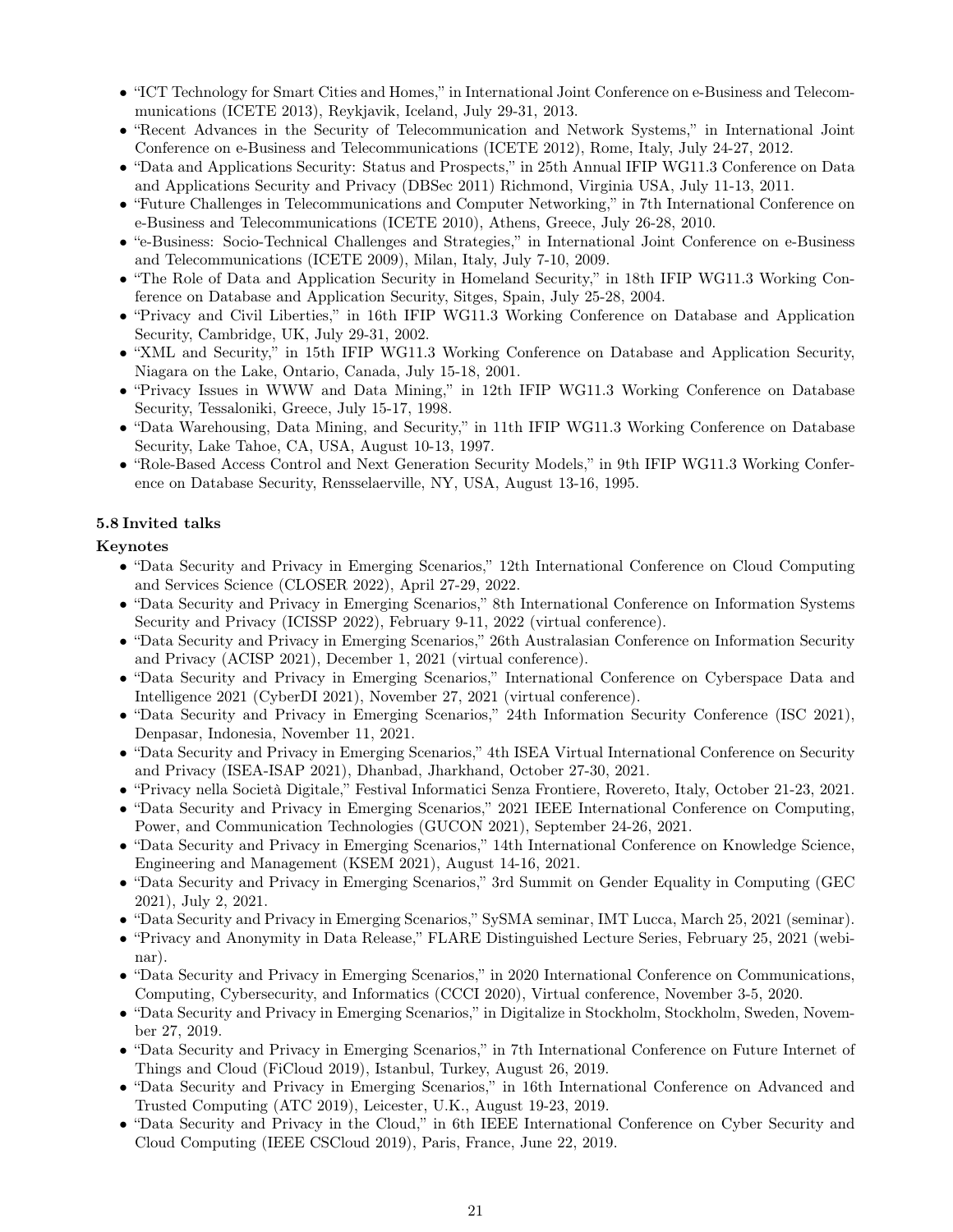- "Data Security and Privacy in Emerging Scenarios," in 2019 European Workshop on Security and Privacy in Edge Computing (EuroSPEC 2019), Stockholm, Sweden, June 16, 2019.
- "Data Security and Privacy in Emerging Scenarios," in 2019 SPIE DCS Mobile Multimedia/Image Processing, Security, and Applications Conference, Baltimore, MD, USA, April 14-18, 2019.
- "Data Security and Privacy in Emerging Scenarios," in 17th International Conference on Cryptology And Network Security (CANS 2018), Naples, Italy, October 2, 2018.
- "Data Security and Privacy in the Cloud," in 3rd IEEE International Conference on Smart Cloud (Smart-Cloud 2018), New York, NY, USA, September 22, 2018.
- "Data Protection in Emerging Scenarios," in Second Italian Conference on Cybersecurity (ITASEC 2018), Milan, Italy, February 9, 2018.
- "Protezione dei Dati in Scenari Emergenti," in Cyber Security L'Evoluzione della Sicurezza nell'Ecosistema 4.0, Milan, Italy, October 2, 2017.
- "Data Security and Privacy in the Cloud," in Italian Symposium on Advanced Database Systems (SEBD 2017), Squillace Lido, Italy, June 25, 2017 (tutorial).
- "Data Security and Privacy in the Cloud," in III Jornadas Nacionales de Investigacion en Ciberseguridad (JNIC 2017), Madrid, Spain, June 1, 2017.
- "Data Protection in Emerging Scenarios," in IT-CNR Day, Pisa, Italy, November 17, 2016.
- "Security and Privacy in the Cloud," in 6th International Conference on Cloud Computing and Services Science (CLOSER 2016), Rome, Italy, April 23-25, 2016.
- "Data Security and Privacy in the Cloud," in 11th International Conference on Information Systems Security (ICISS 2015), Kolkata, India, December 16-20, 2015.
- "Enforceable Security in the Cloud to Uphold Data Ownership," in 1st IEEE Workshop on Security and Privacy in the Cloud," Florence, Italy, September 30, 2015.
- "Data Security and Privacy in the Cloud," in 10th DPM International Workshop on Data Privacy Management (DPM 2015) and 4th International Workshop on Quantitative Aspects of Security Assurance (QASA 2015), Vienna, Italy, September 21, 2015.
- "Data Security and Privacy in the Cloud," in 10th International Conference on Availability, Reliability and Security (ARES 2015), Toulouse, France, August 24-28, 2015.
- "Privacy Risks in Emerging Scenarios," in 2015 IEEE Symposium on Analytics and Risk in Complex Management System, Beijing, China, August 14, 2015.
- "Privacy Risks in Emerging Scenarios," in 3rd International Conference on Value Engineering and Project Management, Beijing, China, August 13, 2015.
- "Data Security and Privacy in Emerging Scenarios," in The 2015 Smart World Congress, Beijing, China, August 10-14, 2015.
- "Data Security and Privacy in the Cloud," in 2nd UAE Cyber Security Day 2015, Abu Dhabi, United Arab Emirates, April 20, 2015.
- "Data Protection in the Cloud," in 7th International Conference on Trust & Trustworthy Computing (TRUST 2014), Heraklion, Crete, Greece, June 30 - July 2, 2014.
- "Data Security and Privacy in the Cloud," in 10th International Conference on Information Security Practice and Experience (ISPEC 2014), Fuzhou, China, May 5-8, 2014.
- "Security and Privacy in the Cloud," in IEEE International Workshop on Information Forensics and Security (WIFS 2013), Guangzhou, China, November 18-21, 2013.
- "Data Security and Privacy in the Cloud," in Institute for Infocomm Research, Singapore, November 14, 2013.
- "Data Security and Privacy in the Cloud," in 7th IFIP WG 11.11 International Conference on Trust Management, Malaga, Spain, June 3-7, 2013.
- "Data Protection in the Cloud," in ARO Workshop on Cloud Security, Fairfax, VA, USA, March 11-12, 2013.
- "Privacy and Data Protection in Cloud Scenarios," in 5th International Conference on Security of Information and Networks (SIN 2012), Jaipur, India, October 22-26, 2012.
- "Data Protection in the Cloud," in International Conference on Security, Privacy and Applied Cryptography Engineering (SPACE 2012), Chennai, India, November 2-3, 2012.
- "Managing and Accessing Data in the Cloud: Privacy Risks and Approaches," in 7th International Conference on Risks and Security of Internet and Systems (CRiSIS 2012), Cork, Ireland, October 10-12, 2012.
- "Supporting User Privacy Preferences in Digital Interactions," in 7th International Workshop on Data Privacy Management (DPM 2012), Pisa, Italy, September 13-14, 2012.
- "Providing Support for User Privacy Preferences," in IEEE International Workshop on Semantics, Security, and Privacy (WSSP 2011), Palo Alto, California, USA, September 21, 2011.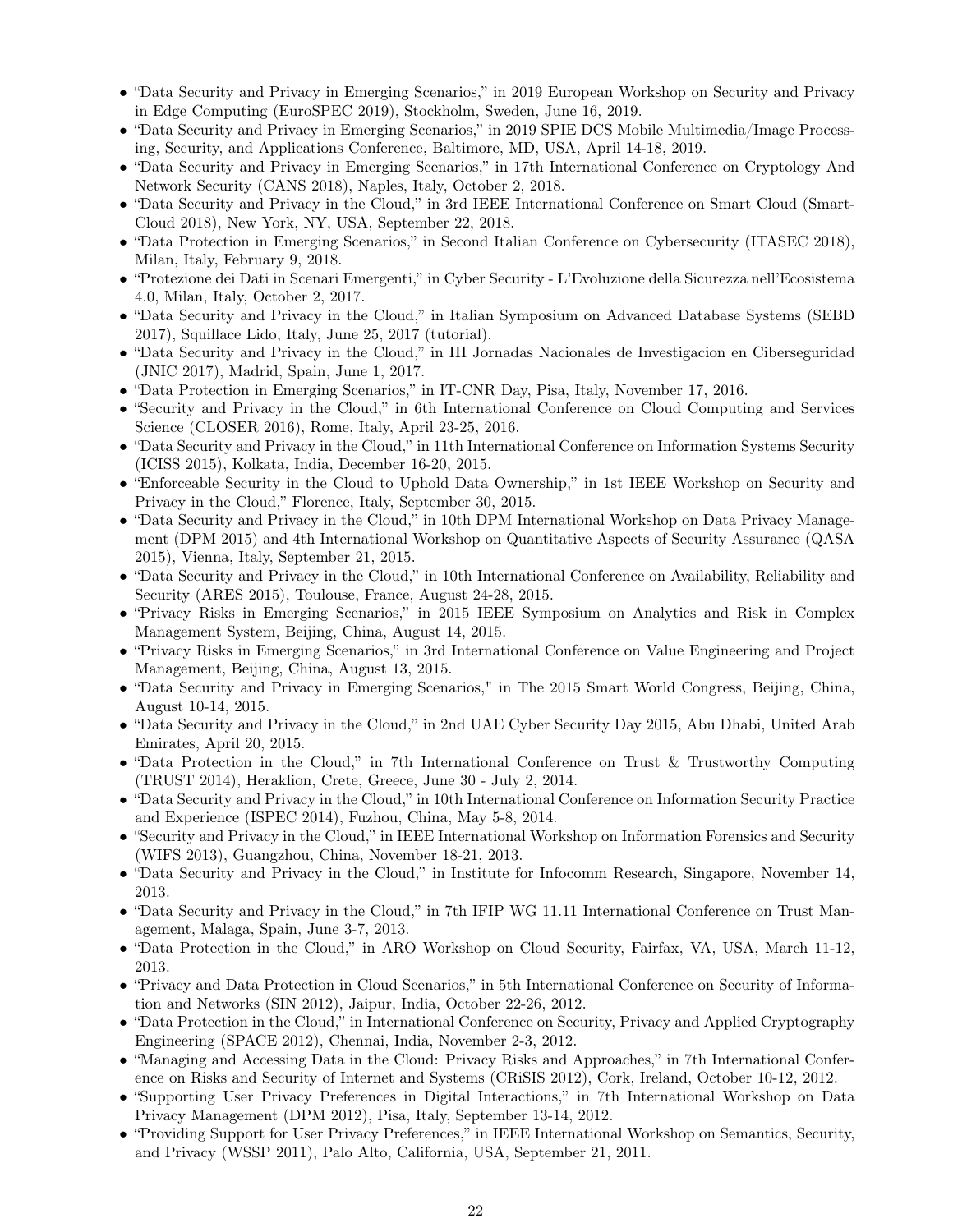- "Policy Specification and Enforcement in Emerging Scenarios," in IEEE International Symposium on Policies for Distributed Systems and Networks (POLICY 2011), Pisa, Italy, June 6-8, 2011.
- "Protecting Data Privacy in Emerging Scenarios," in 10th Brazilian Symposium on Information and Computer System Security (SBSeg 2010), Fortaleza, Brasil, October 11-15, 2010.
- "Privacy in Data Publication," in 10th Brazilian Symposium on Information and Computer System Security (SBSeg 2010), Fortaleza, Brasil, October 11-15, 2010. [Tutorial]
- "Data Privacy in Outsourcing Scenarios," in 7th European Workshop on Public Key Services, Applications, and Infrastructures (EUROPKI 2010), Athens, Greece, September 23-24, 2010.
- "Protecting Data Privacy in Data Outsourcing and Publication," in 6th International ICST Conference on Security and Privacy in Communication Networks (SecureComm 2010), Singapore, September 7-9, 2010.
- "Protecting Privacy in Data Publishing," in Institute for Infocomm Research, Singapore, September 6, 2010.
- "Protecting Confidentiality in External Data Storage," in 1st International Workshop on Security and Privacy in Cloud Computing (SPCC 2010), Genoa, Italy, June 25, 2010.
- "Data Protection in Outsourcing Scenarios: Issues and Directions," in 5th ACM Symposium on Information, Computer and Communications Security (ASIACCS 2010), Beijing, China, April 13-16, 2010.
- "Protecting Data Privacy in Outsourcing Scenarios," in 3rd International Workshop on Privacy and Anonymity in the Information Society (PAIS 2010), Lausanne, Switzerland, March 22, 2010.
- "Protecting Data Privacy in Outsourcing Scenarios," in Illinois Institute of Technology, Chicago, Illinois, USA, November 11, 2009.
- "Protecting Data to Enable Privacy in the Electronic Society," in International Workshop on Signal Processing in the EncryptEd Domain (SPEED 2009) Lausanne, Switzerland, September 10, 2009.
- "Protecting Information Privacy in the Electronic Society," in International Conference on Security and Cryptography (SECRYPT 2009), Milan, Italy, July 7-10, 2009.
- "Privacy in Data Dissemination and Outsourcing," in 13th European Symposium On Research In Computer Security (ESORICS 2008), Malaga, Spain, October 6-8, 2008.
- "Access Control Policies and Data Protection: Some Results and Open Issues", in 23rd International Information Security Conference (SEC 2008), Milan, Italy, September 8-10, 2008. [Kristian Beckman Award Speech]
- "Identity Management & Privacy in the Electronic Society," in ICT for Trust and Security (IST 2006), Helsinki, Finland, November 22, 2006.
- "New Direction in Access Control," in NATO Advanced Research Workshop on Cyberspace Security and Defense: Research Issues, Gdansk, Poland, September 6-9, 2004.
- "Access Control in the Open Infrastructure," in ITI First International Conference on Information & Communication Technology (ICICT 2003), Cairo, Egypt, November 30-December 2, 2003.
- "New directions for access control policies," in 7th European Symposium On Research In Computer Security (ESORICS 2002), Zurich, Switzerland, October 16, 2002.
- "Enriching Access Control to Support Credential-Based Specifications," in Workshop on Credential-based Access Control in Open Interoperable Systems, Dortmund, Germany, October 2, 2002.
- "Choosing Reputable Servents in a P2P Network," in 2nd Annual Information Security for South Africa Conference (ISSA 2002), Muldersdrift, South Africa, July 12, 2002.
- "Research Directions in Access Control," in 2nd Annual Information Security for South Africa Conference (ISSA 2002), Muldersdrift, South Africa, July 11, 2002.
- "Data Security," in Jor. de Bases de Datos e Ingenieria del Software, Ciudad Real, Spain, Nov 20-21, 2001.

#### Lectures

She has delivered invited lectures at the following schools:

- Seasonal School Cybersecurity, Italy, 2021.
- XX International School on Foundations of Security Analysis and Design (FOSAD 2021), Italy, 2021.
- Cybersecurity and Privacy (CySeP) Summer School, Sweden, 2019.
- The European Intensive Programme on Information and Comm. Security (IPICS 2018), Greece, 2018
- Technoeconomic Management and Security of Digital Systems, University of Piraeus, Greece, 2018
- The European Intensive Programme on Information and Comm. Security (IPICS 2017), Greece, 2017
- Cybersecurity and Privacy (CySeP) Summer School, Sweden, 2017.
- International Winter School on Big Data (BigDat 2017), Bari, Italy, 2017.
- Technoeconomic Management and Security of Digital Systems, University of Piraeus, Greece, 2016
- The European Intensive Programme on Information and Comm. Security (IPICS 2015), Greece, 2015
- Technoeconomic Management and Security of Digital Systems, University of Piraeus, Greece, 2015
- International Winter School on Big Data (BigDat 2015), Tarragona, Spain, 2015
- Information Security and Privacy in Social Networks and Cloud Computing (ASI 2014), Hong Kong, 2014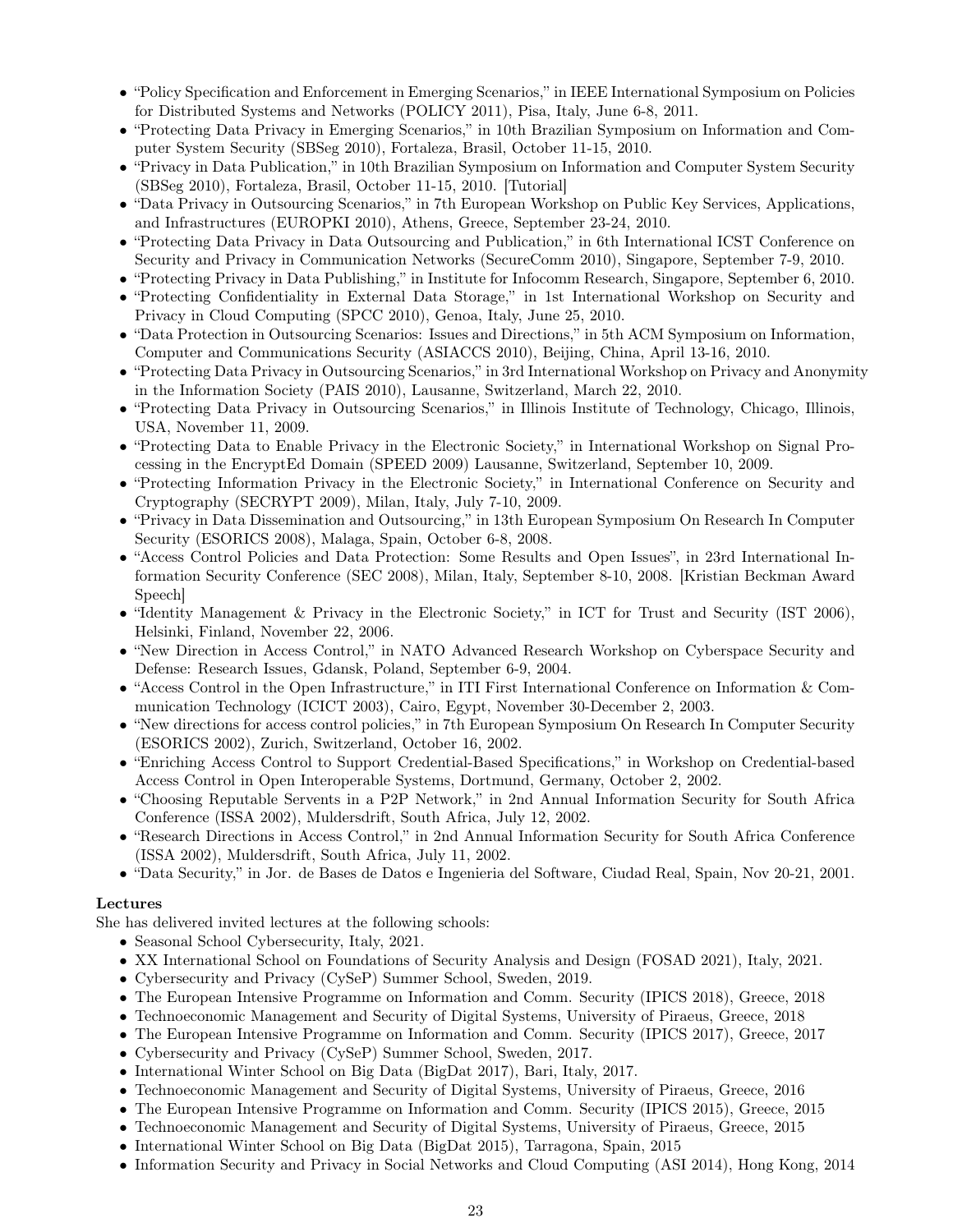- Cybersecurity and Privacy (CySeP) Winter School, Sweden, 2014
- The European Intensive Programme on Information and Comm. Security (IPICS 2014), Greece, 2014
- Technoeconomic Management and Security of Digital Systems, University of Piraeus, Greece, 2014
- Technoeconomic Management and Security of Digital Systems, University of Piraeus, Greece, 2013
- 12th International School On Foundations Of Security Analysis and Design (FOSAD 2012), Italy, 2012
- International Summer School on Security and Privacy, Cagliari, Italy, 2012
- Technoeconomic Management and Security of Digital Systems, University of Piraeus, Greece, 2012
- Technoeconomic Management and Security of Digital Systems, University of Piraeus, Greece, 2011
- The European Intensive Programme on Information and Comm. Security (IPICS 2010), Greece, 2010
- Technoeconomic Management and Security of Digital Systems, University of Piraeus, Greece, 2010
- Extending Datatabase Technology school (EDBT school 2009), France, 2009
- The European Intensive Programme on Information and Comm. Security (IPICS 2009), Austria, 2009
- The European Intensive Programme on Information and Comm. Security (IPICS 2008), Germany, 2008
- 8th International School On Foundations Of Security Analysis and Design (FOSAD 2008), Italy, 2008
- 2nd International School On Foundations Of Security Analysis and Design (FOSAD 2001), Italy, 2001
- 1st International School On Foundations Of Security Analysis And Design (FOSAD 2000), Italy, 2000

### 6 Publications

#### 6.1 Patents

United States Patent 6922696 for "Lattice-based Security Classification System and Method" (with S. Dawson, S. De Capitani di Vimercati, and P. Lincoln) [publication date: 07.26.2005]

#### 6.2 Books

- B–1. S. Castano, M.G. Fugini, G. Martella, P. Samarati, "Database Security," Addison-Wesley, 1995, pp. 1–456.
- B–2. S. Castano, G. Martella, P. Samarati, "La Sicurezza delle Basi di Dati," Mondadori Inform., 1992, pp. 1–584.

#### 6.3 Edited books and proceedings

- E–1 S. De Capitani di Vimercati, P. Samarati (eds.), *Proc. of the 18th International Conference on Security and Cryptography (SECRYPT 2021)*, ScitePress, 2021.
- E–2 P. Samarati, S. De Capitani di Vimercati, M.S. Obaidat, J. Ben-Othman (eds.), *Proc. of the 17th International Joint Conference on e-Business and Telecommunications (ICETE 2020) - Volume 2: SECRYPT*, ScitePress, 2020.
- E–3 M.S. Obaidat, P. Samarati (eds.), *Proc. of the 16th International Conference on Security and Cryptography (SECRYPT 2019)*, SciTePress, 2019.
- E–4 P. Samarati, I. Ray, I. Ray (eds.), *From Database to Cyber Security Essays Dedicated to Sushil Jajodia on the Occasion of His 70th Birthday*, LNCS 11170, Springer, 2018.
- E–5 D. Naccache, S. Xu, S. Qing, P. Samarati, G. Blanc, R. Lu, Z. Zhang, A. Meddahi (eds.), *Proc. of the 20th International Conference on Information and Communications Security (ICICS 2018)*, Springer, 2018.
- E–6 P. Samarati, M.S. Obaidat (eds.), *Proc. of the 15th International Conference on Security and Cryptography (SECRYPT 2018)*, SciTePress, 2018.
- E–7 J.K. Liu, P. Samarati (eds.), *Proc. of the 13th International Conference on Information Security Practice and Experience (ISPEC 2017)*, Springer, 2017.
- E–8 P. Samarati, M.S. Obaidat, E. Cabello (eds.), *Proc. of the 14th International Conference on Security and Cryptography (SECRYT 2017)*, SciTePress, 2017.
- E–9 C. Callegari, M. van Sinderen, P.G. Sarigiannidis, P. Samarati, E. Cabello, P. Lorenz, M.S. Obaidat (eds), *Proc. of the 13th International Conference on Security and Cryptography (SECRYT 2016)*, SciTePress, 2016.
- E–10 G. Barte, E.P. Markatos, P. Samarati (eds), Proc. of the 12th International Workshop on Security and Trust Management (STM 2016), Springer, 2016.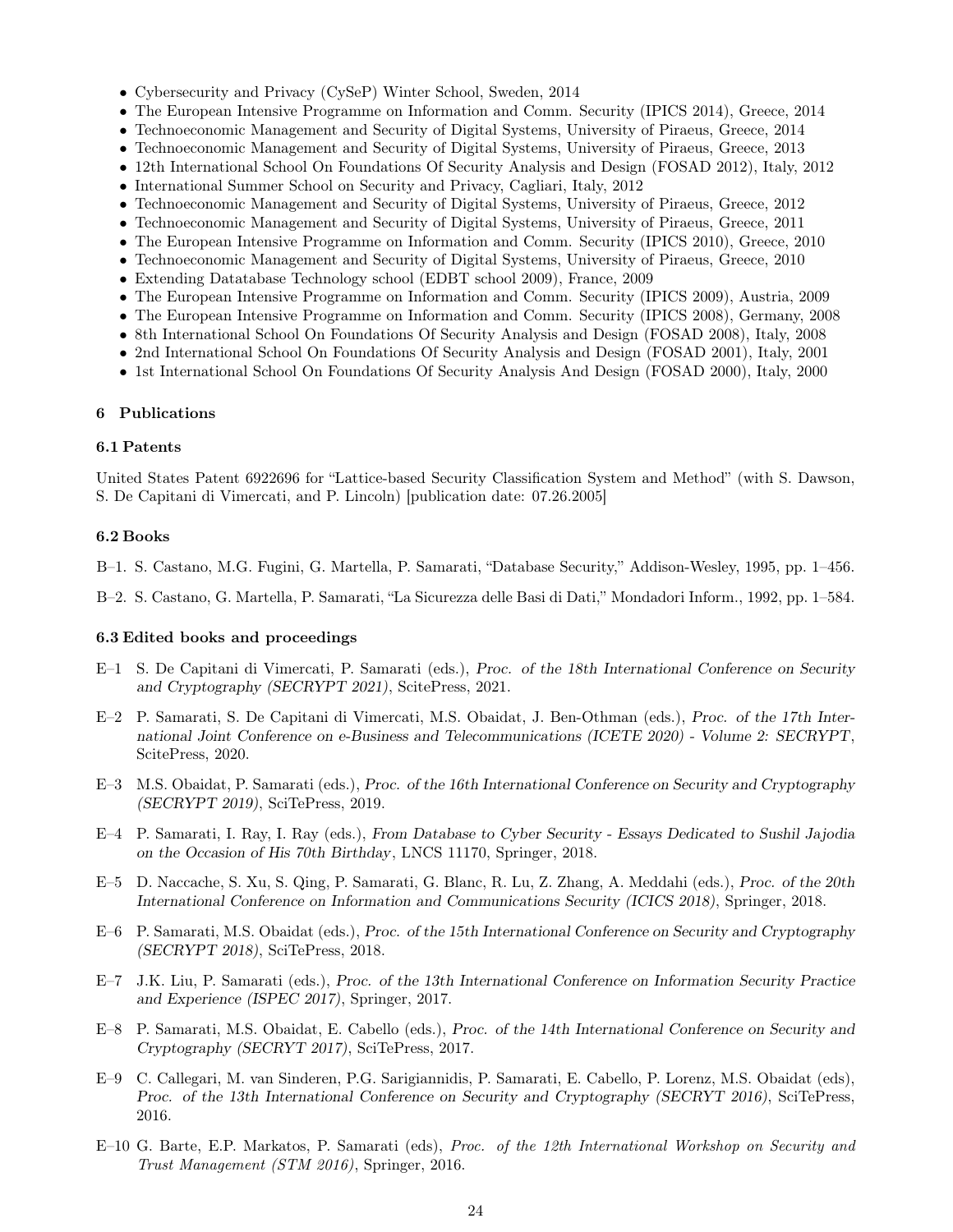- E–11 M.S. Obaidat, P. Lorenz, P. Samarati (eds.), *Proc. of the 12th International Conference on Security and Cryptography (SECRYT 2015)*, SciTePress, 2015.
- E–12 P. Samarati (ed.), *Proc. of the 29th Annual IFIP WG 11.3 Working Conference on Data and Applications Security and Privacy (DBSec 2015)*, Springer, 2015.
- E–13 S. Jajodia, K. Kant, P. Samarati, A. Singhal, V. Swarup, C. Wang (eds.), *Secure Cloud Computing*, Springer, 2014.
- E–14 M.S. Obaidat, A. Holzinger, P. Samarati (eds.), *Proc. of International Conference on Security and Cryptography (SECRYPT 2014)*, SciTePress, 2014.
- E–15 P. Samarati (ed.), *Proc. of International Conference on Security and Cryptography (SECRYPT 2013)*, SciTePress, 2013.
- E–16 A. Jøsang, P. Samarati, M. Petrocchi (eds.), *Proc. of the 8th International Workshop on Security and Trust Management (STM 2012)*, Lecture Notes in Computer Science 7783, Springer, 2013.
- E–17 F. Bao, P. Samarati, J. Zhou (eds.), *Proc. of the 10th International Conference on Applied Cryptography and Network Security (ACNS 2012)*, Lecture Notes in Computer Science 7341, Springer, 2012.
- E–18 P. Samarati, W. Lou, and J. Zhou (eds.), *Proc. of International Conference on Security and Cryptography (SECRYPT 2012)*, SciTePress , 2012.
- E–19 P. Samarati, S. Foresti, J. Hu, G. Livraga (eds.), *Proc. of the 5th International Conference on Network and System Security*, IEEE, Milan, Italy, September 6-8, 2011.
- E–20 J. Lopez, P. Samarati (eds.), *Proc. of International Conference on Security and Cryptography (SECRYPT 2011)*, SciTePress, 2011.
- E–21 P. Samarati, M. Tunstall, J. Posegga, K. Markantonakis, D. Sauveron (eds.), *Information Security Theory and Practices: Security and Privacy of Pervasive Systems and Smart Devices*, Lecture Notes in Computer Science 6033, Springer 2010.
- E–22 Y. Xiang, P. Samarati, J. Hu, W. Zhou, and A. Sadeghi (eds.), *Proc. of the 4th International Conference on Network and System Security (NSS 2010)*, Melborne, Australia, September 1-3, 2010.
- E–23 S.K. Katsikas, P. Samarati (eds.), *Proc. of International Conference on Security and Cryptography (SE-CRYPT 2010),* SciTePress, 2010.
- E–24 P. Samarati, M. Yung, F. Martinelli, C.A. Ardagna (eds.), *Proc. of the 12th Information Security Conference (ISC 2009)*, Springer, 2009.
- E–25 C. Bettini, S. Jajodia, P. Samarati, X. Sean Wang (eds.), *Privacy in Location-Based Applications: Introduction, Research Issues and Applications*, Lecture Notes of Computer Science 5599, Springer, 2009.
- E–26 S. Cimato, S. Jajodia, P. Samarati, (eds.), *Proc. of the IFIP TC11 23rd International Information Security Conference (SEC 2008)*, Springer, 2008.
- E–27 J. Lopez, P. Samarati, J.L. Ferrer (eds.), *Proc. of the 4th European PKI Workshop: Theory and Practice*, Palma de Mallorca, Spain, June 28-30, 2007.
- E–28 S. Etalle, S. Foresti, and P. Samarati (eds.), *Proc. of the 2nd International Workshop on Security and Trust Management (STM 2006)*, Hamburg, Germany, September 20, 2006.
- E–29 P. Samarati, P. Ryan, D. Gollmann, R. Molva (eds.), *Computer Security ESORICS 2004,* LNCS 3193, Springer-Verlag, 2004.
- E–30 C. Farkas, P. Samarati (eds.), *Research Directions in Data and Applications Security, XVIII,* Kluwer, 2004.
- E–31 D. Gritzalis, S. De Capitani di Vimercati, P. Samarati, and S. Katsikas (eds.), *Security and Privacy in the Age of Uncertainty,* Kluwer, 2003.
- E–32 P. Samarati and P. Syverson (eds.), *Proc. of the 2nd ACM Workshop on Privacy in the Electronic Society,* Washington, DC, USA, October 30, 2003.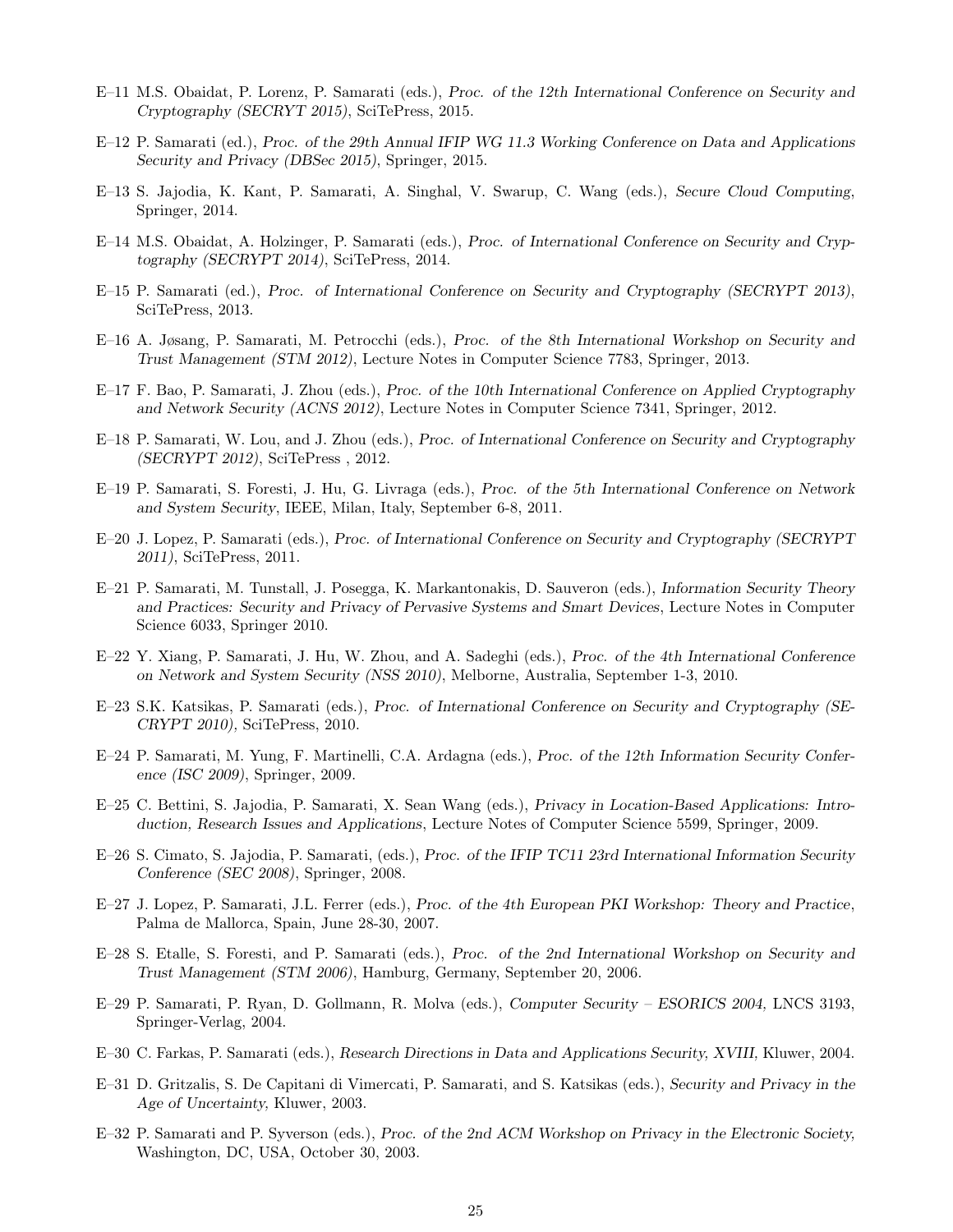- E–33 P. Samarati (ed.), *Proc. of the 1st ACM Workshop on Privacy in the Electronic Society,* Washington, DC, USA, November 21, 2002.
- E–34 P. Samarati (ed.), *Proc. of the 8th ACM Conference on Computer and Communications Security,* Philadelphia, PA, USA, November 5-8, 2001.
- E–35 D. Gritzalis, S. Jajodia, P. Samarati (eds.), *Proc. of the 7th ACM Conference on Computer and Communications Security,* Athens, Greece, November 1-4, 2000.
- E–36 V. Atluri, P. Samarati (eds.), *Security of Data and Transaction Processing,* Kluwer, 2000.
- E–37 P. Samarati, R. Sandhu (eds.), *Database Security X: Status and Prospects,* Chapman and Hall, 1997.

#### 6.4 Refereed international journal articles

- IJ–1 S. De Capitani di Vimercati, S. Foresti, S. Jajodia, G. Livraga, S. Paraboschi, P. Samarati, "An Authorization Model for Query Execution in the Cloud," in *The VLDB Journal*, vol. 31, n.3, May 2022, pp. 555-579.
- IJ–2 S. De Capitani di Vimercati, S. Foresti, G. Livraga, V. Piuri, P. Samarati, "Security-Aware Data Allocation in Multicloud Scenarios," in *IEEE Transactions on Dependable and Secure Computing (TDSC)*, vol. 18, n. 5, September/October 2021, pp. 2456-2468.
- IJ–3 S. De Capitani di Vimercati, S. Foresti, G. Livraga, P. Samarati, "Toward Owners' Control in Digital Data Markets," in *IEEE Systems Journal*, vol. 15, n. 1, March 2021, pp. 1299-1306.
- IJ–4 S. De Capitani di Vimercati, S. Foresti, G. Livraga, V. Piuri, P. Samarati, "Supporting User Requirements and Preferences in Cloud Plan Selection," in *IEEE Transactions on Services Computing*, vol. 14, n. 1, January/February 2021, pp. 274-285.
- IJ–5 E. Bacis, S. De Capitani di Vimercati, S. Foresti, S. Paraboschi, M. Rosa, P. Samarati, "Securing Resources in Decentralized Cloud Storage," in *IEEE Transactions on Information Forensics and Security (TIFS)*, vol. 15, n. 1, December 2020, pp. 286-298.
- IJ–6 A. Shah, R. Ganesan, S. Jajodia, P. Samarati and H. Cam, "Adaptive Alert Management for Balancing Optimal Performance among Distributed CSOCs using Reinforcement Learning," in *IEEE Transactions on Parallel and Distributed Systems (TPDS)*, vol. 31, n. 1, January 2020, pp. 16-33.
- IJ–7 S. De Capitani di Vimercati, S. Foresti, G. Livraga, V. Piuri, P. Samarati, "A Fuzzy-based Brokering Service for Cloud Plan Selection," in *IEEE Systems Journal*, vol. 13, n. 4, December 2019, pp. 4101-4109.
- IJ–8 R. Buyya, S. Narayana Srirama, G. Casale, R. Calheiros, Y. Simmhan, B. Varghese, E. Gelenbe, B. Javadi, L. Miguel Vaquero, M.A.S. Netto, A. Nadjaran Toosi, M. Alejandra Rodriguez, I.M. Llorente, S. De Capitani di Vimercati, P. Samarati, D. Milojicic, C. Varela, R. Bahsoon, M. Dias De Assuncao, O. Rana, W. Zhou, H. Jin, W. Gentzsch, A.Y. Zomaya, H. Shen, "A Manifesto for Future Generation Cloud Computing: Research Directions for the Next Decade," in *ACM Computing Surveys (CSUR),* vol. 51, n. 5, November 2018, pp. 105:1-105:38.
- IJ–9 A. Arman, S. Foresti, G. Livraga, P. Samarati, "Cloud Plan Selection under Requirements of Multiple Applications," in *Security and Privacy*, vol. 1, n. 4, July/August 2018.
- IJ–10 S. De Capitani di Vimercati, S. Foresti, S. Paraboschi, G. Pelosi, P. Samarati, "Three-Server Swapping for Access Confidentiality," in *IEEE Transactions on Cloud Computing (TCC)*, vol. 6, n. 2, April-June 2018, pp. 492-505.
- IJ–11 S. De Capitani di Vimercati, S.Foresti, S. Paraboschi, G. Pelosi, P. Samarati, "Enforcing Authorizations while Protecting Access Confidentiality," in *Journal of Computer Security (JCS)*, vol. 26, n. 2, 2018, pp.143-175.
- IJ–12 S. De Capitani di Vimercati, S. Foresti, S. Jajodia, G. Livraga, S. Paraboschi, P. Samarati, "An Authorization Model for Multi-Provider Queries," in *Proc. of the VLDB Endowment*, vol. 11, no. 3, November 2017, 256-268.
- IJ–13 S. De Capitani di Vimercati, S. Foresti, S. Jajodia, S. Paraboschi, P. Samarati, "Efficient Integrity Checks for Join Queries in the Cloud," in *Journal of Computer Security (JCS)*, vol. 24, n. 3, 2016, pp. 347-378.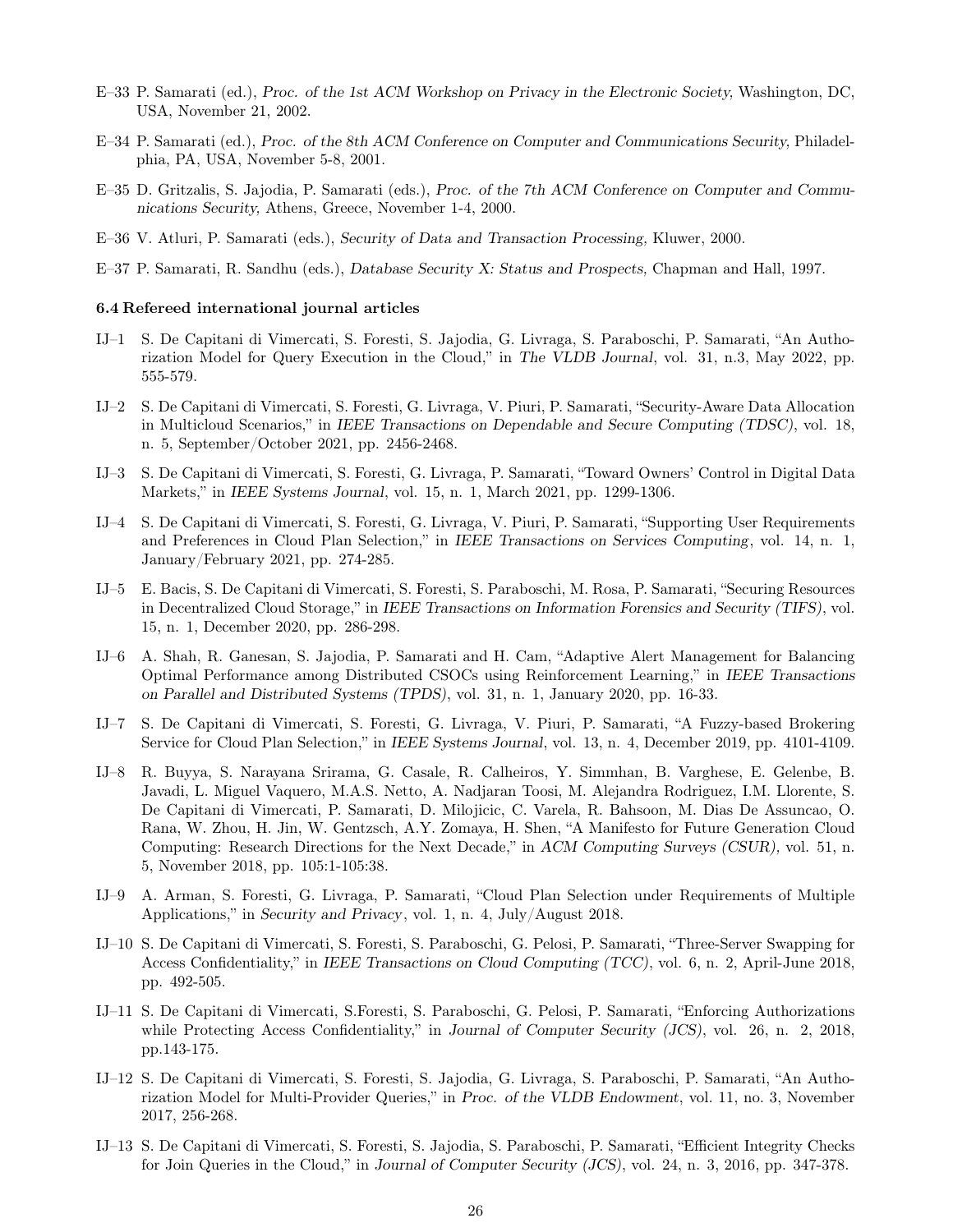- IJ–14 S. De Capitani di Vimercati, S. Foresti, S. Paraboschi, G. Pelosi, P. Samarati, "Shuffle Index: Efficient and Private Access to Outsourced Data," in *ACM Transactions on Storage (TOS)*, vol. 11, n. 4, October 2015, pp. 1-55 (Article 19).
- IJ–15 S. De Capitani di Vimercati, S. Foresti, S. Jajodia, G. Livraga, S. Paraboschi, P. Samarati, "Loose Associations to Increase Utility in Data Publishing," in *Journal of Computer Security (JCS)*, vol. 23, no. 1, 2015, pp. 59-88.
- IJ–16 S. De Capitani di Vimercati, S. Foresti, S. Jajodia, G. Livraga, S. Paraboschi, P. Samarati, "Fragmentation in Presence of Data Dependencies," in *IEEE Transactions on Dependable and Secure Computing (TDSC)*, vol. 11, no. 6, November-December 2014, pp. 510-523.
- IJ–17 S. De Capitani di Vimercati, S. Foresti, S. Jajodia, S. Paraboschi, P. Samarati, "Integrity for Join Queries in the Cloud," in *IEEE Transactions on Cloud Computing (TCC)*, vol. 1, no. 2, July-December 2013, pp. 187-200.
- IJ–18 C. Ardagna, S. Jajodia, P. Samarati, A. Stavrou, "Providing Users' Anonymity in Mobile Hybrid Networks," in *ACM Transactions on Internet Technology*, vol. 12, no. 3, May 2013.
- IJ–19 S. De Capitani di Vimercati, S. Foresti, S. Jajodia, G. Livraga, S. Paraboschi, P. Samarati, "Enforcing Dynamic Write Privileges in Data Outsourcing," in *Computers & Security*, vol. 39, part A, November 2013, pp. 47-63.
- IJ–20 S. De Capitani di Vimercati, S. Foresti, S. Paraboschi, G. Pelosi, P. Samarati, "Supporting Concurrency and Multiple Indexes in Private Access to Outsourced Data," in *Journal of Computer Security (JCS)*, vol. 21, no. 3, 2013, pp. 425-461.
- IJ–21 S. De Capitani di Vimercati, S. Foresti, G. Livraga, P. Samarati, "Data Privacy: Definitions and Techniques," in *International Journal of Uncertainty, Fuzziness and Knowledge-Based Systems*, vol. 20, no. 6, December 2012, pp. 793-817.
- IJ–22 V. Ciriani, S. De Capitani di Vimercati, S. Foresti, G. Livraga, P. Samarati, "An OBDD Approach to Enforce Confidentiality and Visibility Constraints in Data Publishing," in *Journal of Computer Security (JCS)*, vol. 20, no. 5, 2012, pp. 463-508.
- IJ–23 M. Bezzi, S. De Capitani di Vimercati, S. Foresti G. Livraga, P. Samarati, R. Sassi, "Modeling and Preventing Inferences from Sensitive Value Distributions in Data Release," in *Journal of Computer Security (JCS)*, vol. 20, no. 4, 2012, pp. 393-436.
- IJ–24 S. De Capitani di Vimercati, S. Foresti, S. Jajodia, S. Paraboschi, G. Psaila, P. Samarati, "Integrating Trust Management and Access Control in Data-Intensive Web Applications," in *ACM Transactions on the Web*, vol. 6, no. 2, May 2012.
- IJ–25 C.A. Ardagna, S. De Capitani di Vimercati, S. Foresti, S. Paraboschi, P. Samarati, "Minimizing Disclosure of Client Information in Credential-Based Interactions," in *International Journal of Information Privacy, Security and Integrity*, vol. 1, no. 2/3, 2012, pp. 205-233.
- IJ–26 C.A. Ardagna, S. De Capitani di Vimercati, S. Paraboschi, E. Pedrini, P. Samarati, M. Verdicchio, "Expressive and Deployable Access Control in Open Web Service Applications," in *IEEE Transactions on Services Computing*, vol. 4, no. 2, April-June 2011, pp. 96-109.
- IJ–27 S. De Capitani di Vimercati, S. Foresti, S. Jajodia, S. Paraboschi, P. Samarati, "Authorization Enforcement in Distributed Query Evaluation," in *Journal of Computer Security*, vol. 19, no. 4, 2011, pp. 751-794.
- IJ–28 V. Ciriani, S. De Capitani di Vimercati, S. Foresti, S. Jajodia, S. Paraboschi, P. Samarati, "Selective Data Outsourcing for Enforcing Privacy," in *Journal of Computer Security*, vol. 19, no. 3, 2011, pp. 531-566.
- IJ–29 S. De Capitani di Vimercati, S. Foresti, G. Livraga, P. Samarati, "Anonymization of Statistical Data," in *IT - Information Technology*, vol. 53, no. 1, January 2011, pp. 18-25.
- IJ–30 C.A. Ardagna, M. Cremonini, S. De Capitani di Vimercati, P. Samarati, "An Obfuscation-based Approach for Protecting Location Privacy," in *IEEE Transactions on Dependable and Secure Computing*, vol. 8, no. 1, January-February 2011, pp. 13-27.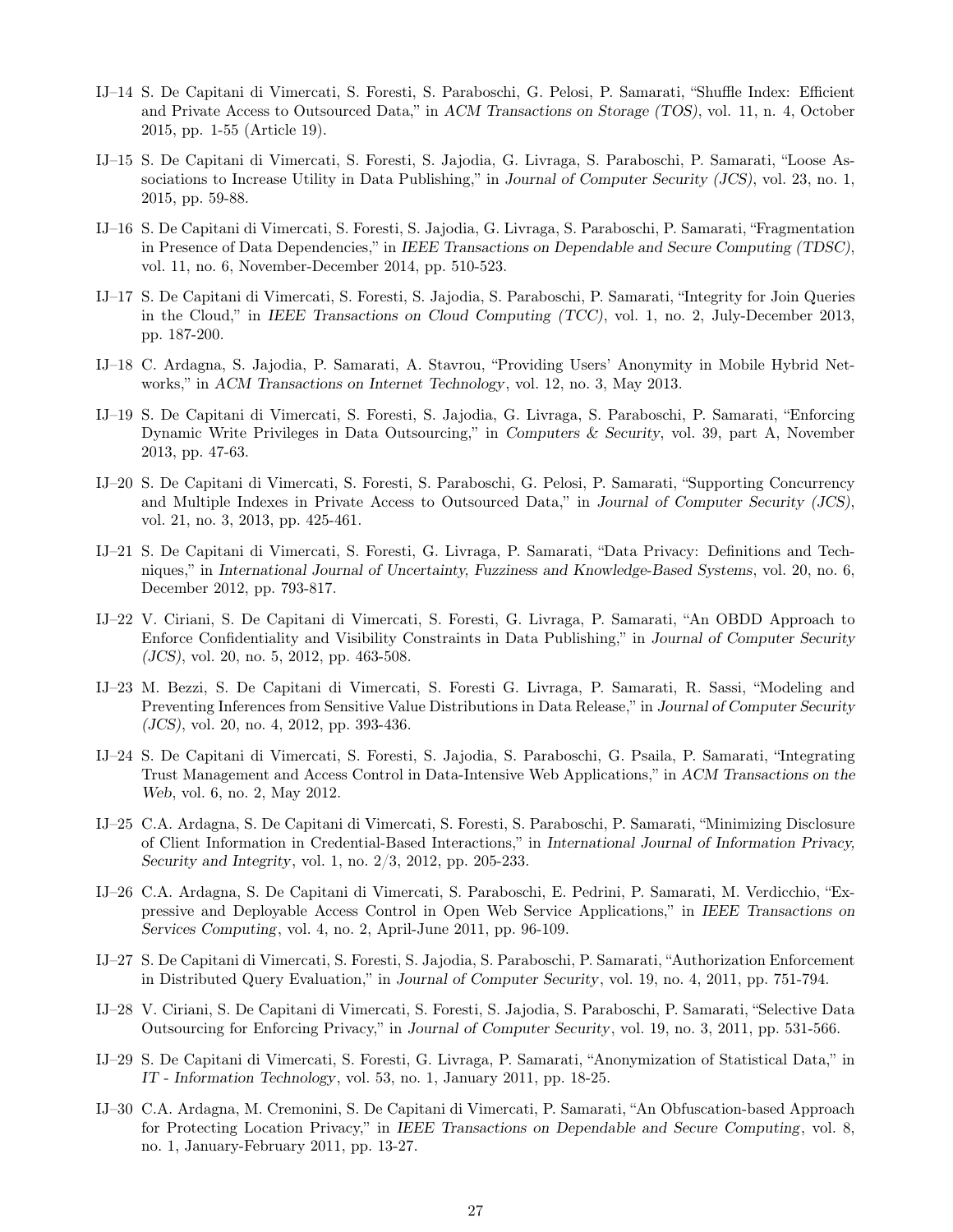- IJ–31 C.A. Ardagna, S. De Capitani di Vimercati, S. Foresti, T.W. Grandison, S. Jajodia, P. Samarati, "Access Control for Smarter Healthcare using Policy Spaces," in *Computers & Security*, vol. 29, no. 8, November 2010, pp. 848-858.
- IJ–32 S. De Capitani di Vimercati, S. Foresti, S. Jajodia, S. Paraboschi, P. Samarati, "Fragments and Loose Associations: Respecting Privacy in Data Publishing," in *Proc. of the VLDB Endowment*, vol. 3, no. 1, Singapore, September 13-17, 2010.
- IJ–33 V. Ciriani, S. De Capitani di Vimercati, S. Foresti, S. Jajodia, S. Paraboschi, P. Samarati, "Combining Fragmentation and Encryption to Protect Privacy in Data Storage," in *ACM Transactions on Information and System Security*, vol. 13, no. 3, July 2010.
- IJ–34 C. Blundo, S. Cimato, S. De Capitani di Vimercati, A. De Santis, S. Foresti, S. Paraboschi, P. Samarati, "Managing Key Hierarchies for Access Control Enforcement: Heuristic Approaches," in *Computers & Security*, vol. 29, no. 5, July 2010, pp. 533-547.
- IJ–35 S. De Capitani di Vimercati, S. Foresti, S. Jajodia, S. Paraboschi, P. Samarati, "Encryption Policies for Regulating Access to Outsourced Data," in *ACM Transactions on Database Systems*, vol. 35, no. 2, April 2010.
- IJ–36 C.A. Ardagna, J. Camenisch, M. Kohlweiss, R. Leenes, G. Neven, B. Priem, P. Samarati, D. Sommer, M. Verdicchio, "Exploiting Cryptography for Privacy-enhanced Access Control: A result of the PRIME Project," in *Journal of Computer Security*, vol. 18, no. 1, 2010, pp. 123-160.
- IJ–37 C.A. Ardagna, M. Cremonini, S. De Capitani di Vimercati, P. Samarati, "A Privacy-aware Access Control System," in *Journal of Computer Security*, vol. 16, no. 4, 2008, pp. 369-397.
- IJ–38 S. De Capitani di Vimercati, S. Foresti, S. Jajodia, P. Samarati, "Access Control Policies and Languages," in *International Journal of Computational Science and Engineering*, vol. 3, no. 2, 2007, pp. 94-102.
- IJ–39 R. Aringhieri, E. Damiani, S. De Capitani di Vimercati, S. Paraboschi, P. Samarati, "Fuzzy Techniques for Trust and Reputation Management in Anonymous Peer-to-Peer Systems," in *Journal of the American Society for Information Science and Technology*, vol. 57, no. 4, February 2006, pp. 528–537.
- IJ–40 S. De Capitani di Vimercati, P. Samarati, "k-Anonymity for Protecting Privacy," in *Information Security,* October 2006.
- IJ–41 A. Ceselli, E. Damiani, S. De Capitani di Vimercati, S. Jajodia, S. Paraboschi, P. Samarati, "Modeling and Assessing Inference Exposure in Encrypted Databases," in *ACM Transactions on Information and System Security,* vol. 8, no. 1, February 2005, pp. 119–152.
- IJ–42 C.A. Ardagna, E. Damiani, S. De Capitani di Vimercati, P. Samarati, "XML-based Access Control Languages," in *Information Security Technical Report*, Elsevier Science, 2004.
- IJ–43 E. Damiani, S. De Capitani di Vimercati, P. Samarati, "Managing Multiple and Dependable Identities," *IEEE Internet Computing,* vol. 7, no. 6, November-December 2003, pp. 29–37.
- IJ–44 E. Damiani, S. De Capitani di Vimercati, S. Paraboschi, P. Samarati, "Managing and Sharing Servents' Reputations in P2P Systems," *IEEE Transactions on Knowledge and Data Engineering,* vol. 15, no. 4, July/August 2003, pp. 840–854.
- IJ–45 S. De Capitani di Vimercati, S. Paraboschi, P. Samarati, "Access Control: Principles and Solutions," *Software: Practice and Experience,* vol. 33, no. 5, April 2003, pp. 397–421.
- IJ–46 E. Damiani, S. De Capitani di Vimercati, S. Paraboschi, P. Samarati, "A Fine-Grained Access Control System for XML Documents," in *ACM Transactions on Information and System Security,* vol. 5, no. 2, May 2002, pp. 169-202.
- IJ–47 S. Dawson, S. De Capitani di Vimercati, P. Lincoln, P. Samarati, "Maximizing Sharing of Protected Information," in *Journal of Computer and System Science,* vol. 64, no. 3, May 2002, pp. 496-541.
- IJ–48 P. Bonatti, S. De Capitani di Vimercati, P. Samarati, "An Algebra for Composing Access Control Policies," in *ACM Transactions on Information and System Security*, vol. 5, no. 1, February 2002, pp. 1-35.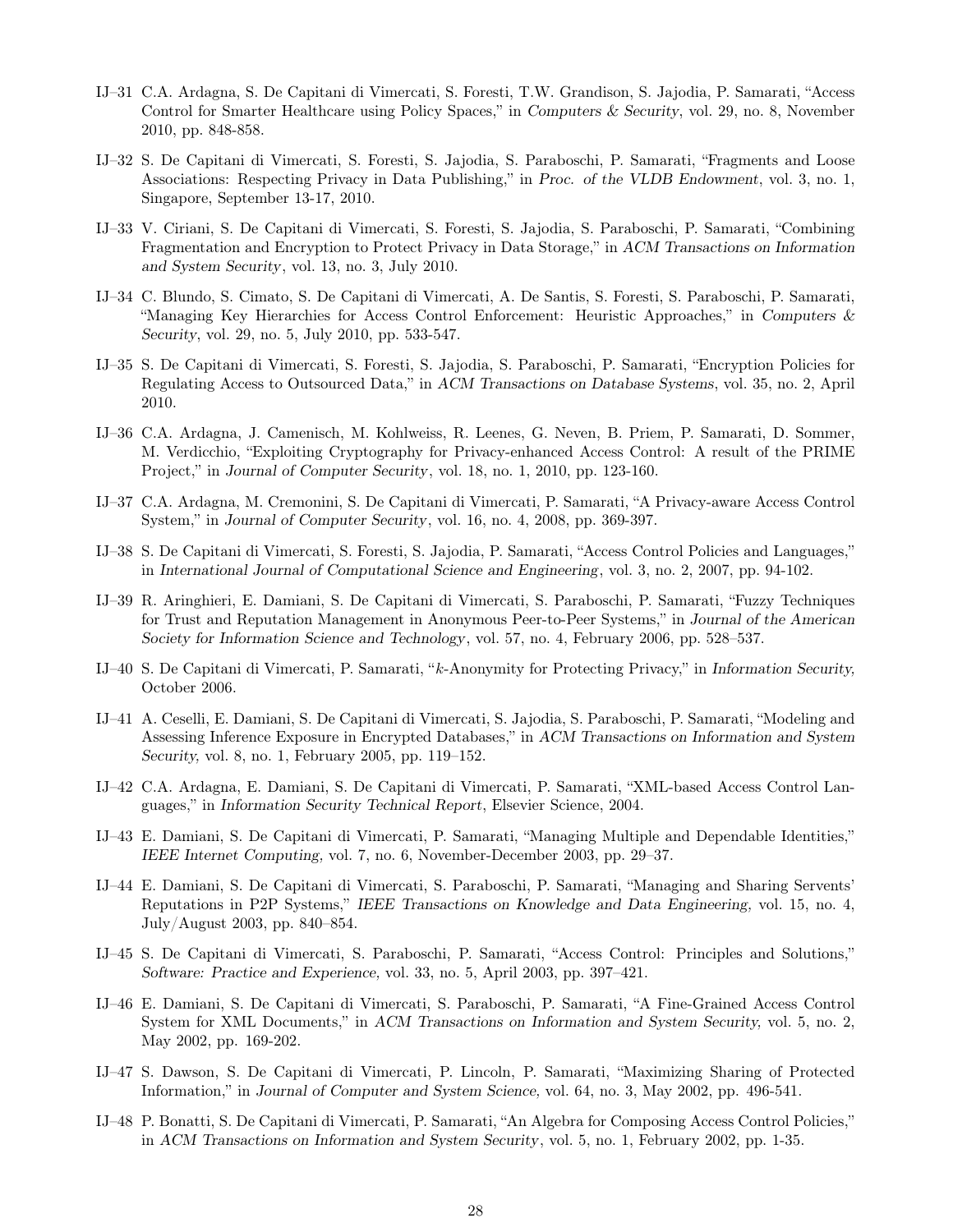- IJ–49 E. Damiani, S. De Capitani di Vimercati, S. Paraboschi, P. Samarati, "Securing SOAP E-Services," in *International Journal of Information Security,* vol. 1, no. 2, February 2002, pp. 100-115.
- IJ–50 P. Bonatti, P. Samarati, "A Uniform Framework for Regulating Access and Information Release on the Web," *Journal of Computer Security,* vol. 10, no. 3, 2002, pp. 241–271.
- IJ–51 E. Damiani, S. De Capitani di Vimercati, S. Paraboschi, P. Samarati, "XML Access Control Systems: A Component-Based Approach," in *Informatica*; and *Data and Applications Security: Developments and Directions,* B. Thuraisingham et al. (eds.), Kluwer, 2001.
- IJ–52 E. Damiani, S. De Capitani di Vimercati, S. Paraboschi, P. Samarati, "Controlling Access to XML Documents," in *IEEE Internet Computing,* vol. 5, no. 6, November-December. 2001.
- IJ–53 P. Samarati, M. Reiter, S. Jajodia, "An Authorization Model for a Public Key Management Service," in *ACM Transactions on Information and System Security*, vol. 4, no. 4, November 2001, pp. 453-482.
- IJ–54 S. De Capitani di Vimercati, P. Lincoln, L. Ricciulli, P. Samarati, "Global Infrastructure Protection System," in *Journal of Computer Security,* vol. 9, no. 4, 2001, pp. 251-283.
- IJ–55 P. Samarati "Protecting Respondents' Identities in Microdata Release," in *IEEE Transactions on Knowledge and Data Engineering,* vol. 13, no. 6, November/December 2001, pp. 1010–1027.
- IJ–56 S. Jajodia, P. Samarati, M.L. Sapino, V. S. Subrahmanian "Flexible Support for Multiple Access Control Policies," in *ACM Transactions on Database Systems,* vol. 26, no. 2, June 2001, pp. 214-260.
- IJ–57 E. Bertino, E. Pagani, G.P. Rossi, P. Samarati, "Protecting Information on the Web," in *Communications of the ACM,* vol. 43, no. 11es, November 2000, pp. 189-199.
- IJ–58 E. Damiani, S. De Capitani di Vimercati, S. Paraboschi, P. Samarati, "Design and Implementation of an Access Control Processor for XML Documents," in *Computer Networks*, Elsevier, vol. 33, no. 1–6, June 2000, pp. 59-75; and *Proc. of the Ninth International World Wide Web Conference (WWW9)*, Amsterdam, May 15-19, 2000.
- IJ–59 S. Dawson, S. Qian, P. Samarati "Providing Security and Interoperation of Heterogeneous Systems," in *Distributed and Parallel Databases,* vol. 8, no. 1, January 2000, pp. 119-145.
- IJ–60 E. Bertino, S. Jajodia, P. Samarati, "A Flexible Authorization Mechanism for Relational Data Management Systems," in *ACM Transactions on Information Systems,* vol. 17, no. 2, April 1999, pp. 101-140.
- IJ–61 E. Bertino, S. De Capitani di Vimercati, E. Ferrari P. Samarati, "Exception-Based Information Flow Control in Object-Oriented Systems," in *ACM Transactions on Information and System Security*, vol. 1, no. 1, November 1998, pp. 26-65.
- IJ–62 E. Bertino, C. Bettini, E. Ferrari, P. Samarati, "An Access Control Model Supporting Periodicity Constraints and Temporal Reasoning," in *ACM Transactions on Database Systems*, vol. 23, no. 3, September 1998, pp. 231-285.
- IJ–63 E. Bertino, E. Ferrari, P. Samarati, "Mandatory Security and Object-Oriented Systems: A Multilevel Entity Model and its Mapping onto a Single-Level Object Model," in *TAPOS - Journal on Theory And Practice of Object Systems,* vol. 4, no. 3, 1998, pp. 183–204.
- IJ–64 P. Samarati, E. Bertino, A. Ciampichetti, S. Jajodia, "Information Flow Control in Object-Oriented Systems," in *IEEE Transactions on Knowledge and Data Engineering,* vol. 9, no. 4, August 1997, pp. 524–538.
- IJ–65 E. Bertino, P. Samarati, S. Jajodia, "An Extended Authorization Model for Relational Databases," in *IEEE Transactions on Knowledge and Data Engineering,* vol. 9, no. 1, January/February 1997, pp. 85-101.
- IJ–66 S. De Capitani di Vimercati, P. Samarati, "Authorization Specification and Enforcement in Federated Database Systems," in *Journal of Computer Security*, vol. 5, no. 2, 1997, pp. 155–188.
- IJ–67 E. Bertino, C. Bettini, E. Ferrari, P. Samarati, "Decentralized Administration for a Temporal Access Control Model," in *Information Systems,* vol. 22 no. 4, 1997, pp. 223–248.
- IJ–68 P. Samarati, E. Bertino, S. Jajodia, "An Authorization Model for Distributed Hypertext Systems," in *IEEE Transactions on Knowledge and Data Engineering,* vol. 8, no. 4, August 1996, pp. 555-562.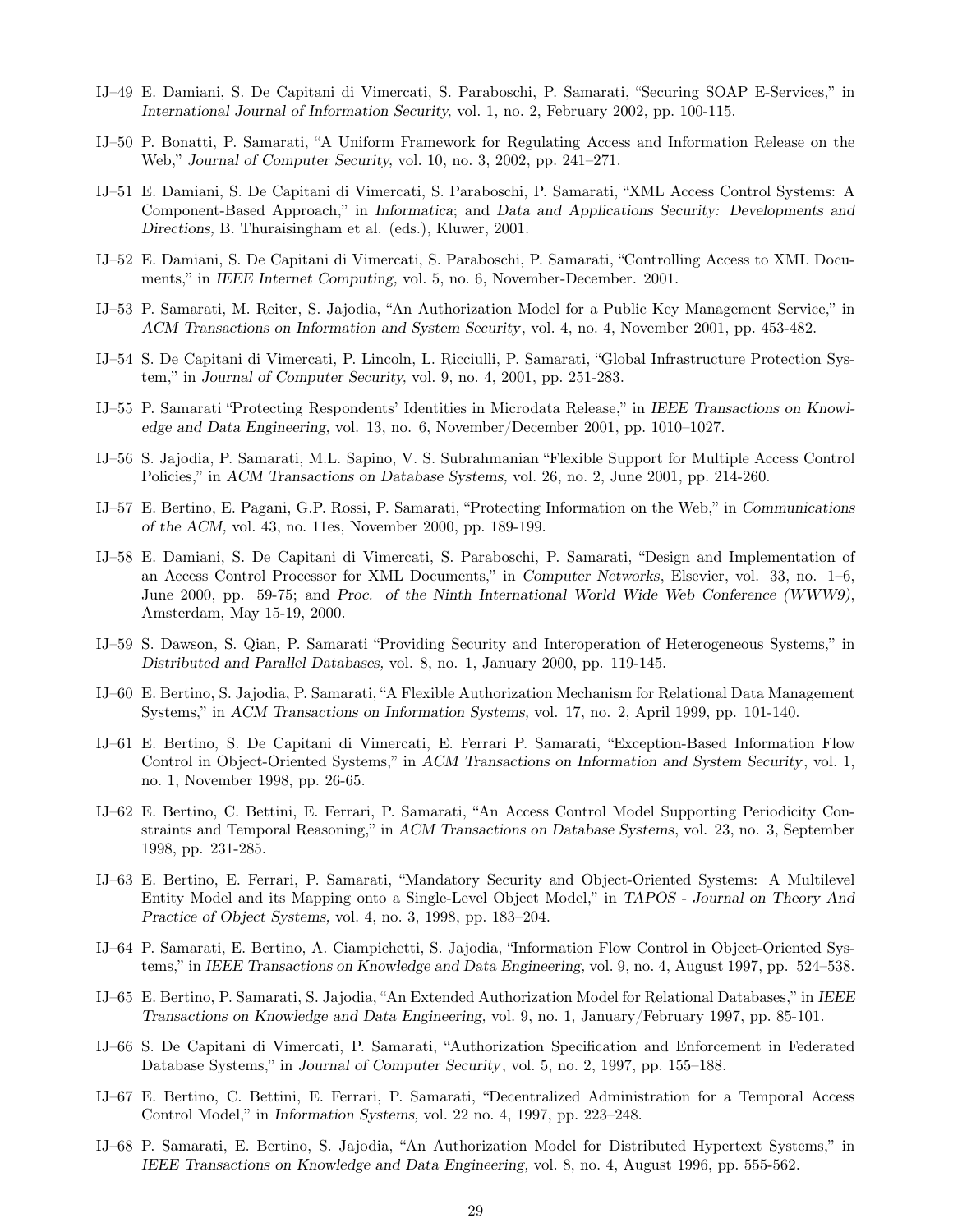- IJ–69 S. Castano, G. Martella, P. Samarati, "Analysis, Comparison and Design of Role-Based Security Specifications," in *Data & Knowledge Engineering,* vol. 21, no. 1, December 1996, pp. 31-55.
- IJ–70 R. Sandhu, P. Samarati, "Authentication, Access Control and Audit," in *ACM Computing Surveys*, 50th anniversary commemorative issue, vol. 28, no. 1, March 1996, pp. 241-243.
- IJ–71 E. Bertino, C. Bettini, E. Ferrari, P. Samarati, "A Temporal Access Control Mechanism for Database Systems," in *IEEE Transactions on Knowledge and Data Engineering,* vol. 8, no. 1, February 1996, pp. 67– 80.
- IJ–72 P. Samarati, P. Ammann, S. Jajodia, "Maintaining Replicated Authorizations in Distributed Database Systems," in *Data & Knowledge Engineering,* vol. 18, no. 1, February 1996, pp. 55–84.
- IJ–73 E. Bertino, S. Jajodia, P. Samarati, "Database Security: Research and Practice," in *Information Systems,* vol. 20, no. 7, November 1995, pp. 537–556 (invited paper).
- IJ–74 S. Ceri, M.A.W. Houtsma, A.M. Keller, P. Samarati, "Independent Updates and Incremental Agreement in Replicated Databases," in *Distributed and Parallel Databases,* vol. 3, no. 3, July 1995, pp. 225–246.
- IJ–75 E. Bertino, F. Origgi, P. Samarati, "An Extended Authorization Model for Object Databases," in *Journal of Computer Security*, vol. 3, no. 6, 1995, pp. 169–206.
- IJ–76 F. Cacace, P. Samarati, L. Tanca, "Set-Oriented Retrieval of Complex Objects in Inheritance Hierarchies," in *Computing,* vol. 55, no. 1, 1995, pp. 55–73.
- IJ–77 R. Sandhu, P. Samarati, "Access Control: Principles and Practice," in *IEEE Communications*, vol. 32, no. 9, September 1994, pp. 40–48.

#### 6.5 Refereed papers in proceedings of international conferences and workshops

- IC–1 S. De Capitani di Vimercati, D. Facchinetti, S. Foresti, G. Oldani, S. Paraboschi, M. Rossi, P. Samarati, "Multi-Dimensional Indexes for Point and Range Queries on Outsourced Encrypted Data," in *Proc. of the 2021 IEEE Global Communications Conference (GLOBECOM 2021)*, Madrid, Spain, December 7-11, 2021.
- IC–2 J.S. Vardakas, K. Ramantas, E. Datsika, M. Payaro, S. Pollin, E. Vinogradov, M. Varvarigos, P. Kokkinos, R. Gonzalez-Sanchez, J.J. Vegas Olmos, I. Chochliouros, P. Chanclou, P. Samarati, A. Flizikowski, M.A. Rahman, C. Verikoukis, "Towards Machine-Learning-Based 5G and Beyond Intelligent Networks: The MARSAL Project Vision," in *2021 IEEE International Mediterranean Conference on Communications and Networking (MeditCom 2021)*, Athens, Greece, September 7-10, 2021
- IC–3 S. De Capitani di Vimercati, S. Foresti, S. Jajodia, G. Livraga, S. Paraboschi, P. Samarati, "Distributed Query Evaluation over Encrypted Data," in *Proc. of the 35th Annual IFIP WG 11.3 Conference on Data and Applications Security and Privacy (DBSec 2021)*, Calgary, Canada (virtual), July 19-20, 202.
- IC–4 S. De Capitani di Vimercati, D. Facchinetti, S. Foresti, G. Oldani, S. Paraboschi, M. Rossi, P. Samarati, "Scalable Distributed Data Anonymization," in *Proc. of the 19th International Conference on Pervasive Computing and Communications (PerCom 2021)*, virtual conference, March 22-26, 2021.
- IC–5 S. De Capitani di Vimercati, D. Facchinetti, S. Foresti, G. Oldani, S. Paraboschi, M. Rossi, P. Samarati, "Artifact: Scalable Distributed Data Anonymization," in *Proc. of the 19th International Conference on Pervasive Computing and Communications (PerCom 2021)*, virtual conference, March 22-26, 2021.
- IC–6 S. De Capitani di Vimercati, S. Foresti, S. Paraboschi, P. Samarati, "Enforcing Corporate Governance's Internal Controls and Audit in the Cloud," in *Proc. of the 13th IEEE International Conference on Cloud Computing (IEEE CLOUD 2020)*, Beijing, China, October 19-23, 2020.
- IC–7 E. Bacis, S. De Capitani di Vimercati, S. Foresti, S. Paraboschi, M. Rosa, P. Samarati, "Dynamic Allocation for Resource Protection in Decentralized Cloud Storage," in *Proc. of the 2019 IEEE Global Communications Conference (GLOBECOM 2019)*, Waikoloa, Hawaii, USA, December 9-13, 2019.
- IC–8 S. De Capitani di Vimercati, S. Foresti, G. Livraga, P. Samarati, "Empowering Owners with Control in Digital Data Markets," in *Proc. of the 12th IEEE International Conference on Cloud Computing (IEEE CLOUD 2019)*, Milan, Italy, July 8-13, 2019.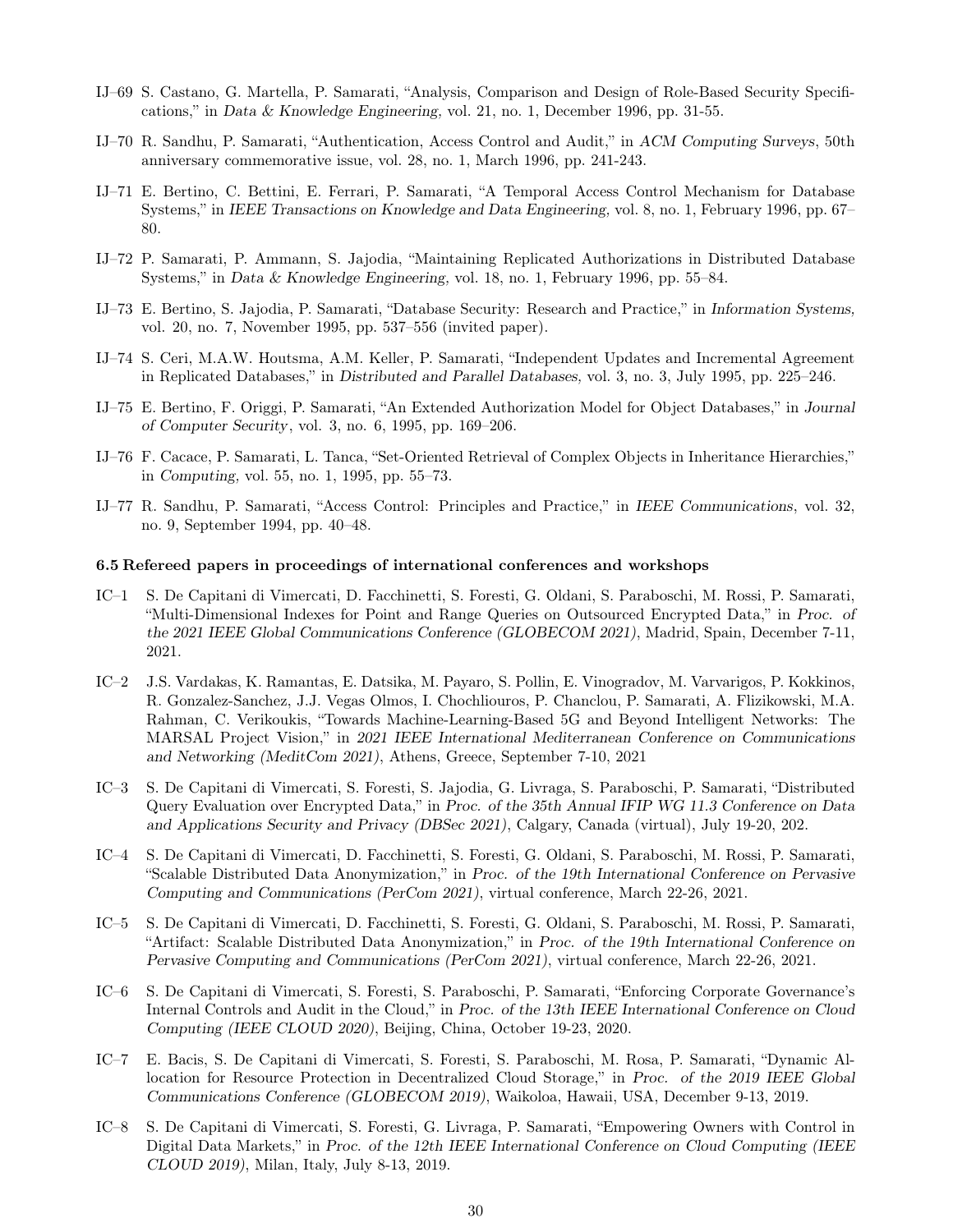- IC–9 E. Bacis, S. De Capitani di Vimercati, D. Facchinetti, S. Foresti, G. Livraga, S. Paraboschi, M. Rosa, P. Samarati, "Multi-Provider Secure Processing of Sensors Data," in *Proc. of the 17th International Conference on Pervasive Computing and Communications (PerCom 2019)*, Kyoto, Japan, March 11-15, 2019.
- IC–10 S. De Capitani di Vimercati, S. Foresti, G. Livraga, P. Samarati, "Data Security and Privacy in the Cloud," in *Proc. of SPIE, Mobile Multimedia/Image Processing, Security, and Applications*, Baltimore, MD, USA, May 13 2019.
- IC–11 E. Bacis, A. Barnett, A. Byrne, S. De Capitani di Vimercati, S. Foresti, S. Paraboschi, M. Rosa, P. Samarati, "Distributed Shuffle Index: Analysis and Implementation in an Industrial Testbed," in *Proc. of the 5th IEEE Conference on Communications and Network Security (CNS 2017)*, Las Vegas, NV, USA, October 9-11, 2017 (poster).
- IC–12 E. Bacis, S. De Capitani di Vimercati, S. Foresti, S. Paraboschi, M. Rosa, P. Samarati, "Distributed Shuffle Index in the Cloud: Implementation and Evaluation," in *Proc. of the 4th IEEE International Conference on Cyber Security and Cloud Computing (IEEE CSCloud 2017)*, New York, USA, June 26-28, 2017.
- IC–13 S. De Capitani di Vimercati, S. Foresti, R. Moretti, S. Paraboschi, G. Pelosi, P. Samarati, "A Dynamic Tree-based Data Structure for Access Privacy in the Cloud," in *Proc. of the 8th IEEE International Conference on Cloud Computing Technology and Science (CloudCom 2016)*, Luxembourg, Luxembourg, December 12-15, 2016.
- IC–14 E. Bacis, S. De Capitani di Vimercati, S. Foresti, S. Paraboschi, M. Rosa, P. Samarati, "Mix&Slice: Efficient Access Revocation in the Cloud," in *Proc. of the 23rd ACM Conference on Computer and Communication Security (CCS 2016)*, Vienna, Austria, October 24-28, 2016.
- IC–15 E. Bacis, S. De Capitani di Vimercati, S. Foresti, D. Guttadoro, S. Paraboschi, M. Rosa, P. Samarati, A. Saullo, "Managing Data Sharing in OpenStack Swift with Over-Encryption," in *Proc. of the 3rd ACM Workshop on Information Sharing and Collaborative Security (WISCS 2016)*, Vienna, Austria, October 24, 2016.
- IC–16 E. Bacis, S. De Capitani di Vimercati, S. Foresti, S. Paraboschi, M. Rosa, P. Samarati, "Access Control Management for Secure Cloud Storage," in *Proc. of the 12th EAI International Conference on Security and Privacy in Communication Networks (SecureComm 2016)*, Guangzhou, China, October 10-12, 2016.
- IC–17 A. Arman, S. Foresti, G. Livraga, P. Samarati, "A Consensus-based Approach for Selecting Cloud Plans," in *Proc. of the 2nd International Forum on Research and Technologies for Society and Industry (RTSI 2016)*, Bologna, Italy, September 7-9, 2016.
- IC–18 S. De Capitani di Vimercati, S. Foresti, S. Paraboschi, G. Pelosi, P. Samarati, "Access Control for the Shuffle Index," in *Proc. of the 30th Annual IFIP WG 11.3 Working Conference on Data and Applications Security and Privacy (DBSec 2016)*, Trento, Italy, July 18-21, 2016.
- IC–19 S. De Capitani di Vimercati, G. Livraga, V. Piuri, P. Samarati, G.A. Soares, "Supporting Application Requirements in Cloud-based IoT Information Processing," in *Proc. of the International Conference on Internet of Things and Big Data (IoTBD 2016)*, Rome, Italy, April 23-25, 2016.
- IC–20 S. De Capitani di Vimercati, S. Foresti, S. Jajodia, S. Paraboschi, P. Samarati, "Integrity for Approximate Joins on Untrusted Computational Servers," in i*Proc. of the 30th International Information Security and Privacy Conference (SEC 2015)*, Hamburg, Germany, May 26-28, 2015.
- IC–21 S. De Capitani di Vimercati, S. Foresti, S. Paraboschi, G. Pelosi, P. Samarati, "Protecting Access Confidentiality with Data Distribution and Swapping," in *Proc. of the 4th IEEE International Conference on Big Data and Cloud Computing (BDCloud 2014)*, Sydney, Australia, December 3-5, 2014.
- IC–22 S. De Capitani di Vimercati, S. Foresti, S. Jajodia, G. Livraga, S. Paraboschi, P. Samarati, "Integrity for Distributed Queries," in *Proc. of the 2nd IEEE Conference on Communications and Network Security (CNS 2014)*, San Francisco, CA, USA, October 29-31, 2014.
- IC–23 S. De Capitani di Vimercati, S. Foresti, S. Jajodia, S. Paraboschi, P. Samarati, "Optimizing Integrity Checks for Join Queries in the Cloud," in *Proc. of the 28th Annual IFIP WG 11.3 Working Conference on Data and Applications Security and Privacy (DBSec 2014)*, Vienna, Austria, July 14-16, 2014.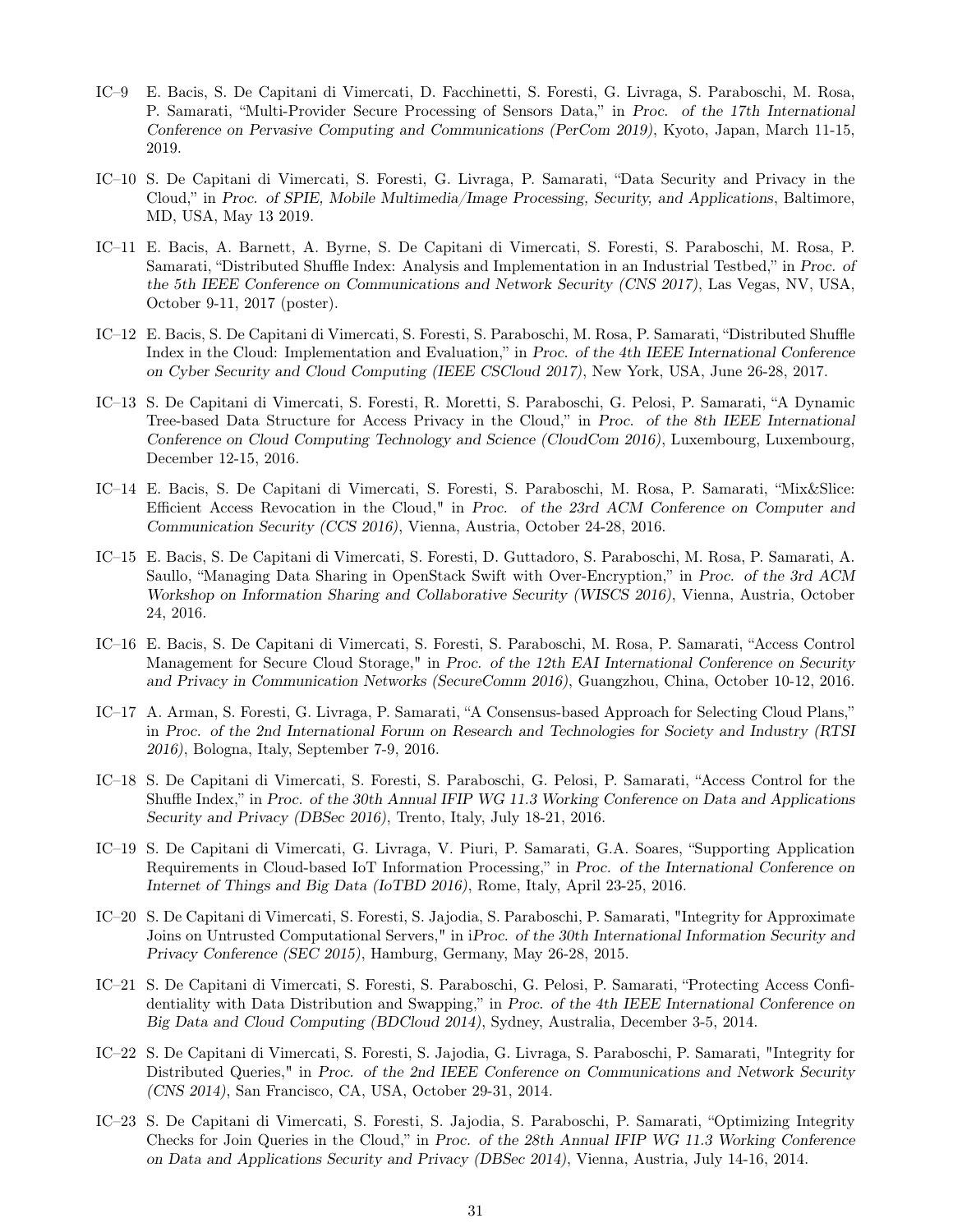- IC–24 P. Samarati, "Data Security and Privacy in the Cloud," in *Proc. of 10th International Conference on Information Security Practice and Experience (ISPEC 2014)*, Fuzhou, China, May 5-8, 2014.
- IC–25 S. De Capitani di Vimercati, S. Foresti, S. Paraboschi, G. Pelosi, P. Samarati, "Distributed Shuffling for Preserving Access Confidentiality," in *Proc. of the 18th European Symposium on Research in Computer Security (ESORICS 2013)*, Egham, U.K., September 9-11, 2013.
- IC–26 S. De Capitani di Vimercati, S. Foresti, S. Jajodia, G. Livraga, S. Paraboschi, P. Samarati, "Extending Loose Associations to Multiple Fragments," in *Proc. of the 27th Annual IFIP WG 11.3 Working Conference on Data and Applications Security and Privacy (DBSec 2013)*, Newark, NJ, USA, July 15-17, 2013.
- IC–27 S. De Capitani di Vimercati, S. Foresti, S. Jajodia, S. Paraboschi, P. Samarati, "On Information Leakage by Indexes over Data Fragments," in *Proc. of the 1st International Workshop on Privacy-Preserving Data Publication Analysis (PrivDB 2013)*, Brisbane, Australia, April 8, 2013.
- IC–28 C.A. Ardagna, G. Livraga, P. Samarati, "Protecting Privacy of User Information in Continuous Location-Based Services," in *Proc. of the 15th IEEE International Conference on Computational Science and Engineering (CSE 2012)*, Paphos, Cyprus, December 5-7, 2012.
- IC–29 R. Jhawar, V. Piuri, P. Samarati, "Supporting Security Requirements for Resource Management in Cloud Computing," in *Proc. of the 15th IEEE International Conference on Computational Science and Engineering (CSE 2012)*, Paphos, Cyprus, December 5-7, 2012.
- IC–30 S. De Capitani di Vimercati, S. Foresti, P. Samarati, "Managing and Accessing Data in the Cloud: Privacy Risks and Approaches," in *Proc. of the 7th International Conference on Risks and Security of Internet and Systems (CRiSIS 2012)*, Cork, Ireland, October 10-12, 2012.
- IC–31 S. De Capitani di Vimercati, S. Foresti, S. Jajodia, S. Paraboschi, P. Samarati, "Support for Write Privileges on Outsourced Data," in *Proc. of the 27th IFIP TC-11 International Information Security and Privacy Conference (SEC 2012)*, Heraklion, Crete, Greece, June 4-6, 2012.
- IC–32 S. De Capitani di Vimercati, S. Foresti, S. Jajodia, S. Paraboschi, P. Samarati, "Private Data Indexes for Selective Access to Outsourced Data," in *Proc. of the 10th Workshop on Privacy in the Electronic Society (WPES 2011)*, Chicago, Illinois, USA, October 17, 2011.
- IC–33 S. De Capitani di Vimercati, S. Foresti, S. Paraboschi, G. Pelosi, P. Samarati, "Supporting Concurrency in Private Data Outsourcing," in *Proc. of the European Symposium on Research in Computer Security (ESORICS 2011),* Leuven, Belgium, September 12-14, 2011.
- IC–34 V. Ciriani, S. De Capitani di Vimercati, S. Foresti, G. Livraga, P. Samarati, "Enforcing Confidentiality and Data Visibility Constraints: An OBDD Approach," in *Proc. of the 25th Annual IFIP WG 11.3 Conference on Data and Applications Security and Privacy (DBSec 2011)*, Richmond, VA, USA, July 11-13, 2011.
- IC–35 S. De Capitani di Vimercati, S. Foresti, S. Jajodia, S. Paraboschi, G. Pelosi, P. Samarati, "Efficient and Private Access to Outsourced Data," in *Proc. of the 31st International Conference on Distributed Computing Systems (ICDCS 2011)*, Minneapolis, Minnesota, USA, June 20-24, 2011.
- IC–36 C.A. Ardagna, S. De Capitani di Vimercati, S. Foresti, G. Neven, S. Paraboschi, F.-S. Preiss, P. Samarati, M. Verdicchio, "Fine-Grained Disclosure of Access Policies," in *Proc. of the 12th International Conference in Information and Communications Security (ICICS 2010)*, Barcelona, Spain, December 15-17, 2010.
- IC–37 C.A. Ardagna, S. De Capitani di Vimercati, S. Foresti, S. Paraboschi, P. Samarati, "Supporting Privacy Preferences in Credential-Based Interactions," in *Proc. of the 9th Workshop on Privacy in the Electronic Society (WPES 2010)*, Chicago, Illinois, USA, October 4, 2010.
- IC–38 C.A. Ardagna, S. De Capitani di Vimercati, S. Foresti, S. Paraboschi, P. Samarati, "Supporting User Privacy Preferences on Information Release in Open Scenarios," in *Proc. of the W3C Workshop on Privacy and Data Usage Control*, Cambridge, MA, USA, October 4-5, 2010.
- IC–39 M. Bezzi, S. De Capitani di Vimercati, G. Livraga, P. Samarati, "Protecting Privacy of Sensitive Value Distributions in Data Release," in *Proc. of the 6th Workshop on Security and Trust Management (STM 2010)*, Athens, Greece, September 23-24, 2010.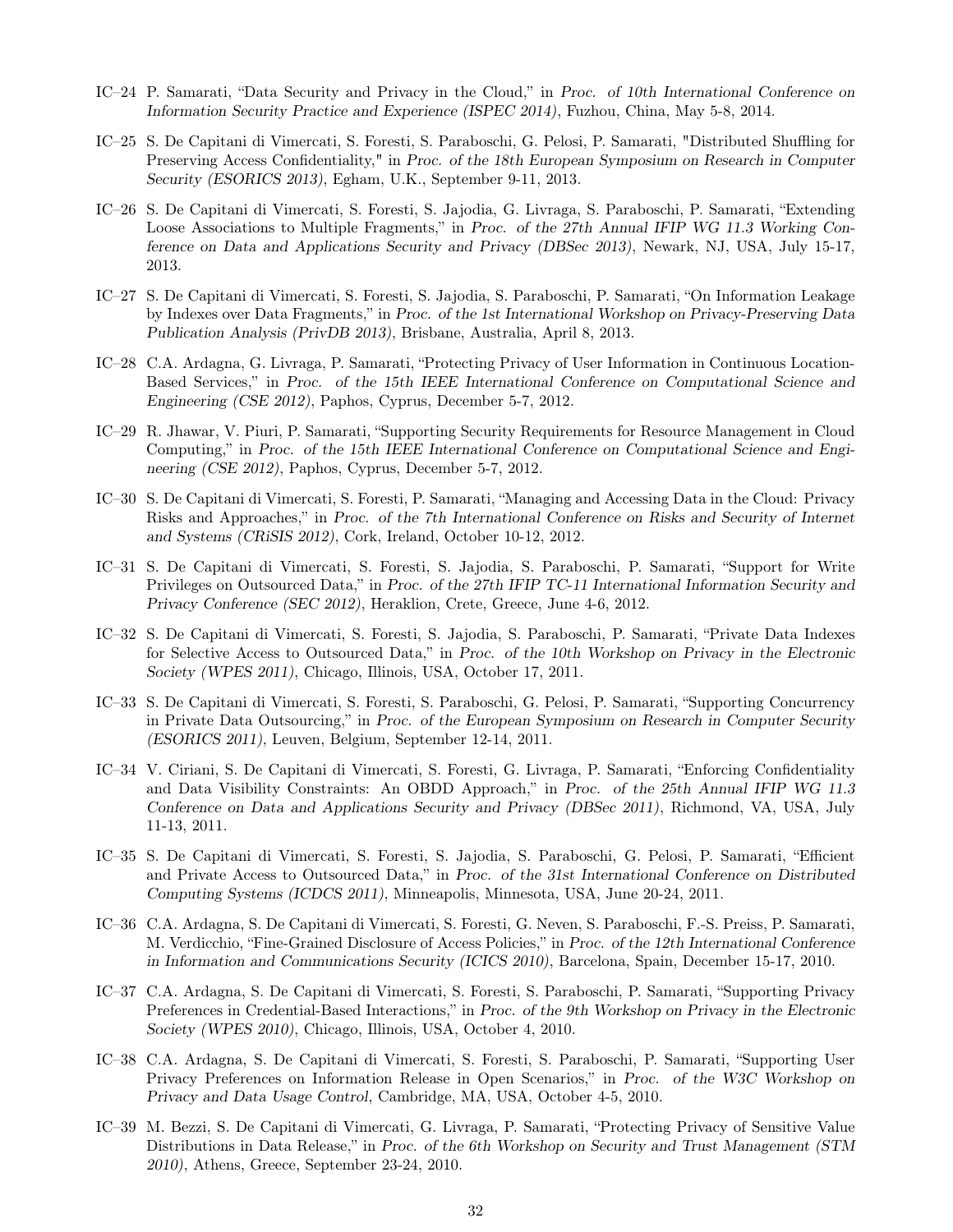- IC–40 C.A. Ardagna, S. Jajodia, P. Samarati, A. Stavrou, "Providing Mobile Users' Anonymity in Hybrid Networks," in *Proc. of the 15th European Symposium On Research In Computer Security (ESORICS 2010)*, Athens, Greece, September 20-22, 2010.
- IC–41 C.A. Ardagna, S. De Capitani di Vimercati, S. Foresti, S. Paraboschi, P. Samarati, "Minimizing Disclosure of Private Information in Credential-Based Interactions: A Graph-Based Approach," in *Proc. of the 2nd IEEE International Conference on Information Privacy, Security, Risk and Trust (PASSAT 2010),* Minneapolis, Minnesota, USA, August 20-22, 2010.
- IC–42 C.A. Ardagna, S. De Capitani di Vimercati, G. Neven, S. Paraboschi, F.-S. Preiss, P. Samarati, M. Verdicchio, "Enabling Privacy-Preserving Credential-Based Access Control with XACML and SAML," in *Proc. of the 3rd IEEE International Symposium on Trust, Security and Privacy for Emerging Applications (TSP 2010)*, Bradford, UK, June 29-July 1, 2010.
- IC–43 S. De Capitani di Vimercati, S. Foresti, S. Jajodia, S. Paraboschi, G. Pelosi, P. Samarati, "Encryptionbased Policy Enforcement for Cloud Storage," in *Proc. of the 1st International Workshop on Security and Privacy in Cloud Computing (SPCC 2010)*, Genoa, Italy, June 25, 2010.
- IC–44 P. Samarati, S. De Capitani di Vimercati, "Data Protection in Outsourcing Scenarios: Issues and Directions," in *Proc. of the 5th ACM Symposium on Information, Computer and Communications Security (ASIACCS 2010),* Beijing, China, April 13-16, 2010.
- IC–45 C.A. Ardagna, S. De Capitani di Vimercati, E. Pedrini, S. Paraboschi, P. Samarati, M. Verdicchio, "Extending XACML for Open Web-based Scenarios," in *Proc. of the W3C Workshop on Access Control Application Scenarios*, Luxembourg, November 17-18, 2009.
- IC–46 C.A. Ardagna, L. Bussard, S. De Capitani di Vimercati, G. Neven, E. Pedrini, S. Paraboschi, F. Preiss, D. Raggett, P. Samarati, S. Trabelsi, M. Verdicchio, "PrimeLife Policy Language", in *Proc. of the W3C Workshop on Access Control Application Scenarios*, Luxembourg, November 17-18, 2009.
- IC–47 C.A. Ardagna, S. De Capitani di Vimercati, S. Paraboschi, E. Pedrini, P. Samarati, "A XACML-Based Privacy-Centered Access Control System," in *Proc. of the 1st ACM Workshop on Information Security Governance (WISG 2009)*, Chicago, IL, USA, November 13, 2009.
- IC–48 V. Ciriani, S. De Capitani di Vimercati, S. Foresti, S. Jajodia, S. Paraboschi, P. Samarati, "Keep a Few: Outsourcing Data while Maintaining Confidentiality," in *Proc. of the 14th European Symposium On Research In Computer Security (ESORICS 2009)*, Saint Malo, France, September 21-25, 2009.
- IC–49 V. Ciriani, S. De Capitani di Vimercati, S. Foresti, S. Jajodia, S. Paraboschi, P. Samarati, "Enforcing Confidentiality Constraints on Sensitive Databases with Lightweight Trusted Clients," in *Proc. of the 23rd Annual IFIP WG 11.3 Working Conference on Data and Applications Security (DBSec 2009)*, Montreal, Canada, July 12-15, 2009.
- IC–50 V. Ciriani, S. De Capitani di Vimercati, S. Foresti, S. Jajodia, S. Paraboschi, P. Samarati, "Fragmentation Design for Efficient Query Execution over Sensitive Distributed Databases," in *Proc. of the 29th International Conference on Distributed Computing Systems (ICDCS 2009)*, Montreal, Quebec, Canada, June 22-26, 2009.
- IC–51 C. Blundo, S. Cimato, S. De Capitani di Vimercati, A. De Santis, S. Foresti, S. Paraboschi, P. Samarati, "Efficient Key Management for Enforcing Access Control in Outsourced Scenarios," in *Proc. of the 24th International Security Conference (SEC 2009)*, Cyprus, May 18-20, 2009.
- IC–52 S. De Capitani di Vimercati, S. Foresti, S. Jajodia, S. Paraboschi, P. Samarati, "Assessing Query Privileges via Safe and Efficient Permission Composition," in *Proc. of the 15th ACM Conference on Computer and Communications Security (CCS 2008)*, Alexandria, VA, USA, October 27-31, 2008.
- IC–53 S. De Capitani di Vimercati, S. Foresti, S. Jajodia, S. Paraboschi, G. Pelosi, P. Samarati, "Preserving Confidentiality of Security Policies in Data Outsourcing Scenarios," in *Proc of the 7th ACM Workshop on Privacy in the Electronic Society (WPES 2008)*, Alexandria, VA, USA, October 27, 2008.
- IC–54 C.A. Ardagna, A. Stravrou, S. Jajodia, P. Samarati, R. Martin, "A Multi-Path Approach for k-Anonymity in Mobile Hybrid Networks," in *Proc. of the 1st International Workshop on Privacy in Location-Based Applications (PILBA 2008)*, Malaga, Spain, October 9, 2008.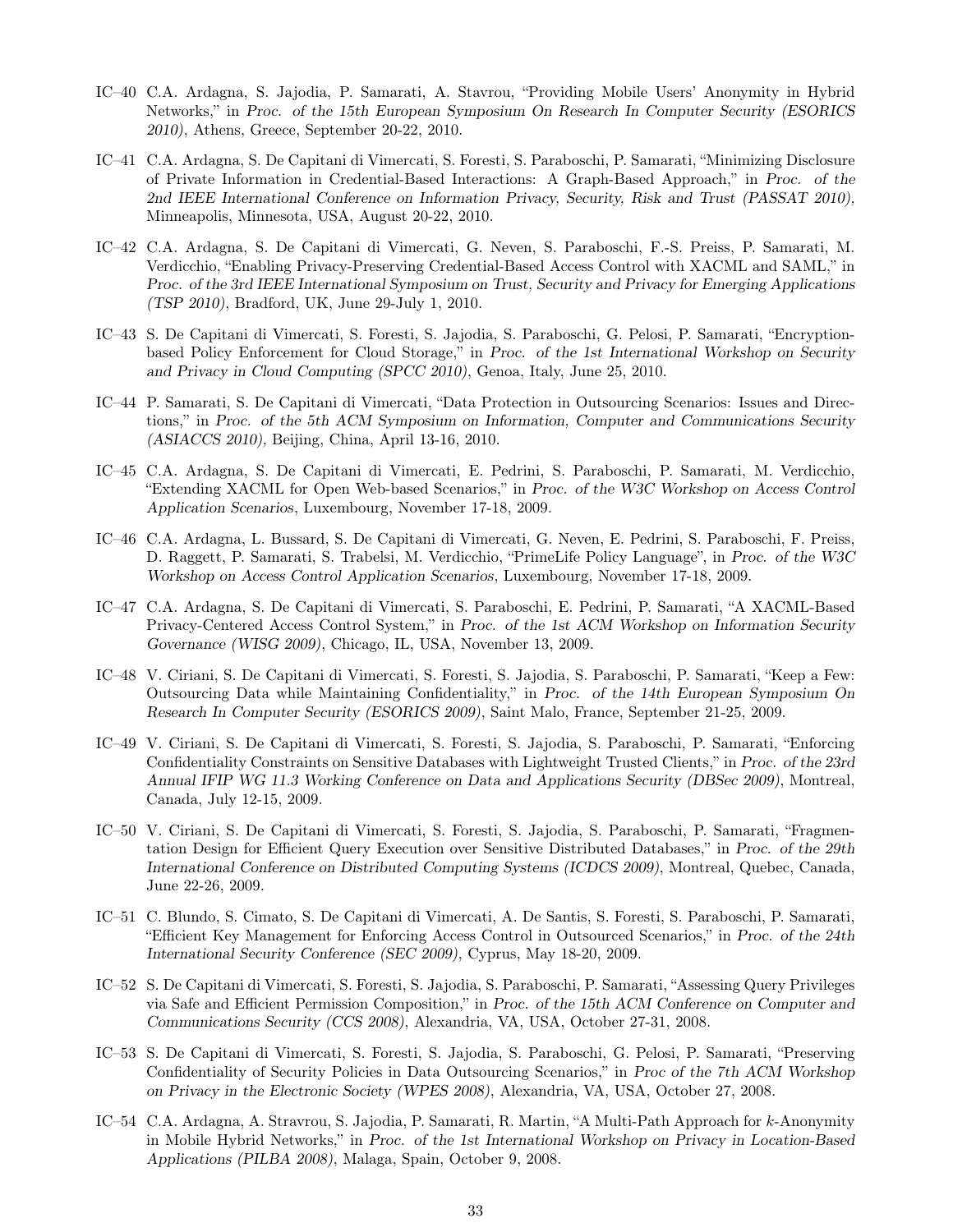- IC–55 C.A. Ardagna, S. De Capitani di Vimercati, T. Grandison, S. Jajodia, P. Samarati, "Regulating Exceptions in Healthcare using Policy Spaces," in *Proc. of the 22nd Annual IFIP WG 11.3 Working Conference on Data and Applications Security (DBSec 2008)*, London, U.K., July 13-16, 2008.
- IC–56 S. De Capitani di Vimercati, S. Foresti, S. Jajodia, S. Paraboschi, P. Samarati, "Controlled Information Sharing in Collaborative Distributed Query Processing," in *Proc. of the 28th International Conference on Distributed Computing Systems (ICDCS 2008),* Beijing, China June 17-20, 2008.
- IC–57 S. De Capitani di Vimercati, S. Foresti, S. Jajodia, S. Paraboschi, P. Samarati, "A Data Outsourcing Architecture Combining Cryptography and Access Control," in *Proc. of the 1st Computer Security Architecture Workshop (CSAW 2007)*, Fairfax, Virginia, USA, November 2, 2007.
- IC–58 S. De Capitani di Vimercati, S. Foresti, S. Jajodia, S. Paraboschi, P. Samarati, "Over-encryption: Management of Access Control Evolution on Outsourced Data," in *Proc. of the 33rd International Conference on Very Large Data Bases (VLDB 2007)*, Vienna, Austria, September 23-28 2007.
- IC–59 V. Ciriani, S. De Capitani di Vimercati, S. Foresti, S. Jajodia, S. Paraboschi, P. Samarati, "Fragmentation and Encryption to Enforce Privacy in Data Storage," in *Proc. of the 12th European Symposium On Research In Computer Security (ESORICS 2007)*, Dresden, Germany, September 24-26, 2007.
- IC–60 C.A. Ardagna, M. Cremonini, E. Damiani, S. De Capitani di Vimercati, P. Samarati, "Location Privacy Protection Through Obfuscation-based Techniques," in *Proc. of the 21st Annual IFIP WG 11.3 Working Conference on Data and Applications Security (DBSec 2007)*, Redondo Beach, CA, USA, July 8-11, 2007.
- IC–61 C.A. Ardagna, M. Cremonini, E. Damiani, S. De Capitani di Vimercati, P. Samarati, "Managing Privacy in LBAC Systems," in *Proc. of the 2nd IEEE International Symposium on Pervasive Computing and Ad Hoc Communications (PCAC 2007)*, Niagara Falls, Canada, May 21-23, 2007.
- IC–62 E. Damiani, S. De Capitani di Vimercati, S. Jajodia, S. Paraboschi, P. Samarati, "An Experimental Evaluation of Multi-key Strategies for Data Outsourcing," in *Proc. of the 22nd IFIP TC-11 International Information Security Conference (SEC 2007),* Sandton, South Africa, May 14-16, 2007.
- IC–63 C.A. Ardagna, M. Cremonini, E. Damiani, S. De Capitani di Vimercati, P. Samarati, "A Middleware Architecture for Integrating Privacy Preferences and Location Accuracy," in *Proc. of the 22nd IFIP TC-11 International Information Security Conference (SEC 2007),* Sandton, South Africa, May 14-16, 2007.
- IC–64 S. De Capitani di Vimercati, S. Jajodia, S. Paraboschi, P. Samarati, "Trust Management Services in Relational Databases," in *Proc. of the 2nd ACM Symposium on InformAtion, Computer and Communications Security (ASIACCS 2007)*, Singapore, March 20-22, 2007.
- IC–65 E. Damiani, S. De Capitani di Vimercati, C. Fugazza, P. Samarati, "Extending Context Descriptions in Semantics-Aware Access Control," in *Proc. of the Second International Conference on Information Systems Security (ICISS 2006)*, Kolkata, India, December 17-21, 2006.
- IC–66 C.A. Ardagna, M. Cremonini, E. Damiani, S. De Capitani di Vimercati, P. Samarati, "Negotiation Protocols for LBAC Systems," in *Proc. of 1st International Conference on Information Security and Computer Forensics (ISCF 2006)*, Chennai, India, December 6-8, 2006.
- IC–67 E. Damiani, S. De Capitani di Vimercati, S. Foresti, S. Jajodia, S. Paraboschi, P. Samarati, "Selective Data Encryption in Outsourced Dynamic Environments," in *Proc. of the Second International Workshop on Views On Designing Complex Architectures (VODCA 2006),* Bertinoro, Italy, September 16-17, 2006.
- IC–68 C.A. Ardagna, S. De Capitani di Vimercati, P. Samarati, "Enhancing User Privacy Through Data Handling Policies," in *Proc. of the 20th Annual IFIP WG 11.3 Working Conference on Data and Applications Security (DBSec 2006),* Sophia Antipolis, France, July 31 - August 2, 2006.
- IC–69 E. Damiani, S. De Capitani di Vimercati, C. Fugazza, P. Samarati, "Modality Conflicts in Semantics-Aware Access Control," in *Proc. of the 6th International Conference on Web Engineering (ICWE 2006),* Menlo Park, California, USA, July 12-14, 2006.
- IC–70 M. Anisetti, C.A. Ardagna, V. Bellandi, E. Damiani, S. De Capitani di Vimercati, P. Samarati, "OpenAmbient: A Pervasive Access Control Architecture," in *Proc. of ETRICS Workshop on Security in Autonomous Systems (SecAS 2006)*, Friburg, Germany, June 6-9, 2006.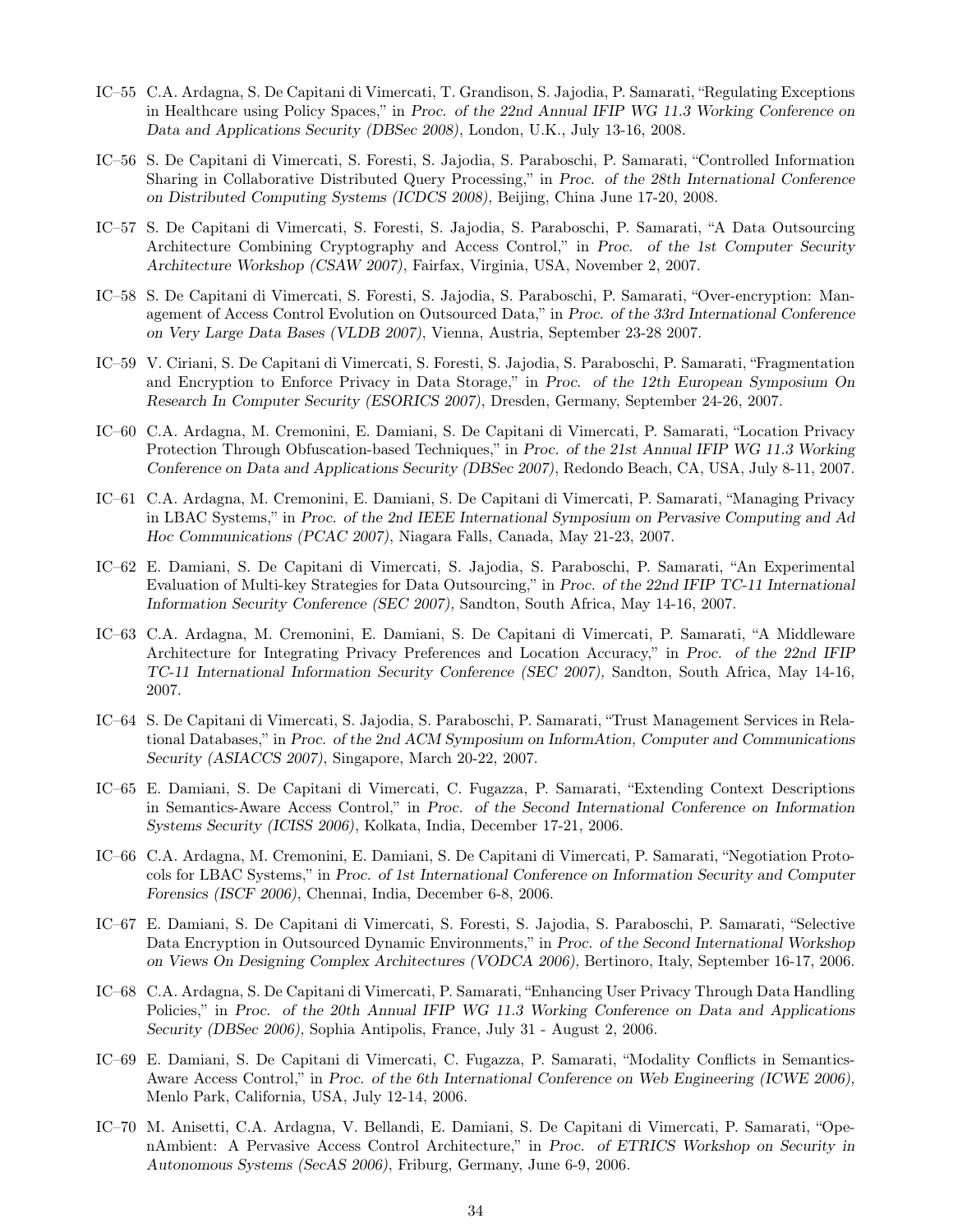- IC–71 C.A. Ardagna, E. Damiani, S. De Capitani di Vimercati, F. Frati, P. Samarati, "CAS++: An Open Source Single Sign-On Solution for Secure e-Services," in *Proc. of the 21st IFIP TC-11 International Information Security Conference "Security and Privacy in Dynamic Environments"*, Karlstad, Sweden, May 22-24, 2006.
- IC–72 C.A. Ardagna, M. Cremonini, E. Damiani, S. De Capitani di Vimercati, P. Samarati, "Location-based Metadata and Negotiation Protocols for LBAC in a One-to-Many Scenario," in *Proc. of the Workshop On Security and Privacy in Mobile and Wireless Networking (SecPri MobiWi 2006)*, Coimbra, Portogal, May 19, 2006.
- IC–73 C.A. Ardagna, M. Cremonini, E. Damiani, S. De Capitani di Vimercati, P. Samarati, "Supporting Location-Based Conditions in Access Control Policies," in *Proc. of the 1st ACM Symposium on InformAtion, Computer and Communications Security (ASIACCS 2006)*, Taipei, Taiwan, March 21-24, 2006.
- IC–74 E. Damiani, S. De Capitani di Vimercati, P. Samarati, "New Paradigms for Access Control in Open Environments," in *Proc. of the 5th IEEE International Symposium on Signal Processing and Information (ISSPIT 2005)*, Athens, Greece, December 18-21, 2005.
- IC–75 E. Damiani, S. De Capitani di Vimercati, S. Foresti, S. Jajodia, P. Samarati, "Key Management for Multiuser Encrypted Databases," in *Proc. of the 1st International Workshop on Storage Security and Survivability (StorageSS 2005)*, Fairfax, VA, USA, November 11, 2005.
- IC–76 S. De Capitani di Vimercati, S. Marrara, P. Samarati, "An Access Control Model for Querying XML Data," in *Proc. of the ACM Workshop on Secure Web Services (SWS 2005)*, Fairfax, VA, USA, November 11, 2005.
- IC–77 E. Damiani, S. De Capitani di Vimercati, P. Samarati, M. Viviani, "A WOWA-based Aggregation Technique on Trust Values Connected to Metadata," in *Proc. of the 1st International Workshop on Security and Trust Management (STM 2005)*, Milan, Italy, September 15, 2005.
- IC–78 E. Damiani, S. De Capitani di Vimercati, S. Foresti, P. Samarati, M. Viviani, "Measuring Inference Exposure in Outsourced Encrypted Databases," in *Proc. of the 1st Workshop on Quality of Protection (QoP 2005)*, Milan, Italy, September 15, 2005.
- IC–79 E. Damiani, S. De Capitani di Vimercati, S. Foresti, S. Jajodia, S. Paraboschi, P. Samarati, "Metadata Management in Outsourced Encrypted Databases," in *Proc. of the 2nd VLDB Workshop on Secure Data Management (SDM 2005)*, Trondheim, Norway, September 2-3, 2005.
- IC–80 C.A. Ardagna, E. Damiani, S. De Capitani di Vimercati, P. Samarati, "Towards Privacy-Enhanced Authorization Policies and Languages," in *Proc. of the 19th IFIP WG11.3 Working Conference on Data and Application Security (DBSec 2005)*, Storrs, CT, USA, August 7-10, 2005.
- IC–81 C.A. Ardagna, E. Damiani, S. De Capitani di Vimercati, C. Fugazza, P. Samarati, "Offline Expansion of XACML Policies Based on P3P Metadata," in *Proc. of the 5th International Conference on Web Engineering (ICWE 2005),* Sydney, Australia, July 25-29, 2005.
- IC–82 R. Aringhieri, E. Damiani, S. De Capitani di Vimercati, P. Samarati, "Assessing Efficiency of Trust Management in Peer-to-Peer Systems," in *Proc. of the 1st International Workshop on Collaborative Peer-to-Peer Information Systems (COPS 2005),* Linkoping University, Sweden, June 13-15, 2005.
- IC–83 P. Ceravolo, E. Damiani, S. De Capitani di Vimercati, C. Fugazza, P. Samarati, "Advanced Metadata for Privacy-Aware Representation of Credentials," in *Proc. of the International Workshop on Privacy Data Management (PDM 2005)*, Tokyo, Japan, April 8-9, 2005.
- IC–84 S. De Capitani di Vimercati, P. Samarati, S. Jajodia, "Policies, Models, and Languages for Access Control," in *Proc. of the Workshop on Databases in Networked Information Systems,* Aizu-Wakamatsu, Japan, March 28-30, 2005.
- IC–85 C.A. Ardagna, E. Damiani, M. Cremonini, S. De Capitani di Vimercati, P. Samarati, "The Architecture of a Privacy-aware Access Control Decision Component," in *Proc. of the 2nd International Workshop on Construction and Analysis of Safe, Secure and Interoperable Smart Devices (CASSIS 2005)*, Nice, France, March 8-11, 2005.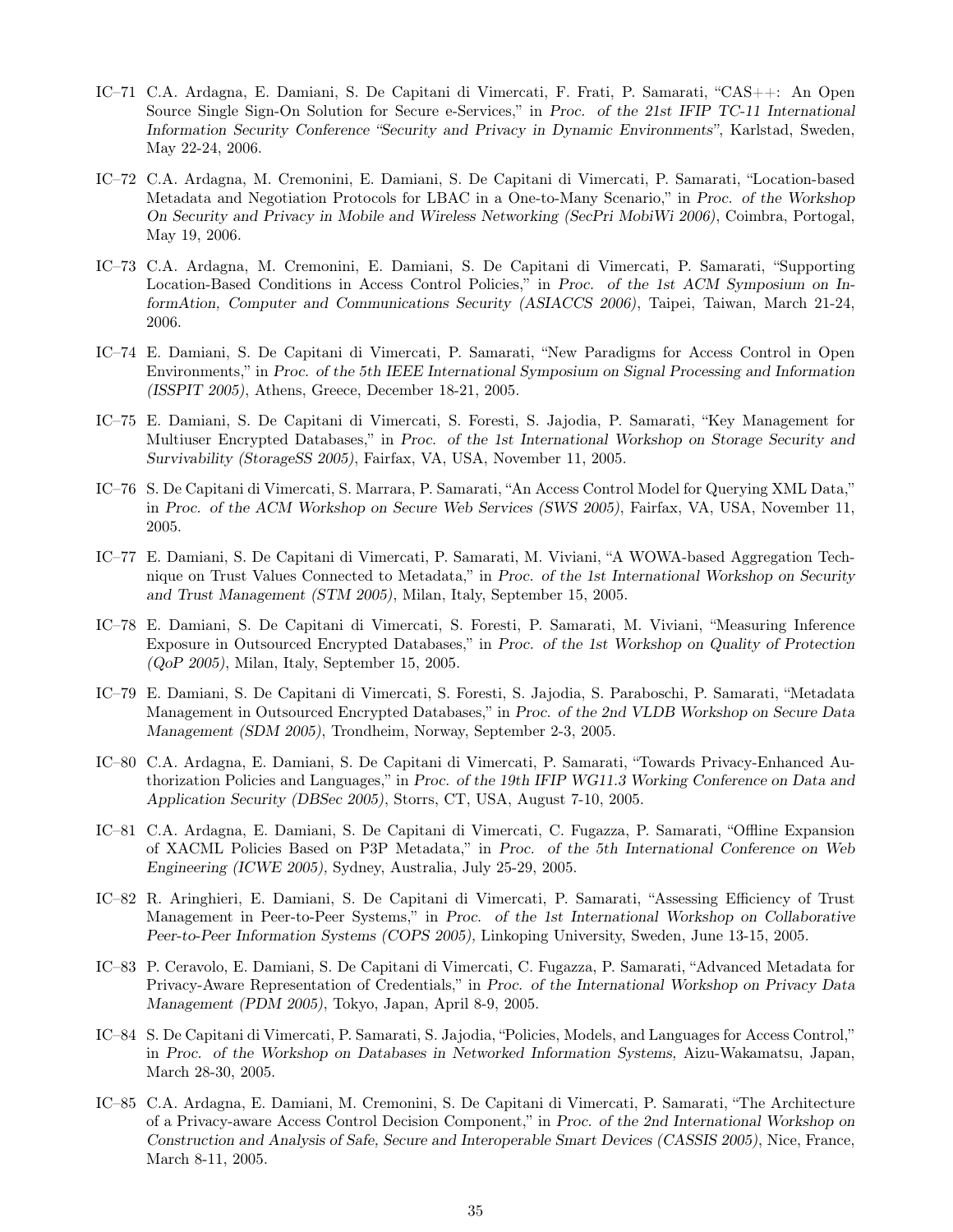- IC–86 C.A. Ardagna, E. Damiani, S. De Capitani di Vimercati, M. Cremonini, P. Samarati, "Towards Identity Management for E-Services," in *Proc. of the TED Conference on e-Government Electronic democracy: The Challenge Ahead (TCGOV 2005),* Bozen, Italy, March 2005 (poster session).
- IC–87 E.Damiani, A. Esposito, M. Mariotti, P. Samarati, D. Scaccia, N. Scarabottolo, "SSRI Online : First Experiences in a Three-Years Course Degree Offered in E-Learning at the University of Milan (Italy)," in *Proc. of the 1th convegno International Conference on Distributed Multimedia Systems (DMS 2005)*, Banff, Canada, September 5-7, 2005.
- IC–88 E. Damiani, S. De Capitani di Vimercati, S. Paraboschi, P. Samarati, "An Open Digest-based Technique for Spam Detection," in *Proc. of the International Workshop on Security in Parallel and Distributed Systems,* San Francisco, CA, USA, September 15-17, 2004.
- IC–89 C.A. Ardagna, E. Damiani, S. De Capitani di Vimercati, P. Samarati, "A Web Service Architecture for Enforcing Access Control Policies," in *Proc. of the 1st International Workshop on Views On Designing Complex Architectures (VODCA 2004),* Bertinoro, Italy, September 11-12, 2004.
- IC–90 S. Chhabra, E. Damiani, S. De Capitani di Vimercati, S. Paraboschi, P. Samarati, "A Protocol for Reputation Management in Super-Peer Networks," in *Proc. of the 1st International Workshop on Peer2Peer Data Management, Security and Trust (PDMST 2004),* Zaragoza, Spain, 30 August - 3 September, 2004.
- IC–91 E. Damiani, S. De Capitani di Vimercati, S. Paraboschi, P. Samarati, "P2P-based Collaborative Spam Detection and Filtering," in *Proc. of the 4th IEEE International Conference on Peer-to-Peer Computing (P2P 2004),* Zurich, Switzerland, August 25-27, 2004.
- IC–92 E. Damiani, S. De Capitani di Vimercati, C. Fugazza, P. Samarati, "Extending Policy Languages to the Semantic Web," in *Proc. of the 4th International Conference on Web Engineering (ICWE 2004)*, Munich, Germany, July 28-30, 2004.
- IC–93 E. Damiani, S. De Capitani di Vimercati, S. Paraboschi, P. Samarati, "Computing Range Queries on Obfuscated Data," in *Proc. of the 10th Information Processing and Management of Uncertainty in Knowledge-Based Systems (IPMU 2004)*, Perugia, Italy, July 4-9, 2004.
- IC–94 E. Damiani, S. De Capitani di Vimercati, S. Paraboschi, P. Samarati, A. Tironi, L. Zaniboni, "Spam Attacks: P2P to the Rescue", in *Poster Proceedings of the 13th World Wide Web Conference*, New York City, USA, May 17-22, 2004.
- IC–95 E. Damiani, S. De Capitani di Vimercati, S. Paraboschi, P. Samarati, M. Finetti, S. Jajodia, "Implementation of a Storage Mechanism for Untrusted DBMSs," in *Proc. of the 2nd International IEEE Security in Storage Workshop (SISW 2003),* Washington, DC, USA, October 31, 2003.
- IC–96 M. Cremonini, E. Damiani, S. De Capitani di Vimercati, P. Samarati, "An XML-based Approach to Combine Firewalls and Web Services Security Specifications," in *Proc. of the 2nd ACM Workshop on XML Security (XMLSEC 2003),* Washington, DC, USA, October 31, 2003.
- IC–97 E. Damiani, S. De Capitani di Vimercati, S. Jajodia, S. Paraboschi, P. Samarati, "Balancing Confidentiality and Efficiency in Untrusted Relational DBMSs," in *Proc. of the 10th ACM Conference on Computer and Communications Security (CCS 2003),* Washington, DC, USA, October 27-31, 2003.
- IC–98 E. Damiani, S. De Capitani di Vimercati, S. Paraboschi, M. Pesenti, P. Samarati, S. Zara, "Fuzzy Logic Techniques for Reputation Management in Anonymous Peer-to-Peer Systems," in *Proc. of 3rd Conference of the European Society for Fuzzy Logic and Technology (EUSFLAT 2003),* Zittau, Germany, September 10-12, 2003.
- IC–99 M. Cremonini, E. Damiani, P. Samarati, "Semantic-Aware Perimeter Protection," in *Proc. of the 17th Annual IFIP WG 11.3 Working Conference on Data and Applications Security (DBSec 2003),* Estes Park, CO, USA, August 4-6, 2003.
- IC–100 P. Bonatti, S. De Capitani di Vimercati, P. Samarati, "Towards Flexible Credential Negotiation Protocols," in *Proc. of the 11th Cambridge International Workshop on Security Protocols,* Cambridge, England, April 2-4, 2003.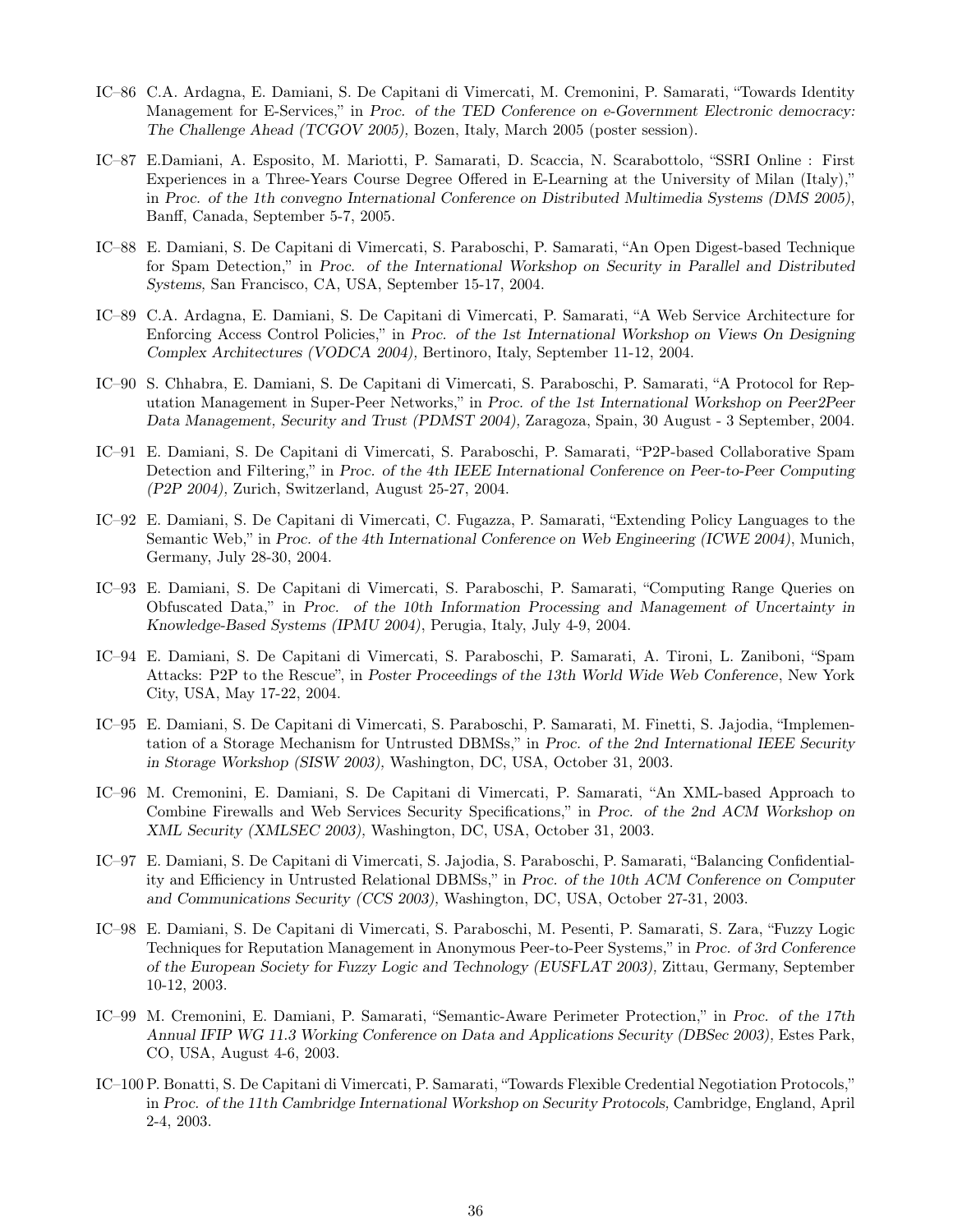- IC–101 E. Damiani, S. De Capitani di Vimercati, P. Samarati, "Towards Securing XML Web Services," in *Proc. of the 1st ACM Workshop on XML Security (XMLSEC 2002),* Washington, DC, USA, November 22, 2002.
- IC–102 E. Damiani, S. De Capitani di Vimercati, S. Paraboschi, P. Samarati, F. Violante, "A Reputation-based Approach for Choosing Reliable Resources in Peer-to-Peer Networks," in *Proc. of the 9th ACM Conference on Computer and Communications Security (CCS 2002),* Washington, DC, USA, November 17-21, 2002.
- IC–103 E. Damiani, S. De Capitani di Vimercati, E. Fernández-Medina, P. Samarati, "An Access Control System for SVG Documents," in *Proc. of the 16th Annual IFIP WG 11.3 Working Conference on Data and Applications Security (DBSec 2002),* Cambridge, UK, July 2002.
- IC–104 F. Cornelli, E. Damiani, S. De Capitani di Vimercati, S. Paraboschi, P. Samarati, "Implementing a Reputation-Aware Gnutella Servent," in *Proc. of the International Workshop on Peer-to-Peer Computing,* Pisa, Italy, May 2002.
- IC–105 F. Cornelli, E. Damiani, S. De Capitani di Vimercati, S. Paraboschi, P. Samarati, "Choosing Reputable Servents in a P2P Network," in *Proc. of the 11th International World Wide Web Conference (WWW 2002),* Honolulu, Hawaii, May 2002.
- IC–106 P. Bonatti, E. Damiani, S. De Capitani di Vimercati, P. Samarati, "A Component-based Architecture for Secure Data Publication," in *Proc. of the 17th Annual Computer Security Applications Conference (ACSAC 2001),* New Orleans, Louisiana, USA, December 10-14, 2001.
- IC–107 P. Bonatti, E. Damiani, S. De Capitani di Vimercati, P. Samarati, "An Access Control System for Data Archives," in *Proc. of the 16th International Conference on Information Security: Trusted Information: The New Decade Challenge,* Paris, France, June 2001.
- IC–108 E. Damiani, S. De Capitani di Vimercati, S. Paraboschi, P. Samarati, "Fine-Grained Access Control for SOAP E-Services," in *Proc. of the 10th International World Wide Web Conference (WWW 2001)*, Hong Kong, China, May 1-5, 2001.
- IC–109 P. Bonatti, P. Samarati, "Regulating Service Access and Information Release on the Web," in *Proc. of the 7th ACM Conference on Computer and Communications Security (CCS 2000),* Athens, Greece, November 1-4, 2000.
- IC–110 P. Bonatti, S. De Capitani di Vimercati, P. Samarati, "A Modular Approach to Composing Access Control Policies," in *Proc. of the 7th ACM Conference on Computer and Communications Security (CCS 2000),* Athens, Greece, November 1-4, 2000.
- IC–111 S. Dawson, S. De Capitani di Vimercati, P. Lincoln, P. Samarati, "Classifying Information for External Release," in *Proc. of the 8th IFIP TC11 International Conference on Information Security (SEC 2000),* Beijing, China, August 21-25, 2000.
- IC–112 E. Damiani, S. De Capitani di Vimercati, S. Paraboschi, P. Samarati, "Regulating Access to Semistructured Information on the Web," in *Proc. of the 8th IFIP TC11 International Conference on Information Security (SEC 2000),* Beijing, China, August 21-25, 2000.
- IC–113 E. Damiani, S. De Capitani di Vimercati, S. Paraboschi, P. Samarati, "Securing XML Documents," in *Proc. of the 7th International Conference on Extending Database Technology (EDBT 2000)*, Konstanz, Germania, March 27-31, 2000.
- IC–114 S. Dawson, P. Samarati, S. De Capitani di Vimercati, P. Lincoln, G. Wiederhold, M. Bilello, J. Akella, Y. Tan "Secure Access Wrapper: Mediating Security Between Heterogeneous Databases," in *DARPA Information Survivability Conference and Exposition (DISCEX 2000)* Hilton Head, South Carolina, January 25-27, 2000.
- IC–115 S. Dawson, S. De Capitani di Vimercati, P. Lincoln, P. Samarati, "Minimal Data Upgrading to Prevent Inference and Association Attacks," in *Proc. of the 18th ACM SIGMOD-SIGACT-SIGART Symposium on Principles of Database Systems (PODS 1999),* Philadelphia, PA, USA, May 31-June 3, 1999.
- IC–116 S. Dawson, S. De Capitani di Vimercati, P. Samarati, "Specification and Enforcement of Classification and Inference Constraints," in *Proc. of the 20th IEEE Symposium on Security and Privacy,* Oakland, CA, USA, May 9-12, 1999.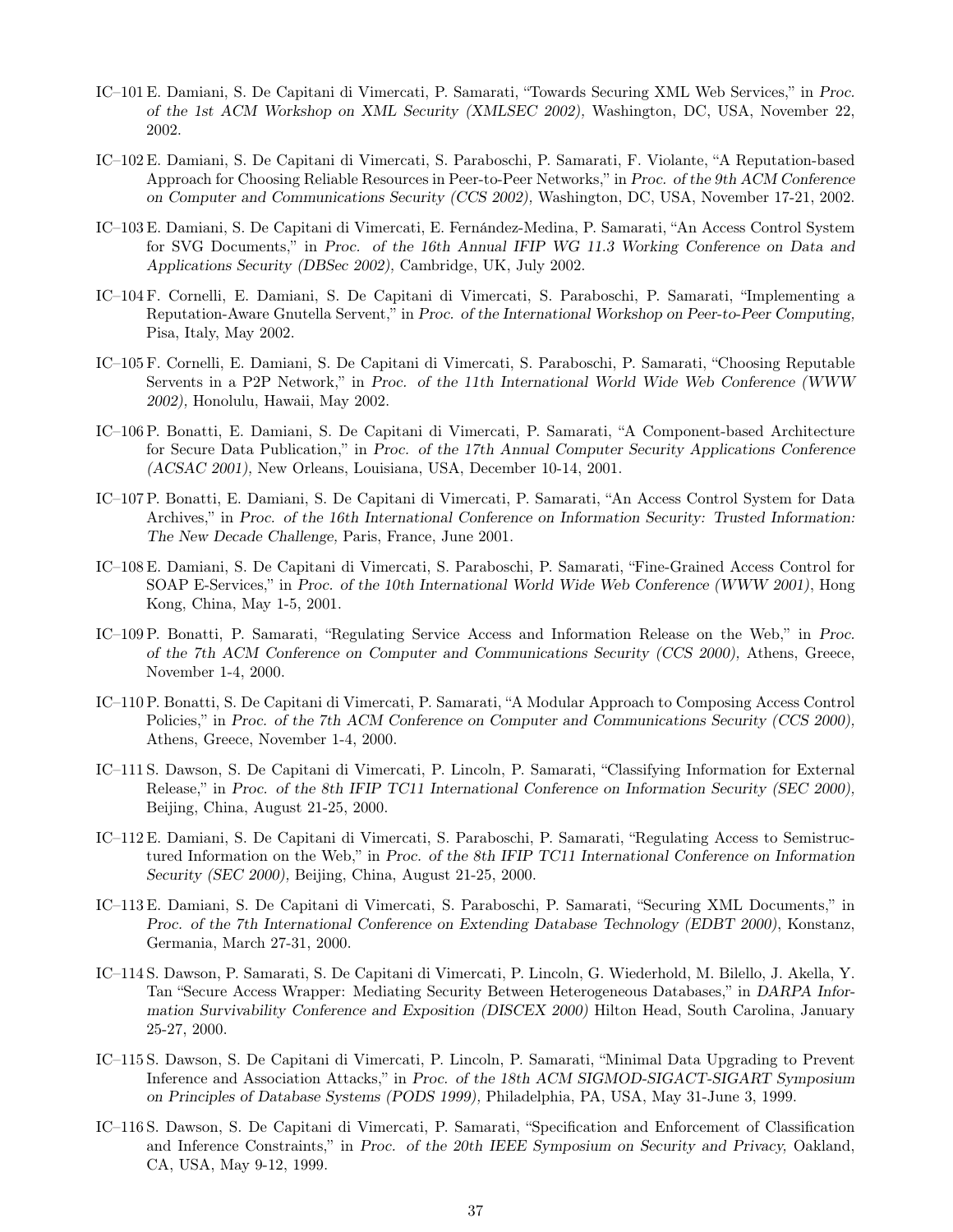- IC–117 S. De Capitani di Vimercati, P. Lincoln, L. Ricciulli, P. Samarati, "PGRIP: PNNI Global Routing Infrastructure Protection," in *Proc. of the 5th Network and Distributed System Security Symposium (NDSS 1999)*, San Diego, CA, USA, February 3-5, 1999.
- IC–118 S. Dawson, P. Samarati, G. Wiederhold, "Ensuring Survivability in Information Sharing," in *Proc. of the Information Survivability Workshop (ISW 1998)*, Orlando, FL, USA, October 28-30, 1998. (position paper)
- IC–119 L. Ricciulli, S. De Capitani di Vimercati, P. Samarati, "PNNI Global Routing Infrastructure Protection," in *Proc. of the Information Survivability Workshop (ISW 1998),* Orlando, FL, USA, October 28-30, 1998. (position paper)
- IC–120 S. Dawson, S. Qian, P. Samarati, "Secure Interoperation of Heterogeneous Systems: A Mediator-Based Approach," in *Proc. of the 14th IFIP TC11 International Conference on Information Security (SEC 1998),* Vienna, Budapest, August 31-September 4, 1998.
- IC–121 P. Samarati, L. Sweeney, "Generalizing Data to Provide Anonymity when Disclosing Information," in *Proc. of the ACM SIGACT-SIGMOD-SIGART 1998 Symposium on Principles of Database Systems (PODS 1998)*, Seattle, USA, June 1-3, 1998 (abstract).
- IC–122 S. Jajodia, P. Samarati, V.S. Subramanian, E. Bertino, "A Unified Framework for Enforcing Multiple Access Control Policies," in *Proc. of the ACM International SIGMOD Conference on Management of Data,* Tucson, AZ, USA, May 13-15, 1997.
- IC–123 E. Ferrari, P. Samarati, E. Bertino, S. Jajodia, "Providing Flexibility in Information Flow Control," in *Proc. of the IEEE Symposium on Security and Privacy,* Oakland, CA, USA, May 4-7, 1997.
- IC–124 S. Jajodia, P. Samarati, V.S. Subramanian, "A Logical Language for Expressing Authorizations," in *Proc. of the 1997 IEEE Symposium on Security and Privacy,* Oakland, CA, USA, May 4-7, 1997.
- IC–125 S. De Capitani di Vimercati, P. Samarati, "An Authorization Model for Federated Systems," in *Proc. of the 4th European Symposium On Research In Computer Security (ESORICS 1996),* Rome, Italy, September 25-27, 1996.
- IC–126 S. De Capitani di Vimercati, P. Samarati, "Access Control in Federated Systems," in *Proc. of the ACM SIGSAC New Security Paradigms Workshop (NSPW 1996),* Lake Arrowhead, CA, USA, September 16-19, 1996.
- IC–127 E. Bertino, C. Bettini, E. Ferrari, P. Samarati, "Supporting Periodic Authorizations and Temporal Reasoning in Database Access Control," in *Proc. of the 22nd International Conference on Very Large Databases (VLBD 1996),* Bombay, India, September 3-6, 1996.
- IC–128 E. Ferrari, E. Bertino, C. Bettini, A. Motta, P. Samarati, "On Using Materialization Strategies for a Temporal Authorization Model," in *Proc. of the International Workshop on Materialized Views: Techniques and Applications (in co-operation with ACM-SIGMOD),* Montreal, Canada, June 1996.
- IC–129 E. Bertino, S. Jajodia, P. Samarati, "Supporting Multiple Access Control Policies in Database Systems," in *Proc. of the IEEE Symposium on Security and Privacy,* Oakland, CA, USA, May 6-8, 1996.
- IC–130 E. Bertino, C. Bettini, E. Ferrari, P. Samarati, "A Decentralized Temporal Authorization Model," in *Information Systems Security - Facing the Information Society of the 21st Century,* S.K. Katsikas and D. Gritzalis (eds.), Chapman & Hall, 1996, pp. 271–280.
- IC–131 E. Bertino, S. Jajodia, P. Samarati, "A Non-Timestamped Authorization Model for Relational Databases," in *Proc. of the 3rd ACM Conference on Computer and Communications Security (CCS 1996),* New Delhi, India, March 14-16, 1996.
- IC–132 E. Bertino, P. Samarati "Research Issues in Authorization Models for Hypertext Systems" in *Proc. of the ACM SIGSAC New Security Paradigms Workshop (NSPW 1995),* La Jolla, CA, USA, August 22-25, 1995.
- IC–133 P. Samarati, P. Ammann, S. Jajodia, "Propagation of Authorizations in Distributed Databases," in *Proc. of the 2nd ACM Conference on Computer and Communications Security (CCS 1994),* Fairfax, VA, USA, November 2-5, 1994.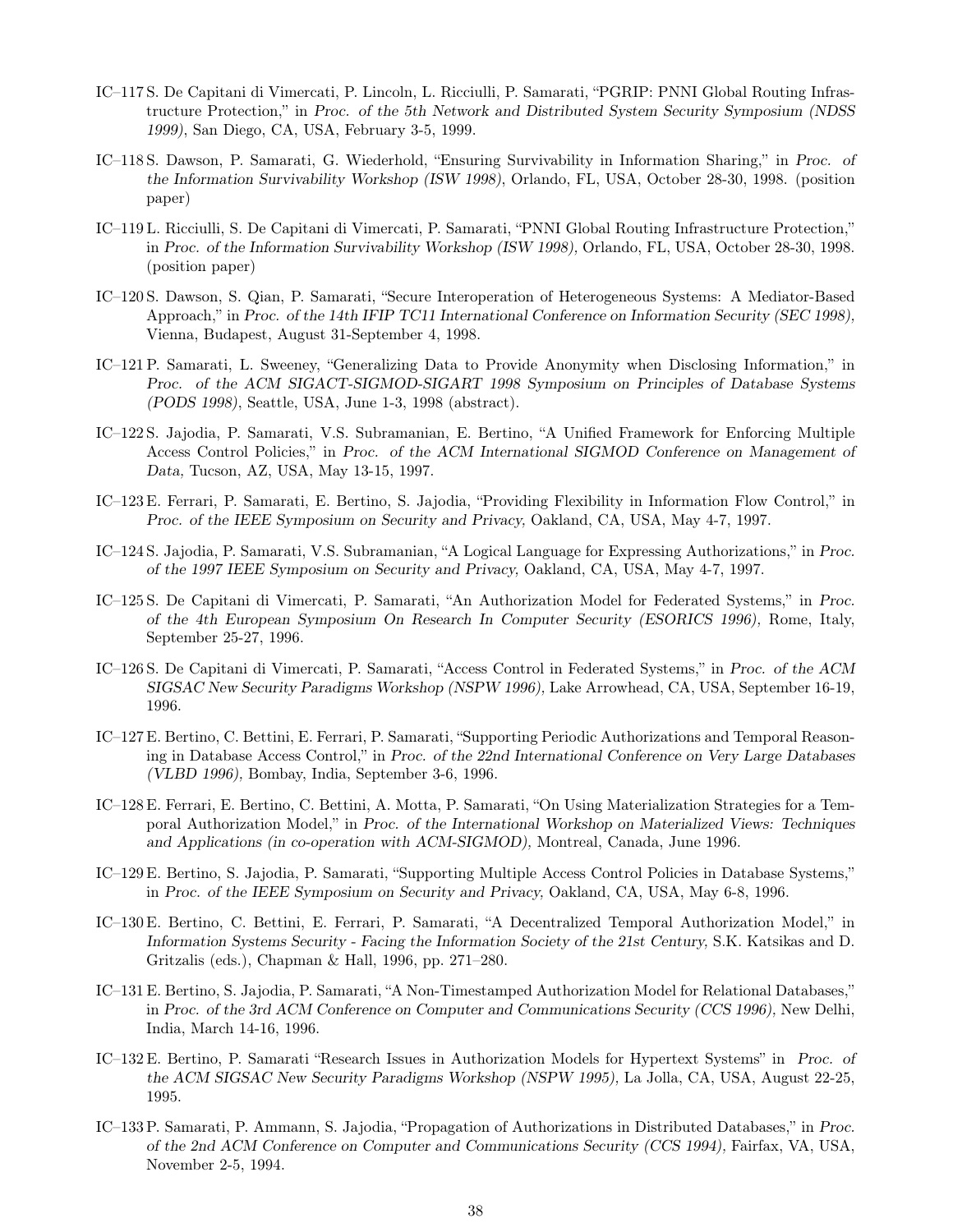- IC–134 E. Bertino, C. Bettini, P. Samarati, "A Temporal Authorization Model," in *Proc. of the 2nd ACM Conference on Computer and Communications Security (CCS 1994),* Fairfax, VA, USA, November 2-4, 1994.
- IC–135 E. Bertino, C. Bettini, P. Samarati, "A Discretionary Access Control Model with Temporal Authorizations," in *Proc. of the ACM SIGSAC New Security Paradigms Workshop (NSPW 1994),* Little Compton, RI, August 3-5, 1994.
- IC–136 S. Castano, G. Martella, P. Samarati, "A New Approach to Security System Development," in *Proc. of the ACM SIGSAC New Security Paradigms Workshop (NSPW 1994),* Little Compton, Rhode Island, August 3-5, 1994.
- IC–137 E. Bertino, F. Origgi, P. Samarati, "A New Authorization Model for Object-Oriented Databases," in *Database Security VIII - Status and Prospects,* J. Biskup, M. Morgesten, and C.E. Landwehr (eds.), North-Holland 1994, pp. 199–222.
- IC–138 E. Bertino, S. Jajodia, P. Samarati, "Enforcing Mandatory Access Controls in Object Bases," in *Security for Object-Oriented Systems,* B. Thuraisingham, R. Sandhu, T.Y. Lin (eds.), Springer Verlag London Ltd., 1994, pp. 96–116.
- IC–139 E. Bertino, P. Samarati, "Research Issues in Discretionary Authorizations for Object Bases," in *Security for Object-Oriented Systems,* B. Thuraisingham, R. Sandhu, T.Y. Lin (eds.), Springer Verlag London Ltd., 1994, pp. 183–189.
- IC–140 E. Bertino, P. Samarati, S. Jajodia, "Authorizations in Relational Database Management Systems," in *Proc. of the 1st ACM Conference on Computer and Communications Security (CCS 1993),* Fairfax, VA, USA, November 3-5, 1993.
- IC–141 E. Bertino, P. Samarati, S. Jajodia, "High Assurance Discretionary Access Control for Object Bases," in *Proc. of the 1st ACM Conference on Computer and Communications Security (CCS 1993),* Fairfax, VA, USA, November 3-5, 1993.
- IC–142 S. Castano, P. Samarati, C. Villa, "Verifying System Security Using Petri Nets," in *Proc. of the 27th IEEE International Carnahan Conference on Security Technology,* Ottawa, Canada, October 1993.
- IC–143 S. Ceri, M.A.W. Houtsma, A.M. Keller, P. Samarati, "Achieving Incremental Consistency among Autonomous Replicated Databases," in *Proc. of the IFIP Working Conference on Semantics of Interoperable Database Systems (DS-5),* Lorne, Australia, November 16-20, 1992.
- IC–144 S. Ceri, M.A.W. Houtsma, A.M. Keller, P. Samarati, "The Case for Independent Updates," in *Proc. of the 2nd Workshop on the Management of Replicated Data II,* Monterey, CA, USA, November 1992.
- IC–145 S. Castano, P. Samarati, "An Object-Oriented Security Model for Office Environments," in *Proc. of the 26th IEEE International Carnahan Conference on Security Technology,* Atlanta, GA, USA, October 1992.
- IC–146 M.G. Fugini, G. Martella, P. Samarati, "Complementing Access Controls for Comprehensive Security," in *Proc. of the 1st International Conference on Information Systems and Management of Data (CISMOD 1992),* Bangalore, India, July 21-23, 1992.
- IC–147 S. Castano, P. Samarati, "Modeling Users' Behavior and Threats in Security Systems," in *Proc. of the International Conference on Safety, Security, and Reliability of Computers (SAFECOMP 1992),* Zurich, Switzerland, September 1992.
- IC–148 V. De Antonellis, B. Pernici, P. Samarati, "Object-Orientation in the Analysis of Work Organization and Agent Cooperation," in *Dynamic Modeling of Information Systems, II*, H.G. Sol, R.L. Crosslin, (eds.), North-Holland, 1992.
- IC–149 F. Carrettoni, S. Castano, G. Martella, P. Samarati "RETISS: A Real TIme Security System for Threat Detection Using Fuzzy Logic," in *Proc. of the 25th IEEE International Carnahan Conference on Security Technology,* Taipei, Taiwan, October 1991.
- IC–150 V. De Antonellis, B. Pernici, P. Samarati, "F-ORM METHOD: a F-ORM Methodology for Reusing Specifications," in *The Object-Oriented Approach in Information Systems,* F. Van Assche, B. Moulin, and C. Roland (eds.), North-Holland 1991, pp. 117–135.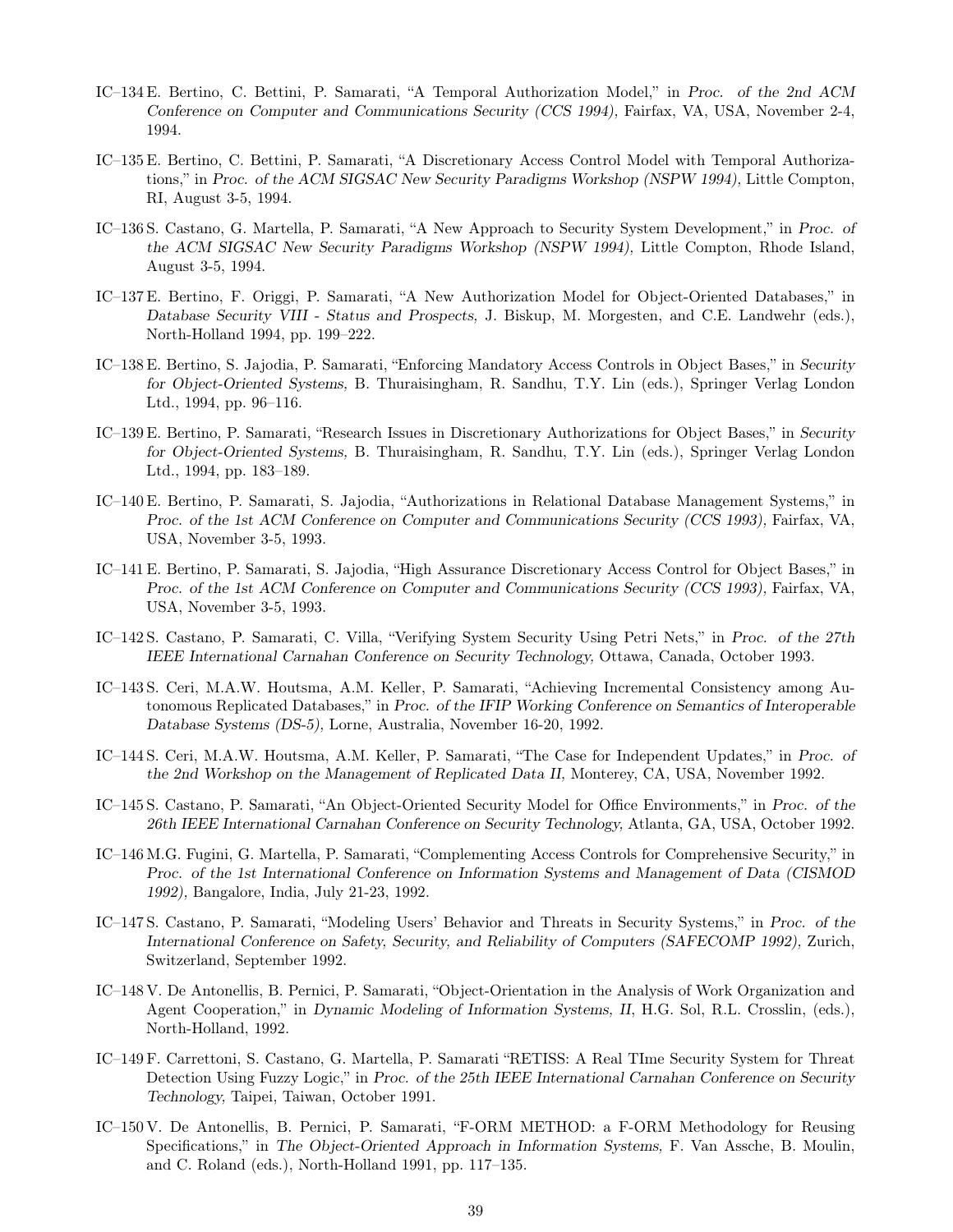IC–151 V. De Antonellis, B. Pernici, P. Samarati, "Designing Information Systems for Cooperating Agents," in *Human Aspects in Computing: Design and Use of Interactive Systems and Information Management,* H.J. Bullinger (ed.), Elsevier Science Publ., 1991, pp. 1140–1144.

#### 6.6 Chapters in books

- BC–1 S. De Capitani di Vimercati, S. Foresti, G. Livraga, P. Samarati, "Data Security and Privacy in Smart Cities," in *Smart Cities Policies And Financing Handbook*, J.R. Vacca (ed.), Morgan Kaufmann, 2021 (to appear).
- BC–2 S. De Capitani di Vimercati, S. Foresti, G. Livraga, P. Samarati, "Towards Owner-Controlled Data Sharing," in *Advances in Computing, Informatics, Networking and Cybersecurity: A Book Honoring Professor Mohammad S. Obaidat's Significant Scientific Contributions*, P. Nicopolitidis, S. Misra, L.T. Yang (eds.), Springer, 2021 (to appear)
- BC–3 S. De Capitani di Vimercati, S. Foresti, P. Samarati, "Specification and Enforcement of Access Policies in Emerging Scenarios," in *Cloud Computing Security: Foundations and Challenges, 2nd Edition*, J. Vacca (ed.), CRC Press, 2020 (to appear)
- BC–4 E. Bacis, S. De Capitani di Vimercati, S. Foresti, S. Paraboschi, M. Rosa, P. Samarati, "Protecting Resources and Regulating Access in Cloud-based Object Storage," in *From Database to Cyber Security: Essays Dedicated to Sushil Jajodia on the Occasion of his 70th Birthday*, I. Ray, I. Ray, P. Samarati (eds.), Springer, 2018.
- BC–5 S. De Capitani di Vimercati, S. Foresti, G. Livraga, V. Piuri, P. Samarati, "Supporting Users in Cloud Plan Selection," in *From Database to Cyber Security: Essays Dedicated to Sushil Jajodia on the Occasion of his 70th Birthday*, I. Ray, I. Ray, P. Samarati (eds.), Springer, 2018.
- BC–6 S. De Capitani di Vimercati, S. Foresti, S. Paraboschi, G. Pelosi, P. Samarati, "Access Privacy in the Cloud," in *From Database to Cyber Security: Essays Dedicated to Sushil Jajodia on the Occasion of his 70th Birthday*, I. Ray, I. Ray, P. Samarati (eds.), Springer, 2018.
- BC–7 S. De Capitani di Vimercati, S. Foresti, G. Livraga, S. Paraboschi, P. Samarati, "Confidentiality Protection in Large Databases," in *A Comprehensive Guide Through the Italian Database Research Over the Last 25 Years*, S. Flesca, S. Greco, E. Masciari, D. Saccà (eds.), Springer, 2017.
- BC–8 S. De Capitani di Vimercati, S. Foresti, G. Livraga, P. Samarati, "Supporting Users in Data Outsourcing and Protection in the Cloud," in *Proc. of the6th International Conference on Cloud Computing and Services Science (CLOSER 2016)*, Rome, Italy, April 23-25, 2016.
- BC–9 S. De Capitani di Vimercati, S. Foresti, P. Samarati, "Specification and Enforcement of Access Policies in Emerging Scenarios," in *Cloud Computing Security: Foundations and Challenges*, J.R. Vacca (ed.), CRC Press, 2016.
- BC–10 S. De Capitani di Vimercati, S. Foresti, G. Livraga, P. Samarati, "Practical Techniques Building on Encryption for Protecting and Managing Data in the Cloud," in *Festschrift for David Kahn*, P. Ryan, D. Naccache, J.-J. Quisquater (eds.), Springer, 2016.
- BC–11 P. Samarati, S. De Capitani di Vimercati, "Cloud Security: Issues and Concerns," in *Encyclopedia on Cloud Computing*, S. Murugesan, I. Bojanova (eds.), Wiley, 2016 (to appear).
- BC–12 S. De Capitani di Vimercati, S. Foresti, G. Livraga, S. Paraboschi, P. Samarati, "Privacy in Pervasive Systems: Social and Legal Aspects and Technical Solutions," in *Data Management in Pervasive Systems*, F. Colace, M. De Santo, V. Moscato, A. Picariello, F. Schreiber, L. Tanca (eds.), Springer, 2015.
- BC–13 S. De Capitani di Vimercati, S. Foresti, G. Livraga, P. Samarati, "Selective and Private Access to Outsourced Data Centers," in *Handbook on Data Centers*, S.U. Khan, A.Y. Zomaya (eds.), Springer, 2015.
- BC–14 S. De Capitani di Vimercati, R.F. Erbacher, S. Foresti, S. Jajodia, G. Livraga, P. Samarati, "Encryption and Fragmentation for Data Confidentiality in the Cloud," in *Foundations of Security Analysis and Design VII*, A. Aldini, J. Lopez, F. Martinelli (eds.), Springer, 2014.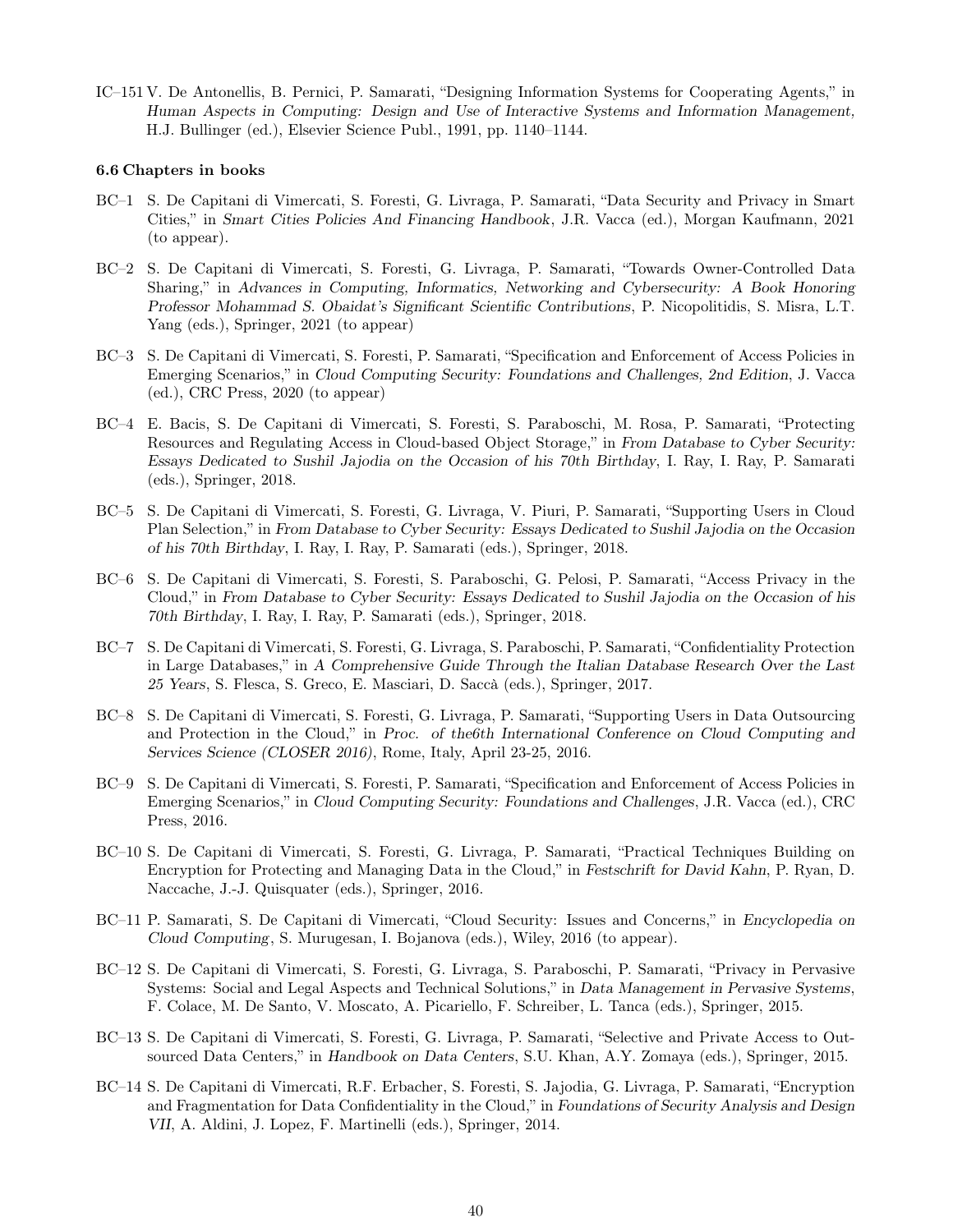- BC–15 S. De Capitani di Vimercati, S. Foresti, P. Samarati, "Selective and Fine-Grained Access to Data in the Cloud," in *Secure Cloud Computing*, S. Jajodia, K. Kant, P. Samarati, V. Swarup, C. Wang (eds.), Springer, 2014.
- BC–16 S. De Capitani di Vimercati, P. Samarati, R. Sandhu, "Access Control," in *Computer Science Handbook (3rd edition) - Information Systems and Information Technology*, A. Tucker, and H. Topi (eds.), Taylor and Francis Group, 2014.
- BC–17 S. De Capitani di Vimercati, S. Foresti, S. Jajodia, P. Samarati, "Database Security and Privacy," in *Computer Science Handbook (3rd edition) - Information Systems and Information Technology*, A. Tucker, and H. Topi (eds.), Taylor and Francis Group, 2014.
- BC–18 S. Foresti, P. Samarati, "Supporting User Privacy Preferences in Digital Interactions," in *Computer And Information Security Handbook, 2nd Edition*, J.R. Vacca (ed.), Morgan Kaufmann, 2013.
- BC–19 S. De Capitani di Vimercati, S. Foresti, P. Samarati, "Protecting Data in Outsourcing Scenarios," in *Handbook on Securing Cyber-Physical Critical Infrastructure*, S.K Das, K. Kant, and N. Zhang (eds.), Morgan Kaufmann, 2012.
- BC–20 S. De Capitani di Vimercati, S. Foresti, G. Livraga, P. Samarati, "Protecting Privacy in Data Release," in *Foundations of Security Analysis and Design VI,* A. Aldini, and R. Gorrieri (eds.), Springer, 2011.
- BC–21 C.A. Ardagna, S. De Capitani di Vimercati, G. Neven, S. Paraboschi, E. Pedrini, F.-S. Preiss, P. Samarati, M. Verdicchio, "Advances in Access Control Policies," in *Privacy and Identity Management for Life,* J. Camenisch, S. Fischer-Huebner, K. Rannenberg (eds.), Springer, 2011.
- BC–22 M. Bezzi, S. De Capitani di Vimercati, S. Foresti, G. Livraga, S. Paraboschi, P. Samarati, "Data Privacy," in *Privacy and Identity Management for Life,* J. Camenisch, S. Fischer-Hubner, K. Rannenberg (eds.), Springer, 2011.
- BC–23 S. De Capitani di Vimercati, S. Foresti, S. Paraboschi, G. Pelosi, P. Samarati, "Selective Exchange of Confidential Data in the Outsourcing Scenario," in *Privacy and Identity Management for Life,* J. Camenisch, S. Fischer-Hubner, K. Rannenberg (eds.), Springer, 2011.
- BC–24 C.A. Ardagna, S. De Capitani di Vimercati, E. Pedrini, P. Samarati, "Privacy-Aware Access Control System: Evaluation and Decision," in *Digital Privacy: PRIME - Privacy and Identity Management for Europe,* J. Camenisch, R. Leenes, D. Sommer (eds.), Springer, 2011.
- BC–25 C.A. Ardagna, S. De Capitani di Vimercati, P. Samarati, "Privacy Models and Languages: Access Control and Data Handling Policies," in *Digital Privacy: PRIME - Privacy and Identity Management for Europe,* J. Camenisch, R. Leenes, and D. Sommer (eds.), Springer, 2011.
- BC–26 C.A. Ardagna, S. De Capitani di Vimercati, P. Samarati, "Personal Privacy in Mobile Networks," in *Mobile Technologies for Conflict Management: Online Dispute Resolution, Governance, Participation,* M. Poblet (ed.), Springer Science+Business Media B.V., 2011.
- BC–27 S. De Capitani di Vimercati, S. Foresti, P. Samarati, "Protecting Information Privacy in the Electronic Society," in *e-Business and Telecommunications International Conference (ICETE 2009)*, J. Filipe and M.S. Obaidat (eds.), Springer, 2011.
- BC–28 V. Ciriani, S. De Capitani di Vimercati, S. Foresti, P. Samarati, "Theory of Privacy and Anonymity," in *Algorithms and Theory of Computation Handbook*, second edition, M. Atallah and M. Blanton (eds.), CRC Press, 2009.
- BC–29 C.A. Ardagna, M. Cremonini, S. De Capitani di Vimercati, P. Samarati, "Access Control in Location-Based Services," in *Privacy in Location Based Applications*, C. Bettini, S. Jajodia, P. Samarati, and S. Wang (eds.), Springer, 2009.
- BC–30 C.A. Ardagna, S. Jajodia, P. Samarati, A. Stavrou, "Privacy Preservation over Untrusted Mobile Networks," in *Privacy in Location Based Applications: Research Issues and Emerging Trends*, C. Bettini, S. Jajodia, P. Samarati, and S. Wang (eds.), Springer, 2009.
- BC–31 C.A. Ardagna, M. Cremonini, S. De Capitani di Vimercati, P. Samarati, "Location Privacy in Pervasive Computing," in *Security and Privacy in Mobile and Wireless Networking*, S. Gritzalis, T. Karygiannis, and C. Skianis (eds.), Troubador Publishing, 2009.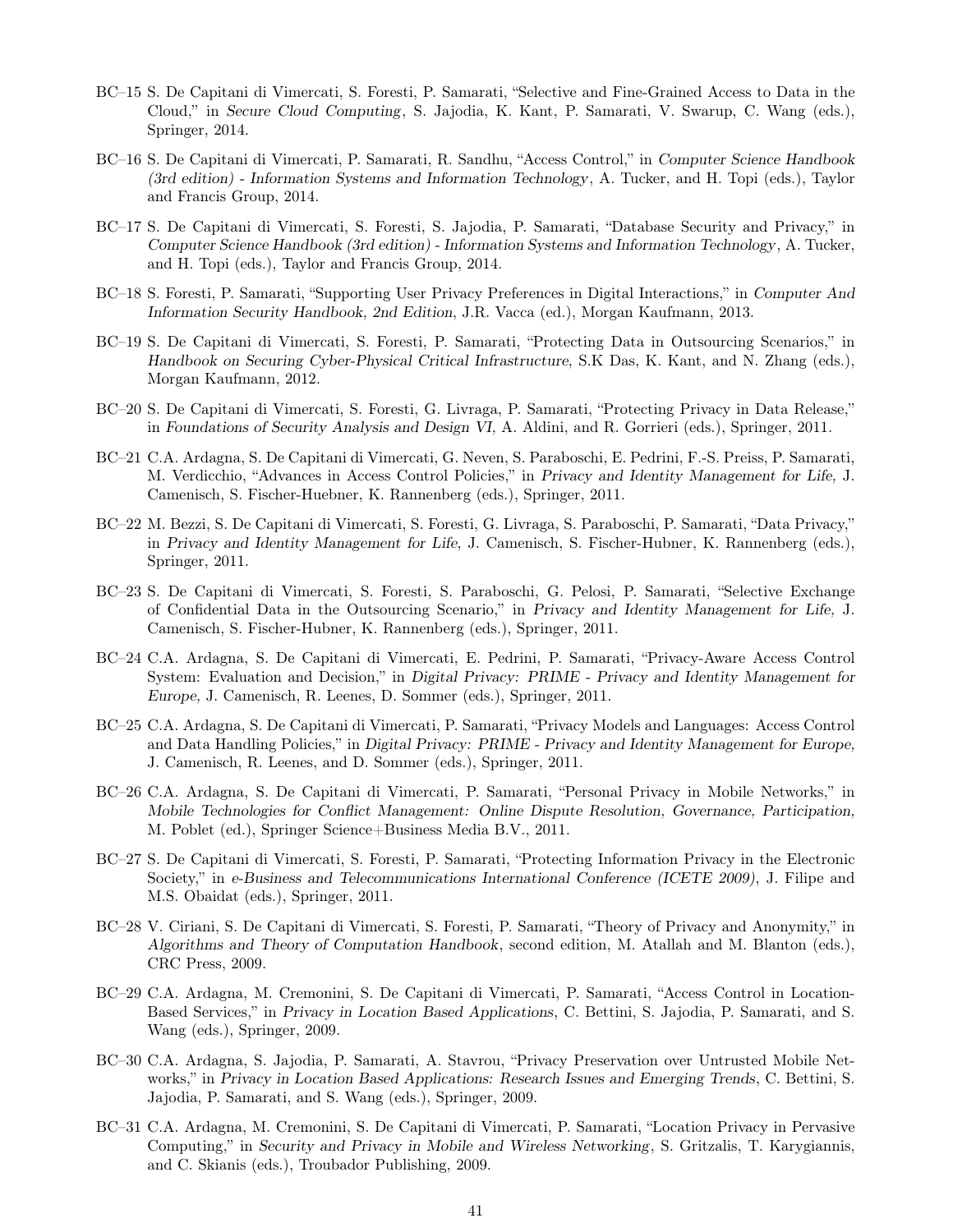- BC–32 C.A. Ardagna, M. Cremonini, S. De Capitani di Vimercati, P. Samarati, "Managing Privacy in Locationbased Access Control Systems," in *Mobile Intelligence: Mobile Computing and Computational Intelligence*, L.T. Yang, A.B. Waluyo, J. Ma, L. Tan, and B. Srinivasan (eds.), John Wiley & Sons, Inc., 2008.
- BC–33 C.A. Ardagna, M. Cremonini, E. Damiani, S. De Capitani di Vimercati, P. Samarati, "Privacy in the Electronic Society: Emerging Problems and Solutions," in *Statistical Science and Interdisciplinary Research - Vol. 3: Algorithms, Architectures and Information Systems Security*, B.B. Bhattacharya, S. Sur-Kolay, S.C. Nandy, and A. Bagchi (eds.), World Scientific Press, 2008.
- BC–34 S. De Capitani di Vimercati, S. Foresti, P. Samarati, "Recent Advances in Access Control," in *The Handbook of Database Security: Applications and Trends*, M. Gertz and S. Jajodia (eds.), Springer-Verlag, 2008.
- BC–35 S. De Capitani di Vimercati, S. Foresti, S. Paraboschi, P. Samarati, "Access Control Models for XML," in *The Handbook of Database Security: Applications and Trends*, M. Gertz and S. Jajodia (eds.), Springer-Verlag, 2008.
- BC–36 C.A. Ardagna, M. Cremonini, S. De Capitani di Vimercati, P. Samarati, "Privacy-enhanced Locationbased Access Control," in *The Handbook of Database Security: Applications and Trends*, M. Gertz and S. Jajodia (eds.), Springer-Verlag, 2008.
- BC–37 V. Ciriani, S. De Capitani di Vimercati, S. Foresti, P. Samarati, "k-Anonymous Data Mining: A Survey," in *Privacy-Preserving Data Mining: Models and Algorithms*, C.C. Aggarwal and P.S. Yu (eds.), Springer-Verlag, 2008.
- BC–38 S. De Capitani di Vimercati, S. Foresti, S. Paraboschi, P. Samarati, "Access Control," in *Handbook of Computer Networks*, H. Bidgoli (ed.), Wiley, 2007.
- BC–39 M. Cremonini, P. Samarati, "Business Continuity Planning," in *Handbook of Computer Networks*, H. Bidgoli (ed.), Wiley, 2007.
- BC–40 S. De Capitani di Vimercati, S. Foresti, S. Paraboschi, P. Samarati, "Privacy of Outsourced Data," in *Digital Privacy: Theory, Technologies and Practices*, A. Acquisti, S. Gritzalis, C. Lambrinoudakis, and S. De Capitani di Vimercati, (eds.), Auerbach Publications (Taylor and Francis Group), 2007.
- BC–41 C.A. Ardagna, M. Cremonini, E. Damiani, S. De Capitani di Vimercati, P. Samarati, "Privacy-Enhanced Location Services Information," in *Digital Privacy: Theory, Technologies and Practices*, A. Acquisti, S. Gritzalis, C. Lambrinoudakis, and S. De Capitani di Vimercati, (eds.), Auerbach Publications (Taylor and Francis Group), 2007.
- BC–42 V. Ciriani, S. De Capitani di Vimercati, S. Foresti, P. Samarati, "k-Anonymity," in *Secure Data Management in Decentralized Systems*, T. Yu and S. Jajodia (eds.), Springer-Verlag, 2007.
- BC–43 S. De Capitani di Vimercati, S. Foresti, S. Jajodia, P. Samarati, "Access Control Policies and Languages in Open Environments," in *Secure Data Management in Decentralized Systems*, T. Yu and S. Jajodia (eds.), Springer-Verlag, 2007.
- BC–44 V. Ciriani, S. De Capitani di Vimercati, S. Foresti, P. Samarati, "Microdata Protection," in *Secure Data Management in Decentralized Systems*, T. Yu and S. Jajodia (eds.), Springer-Verlag, 2007.
- BC–45 S. De Capitani di Vimercati, S. Foresti, P. Samarati, "Authorization and Access Control," in *Security, Privacy and Trust in Modern Data Management*, M. Petkovic and W. Jonker (eds.), Springer-Verlag, 2007.
- BC–46 C.A. Ardagna, E. Damiani, S. De Capitani di Vimercati, S. Foresti, P. Samarati, "Trust Management," in *Security, Privacy and Trust in Modern Data Management*, M. Petkovic and W. Jonker (eds.), Springer-Verlag, 2007.
- BC–47 C.A. Ardagna, E. Damiani, S. De Capitani di Vimercati, P. Samarati, "XML Security," in *Security, Privacy and Trust in Modern Data Management*, M. Petkovic and W. Jonker (eds.), Springer-Verlag, 2007.
- BC–48 M. Cremonini, P. Samarati, "Contingency Planning Management," in *Handbook of Information Security*, H. Bidgoli (ed.), Wiley, 2006.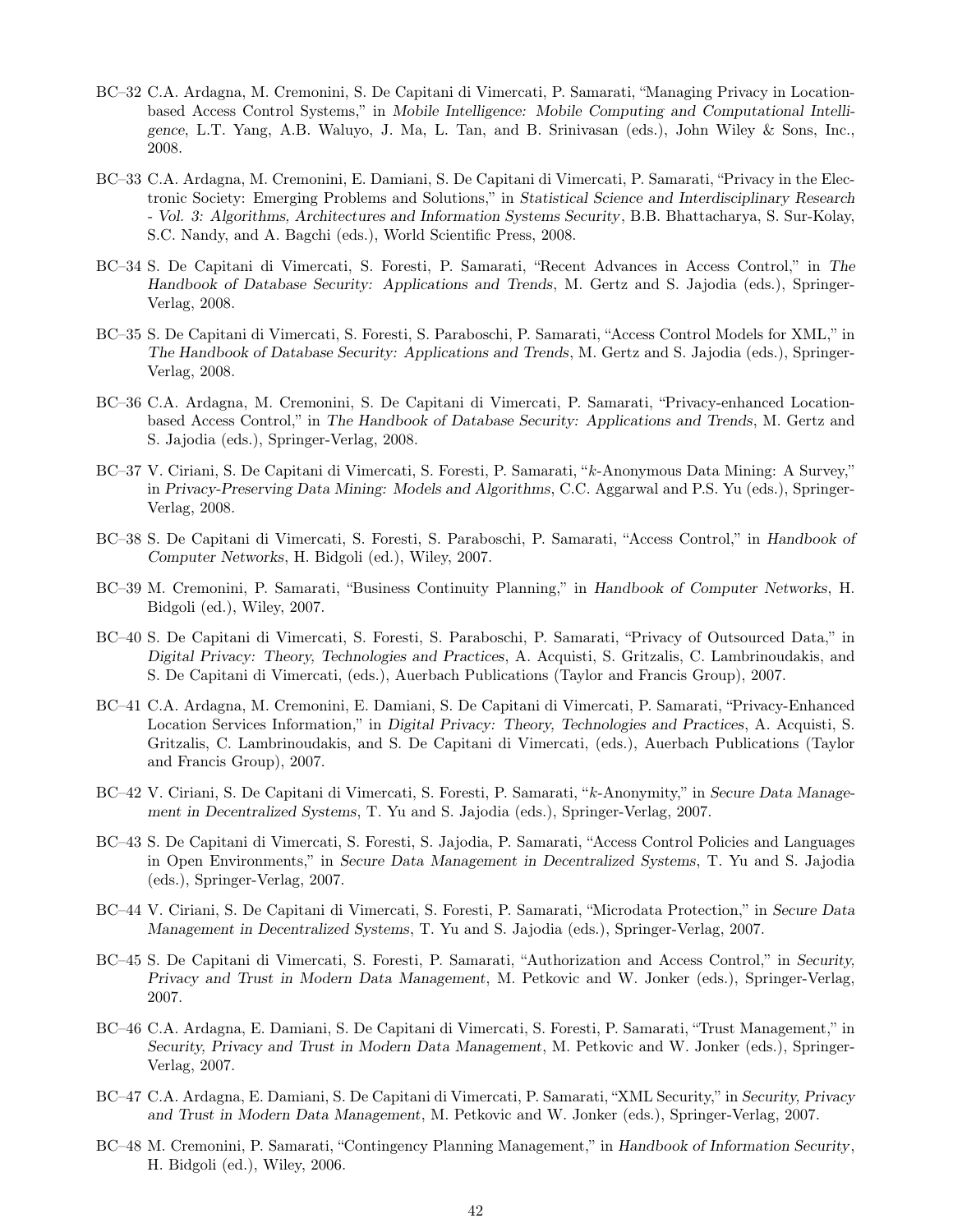- BC–49 S. De Capitani di Vimercati, S. Paraboschi, P. Samarati, "Access Control: Principles and Solutions," in *Handbook of Information Security*, H. Bidgoli (ed.), Wiley, 2006.
- BC–50 S. De Capitani di Vimercati, P. Samarati, "New Directions in Access Control," in *Cyberspace Security and Defense: Research Issues,* Kluwer Academic Publisher, 2005.
- BC–51 P. Bonatti, P. Samarati, "Logics for Authorizations and Security," in *Logics for Emerging Applications of Databases*, J. Chomicki, R. van der Meyden, G. Saake (eds.), LNCS, Springer-Verlag 2003.
- BC–52 M. Cremonini, P. Samarati, "Disaster Recovery Planning," in *The Internet Encyclopedia*, H. Bidgoli (ed.), John Wiley & Sons Inc., 2003.
- BC–53 S. De Capitani di Vimercati, P. Samarati, S. Jajodia, "Database Security," in *Wiley Encyclopedia of Software Engineering,* J. Marciniak (ed.), John Wiley & Sons, 2002.
- BC–54 P. Samarati, S. De Capitani di Vimercati, "Access Control: Policies, Models, and Mechanisms," in Lectures of the School on *Foundations of Security Analysis and Design*, R. Focardi and R. Gorrieri (eds.), Lecture Notes of Computer Science 2171, Springer-Verlag, 2001.
- BC–55 S. De Capitani di Vimercati, P. Samarati, S. Jajodia, "Hardware and Software Data Security," in *EOLSS The Encyclopedia of Life Support Systems,* D. Kaeli and Z. Navabi (eds.), EOLSS Publishers, 2001.
- BC–56 P. Samarati, S. Jajodia, "Data Security," in *Wiley Encyclopedia of Electrical and Electronics Engineering,* J.G. Webster (ed.), John Wiley & Sons, February 1999.
- BC–57 R. Sandhu, P. Samarati, "Authentication, Access Control and Intrusion Detection," in *CRC Handbook of Computer Science and Engineering,* A.B. Tucker (ed.), CRC Press Inc., 1997.
- BC–58 S. Castano, G. Martella, P. Samarati, "Virus, Pirateria, Sabotaggio: l'Emergenza delle Difficoltà," in *Le Scienze della Comunicazione,* RCS Libri & Grandi Opere, 1996/1997.
- BC–59 S. Castano, G. Martella, P. Samarati, "Verso la Sicurezza," in *Le Scienze della Comunicazione,* RCS Libri & Grandi Opere, 1996/1997.
- BC–60 E. Bertino, S. Jajodia, P. Samarati, "Access Controls in Object-Oriented Database Systems: Some Approaches and Issues," *Advanced Database Systems,* N.R. Adam and B.K. Bhargava (eds.), LNCS 759, Springer-Verlag, 1993.

#### 6.7 Refereed papers in national journals

NJ–1 G. Martella, P. Samarati "La Sicurezza dell'Informazione Aziendale," in *Rivista di Informatica,* vol. XIX, no. 3, 1989, pp. 229–254.

#### 6.8 Refereed papers in proceedings of national conferences

- NC–1 P. Samarati, "Multilevel Relational Databases: Issues and Solutions," in *Atti del Congresso Annuale AICA,* Palermo, Italy, September 21-23, 1994, pp. 1825–1847.
- NC–2 S. Castano, P. Samarati, C. Villa, "Un Modello di Sicurezza per Ambienti Ipertestuali," in *Atti del Congresso Annuale AICA,* Lecce, Italy, September 22-24, 1993, pp. 45–60.
- NC–3 S. Castano, P. Samarati, "Un Modello per la Rilevazione delle Minacce in un Sistema di Elaborazione," in *Atti del Congresso Annuale AICA,* Torino, Italy, October 1992, pp. 29–42.
- NC–4 S. Castano, G. Martella, P. Samarati, "Un Modello per la Protezione di Basi di Conoscenza," in *Atti del Congresso Annuale AICA,* Siena, Italy, September 25-27, 1991, pp. 729–751.
- NC–5 M. Bianchini, G. Martella, P. Samarati "Un Sistema di Sicurezza Object-Oriented per la Protezione dei Documenti nei Sistemi Informativi per l'Ufficio," in *Atti del Congresso Annuale AICA,* Bari, Italy, September 19-21, 1990, pp. 907–933.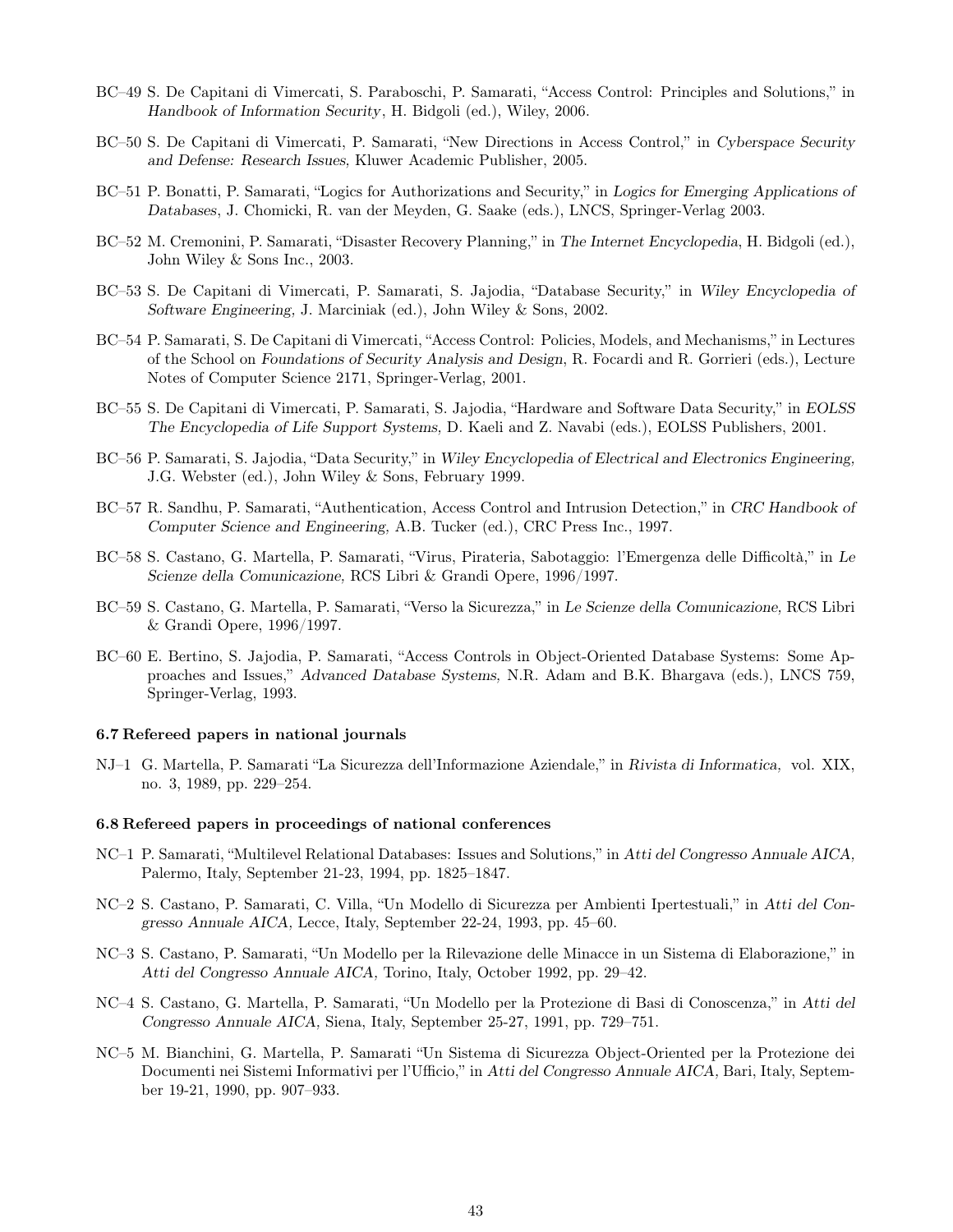#### 6.9 Other publications

- O–1 P. Samarati, "MoSAICroWN Data Protection in the Data Market Scenario," in *ERCIM News*, no. 121, April 2020.
- O–2 S. De Capitani di Vimercati, P. Samarati, "Administrative Policies," in *Encyclopedia of Cryptography and Security,* H.C.A. van Tilborg, and S. Jajodia (eds.), Springer, 2011. item S. De Capitani di Vimercati, P. Samarati, "Clark and Wilson," in *Encyclopedia of Cryptography and*
- O–3 S. De Capitani di Vimercati, P. Samarati, "Chinese Wall," in *Encyclopedia of Cryptography and Security,* H.C.A. van Tilborg, and S. Jajodia (eds.), Springer, 2011.

*Security,* H.C.A. van Tilborg, and S. Jajodia (eds.), Springer, 2011.

- O–4 S. De Capitani di Vimercati, P. Samarati, "Mandatory Access Control Policies (MAC)," in *Encyclopedia of Cryptography and Security,* H.C.A. van Tilborg, and S. Jajodia (eds.), Springer, 2011.
- O–5 S. De Capitani di Vimercati, P. Samarati, "Polyinstantiation," in *Encyclopedia of Cryptography and Security,* H.C.A. van Tilborg, and S. Jajodia (eds.), Springer, 2011.
- O–6 G. Livraga, P. Samarati, "Multilevel Database," in *Encyclopedia of Cryptography and Security,* H.C.A. van Tilborg, and S. Jajodia (eds.), Springer, 2011.
- O–7 P. Samarati, "Flexible Authorization Framework (FAF)," in *Encyclopedia of Cryptography and Security,* H.C.A. van Tilborg, and S. Jajodia (eds.), Springer, 2011.
- O–8 P. Samarati, "k-Anonymity," in *Encyclopedia of Cryptography and Security,* H.C.A. van Tilborg, and S. Jajodia (eds.), Springer, 2011.
- O–9 P. Samarati, "Recursive Revoke," in *Encyclopedia of Cryptography and Security,* H.C.A. van Tilborg, and S. Jajodia (eds.), Springer, 2011.
- O–10 S. De Capitani di Vimercati, P. Samarati, "Data Privacy: Problems and Solutions," in *3rd International Conference on Information Systems Security (ICISS 2007)*, Delhi, India, December 16-20, 2007 (invited paper).
- O–11 S. De Capitani di Vimercati, P. Samarati, "Protecting Privacy in the Global Infrastructure," in *Proc. of the International Conference on Information Security and Computer Forensics*, Chennai, India, December 6-8, 2006 (invited paper).
- O–12 S. De Capitani di Vimercati, P. Samarati, "Privacy in the Electronic Society," in *Proc. of the International Conference on Information Systems Security (ICISS 2006),* Kolkata, India, December 19-21, 2006 (invited paper).
- O–13 E. Damiani, S. De Capitani di Vimercati, P. Samarati, "Privacy Enhanced Authorizations and Data Handling," in *W3C Workshop on Languages for Privacy Policy Negotiation and Semantics-Driven Enforcement*, Ispra, Italy, October 17, 2006.
- O–14 E. Damiani, S. David, S. De Capitani di Vimercati, C. Fugazza, P. Samarati, "Open World Reasoning in Semantics-Aware Access Control: a Preliminary Study," in *2nd Italian Semantic Web Workshop (SWAP 2005),* Trento, Italy, December 14-16, 2005.
- O–15 E. Damiani, S. De Capitani di Vimercati, P. Samarati, "Towards Privacy-Aware Identity Management," in *ERCIM News*, no. 63, October 2005.
- O–16 E. Damiani, S. De Capitani di Vimercati, C. Fugazza, P. Samarati, "Semantics-aware Privacy and Access Control: Motivation and Preliminary Results," in *1st Italian Semantic Web Workshop,* Ancona, Italy, December 10, 2004.
- O–17 E. Damiani, S. De Capitani di Vimercati, S. Paraboschi, P. Samarati, "Reputation-based Pseudonymity: An Alternative or a Complement to Strong Identities?," in *Workshop on Security and Dependability,* Brussels, Belgium, May 10, 2004.
- O–18 E. Damiani, P. Samarati, "Towards Context Awareness in Ambient Intelligence," in *Workshop on R&D Challenges for Resilience in Ambient Intelligence,* Brussels, Belgium, March 19, 2004.